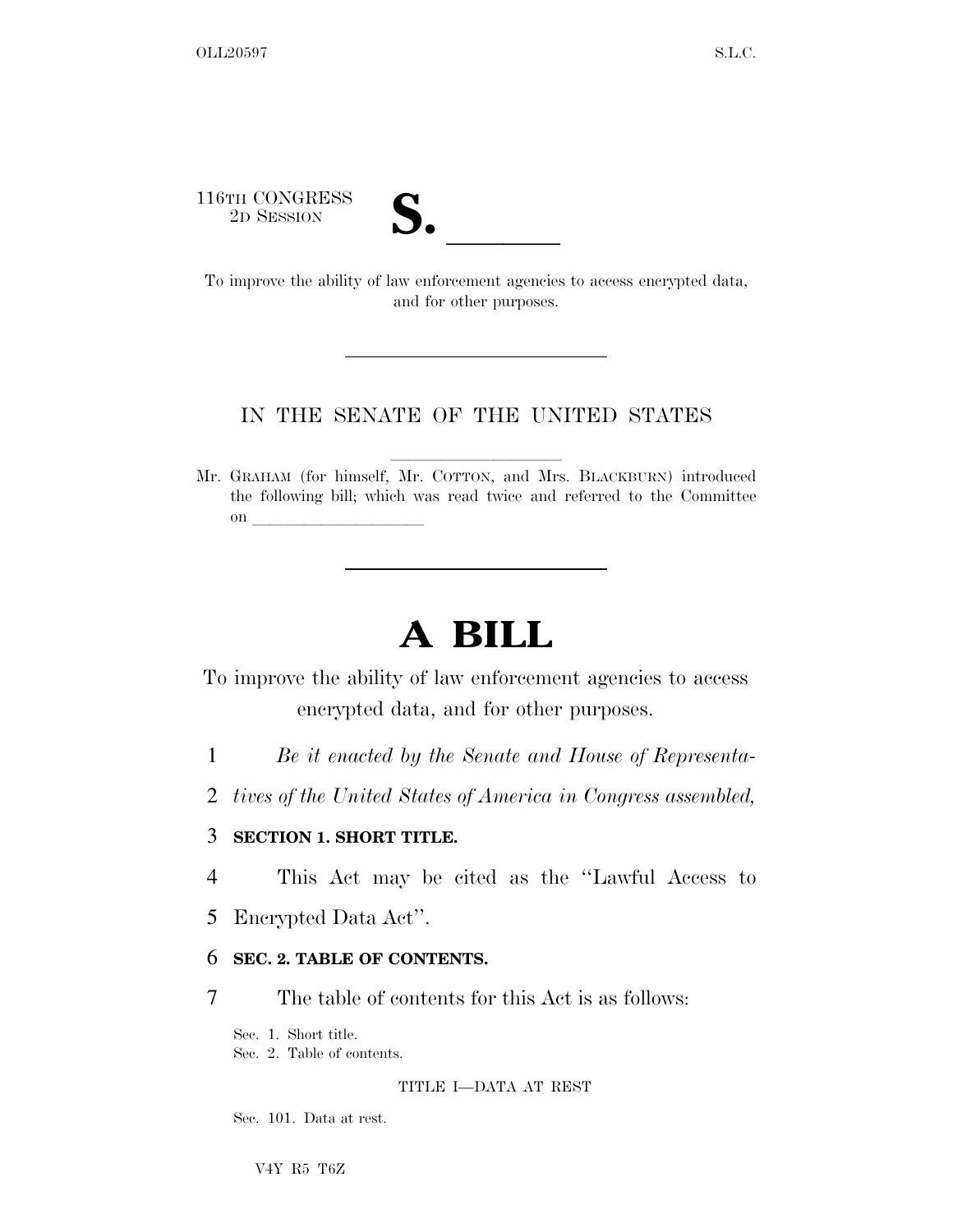#### TITLE II—DATA IN MOTION

- Sec. 201. Assistance.
- Sec. 202. Capability.
- Sec. 203. CALEA amendment.

#### TITLE III—ASSISTANCE CAPABILITY DIRECTIVES

Sec. 301. Assistance capability directives.

#### TITLE IV—PEN REGISTER AND TRAP AND TRACE AMENDMENTS

- Sec. 401. Capability requirements.
- Sec. 402. Defining technical assistance.

#### TITLE V—FISA AMENDMENTS

- Sec. 501. Electronic surveillance within the United States for foreign intelligence purposes.
- Sec. 502. Physical searches within the United States for foreign intelligence purposes.
- Sec. 503. Pen register; trap and trace.
- Sec. 504. Business records.
- Sec. 505. Certain acquisitions inside the United States targeting United States persons outside the United States.

#### TITLE VI—PRIZE COMPETITION

- Sec. 601. Findings.
- Sec. 602. Definitions.
- Sec. 603. Prize competition.
- Sec. 604. Implementation.
- Sec. 605. Judges.
- Sec. 606. Report to Congress.
- Sec. 607. Authorization of appropriations.
- Sec. 608. Termination of authority.

#### TITLE VII—LAWFUL ACCESS TRAINING

Sec. 701. Lawful access training program.

#### TITLE VIII—EFFECTIVE DATE

Sec. 801. Effective date.

# 1 **TITLE I—DATA AT REST**

#### 2 **SEC. 101. DATA AT REST.**

3 (a) IN GENERAL.—Chapter 205 of title 18, United

4 States Code, is amended by adding at the end the fol-

5 lowing: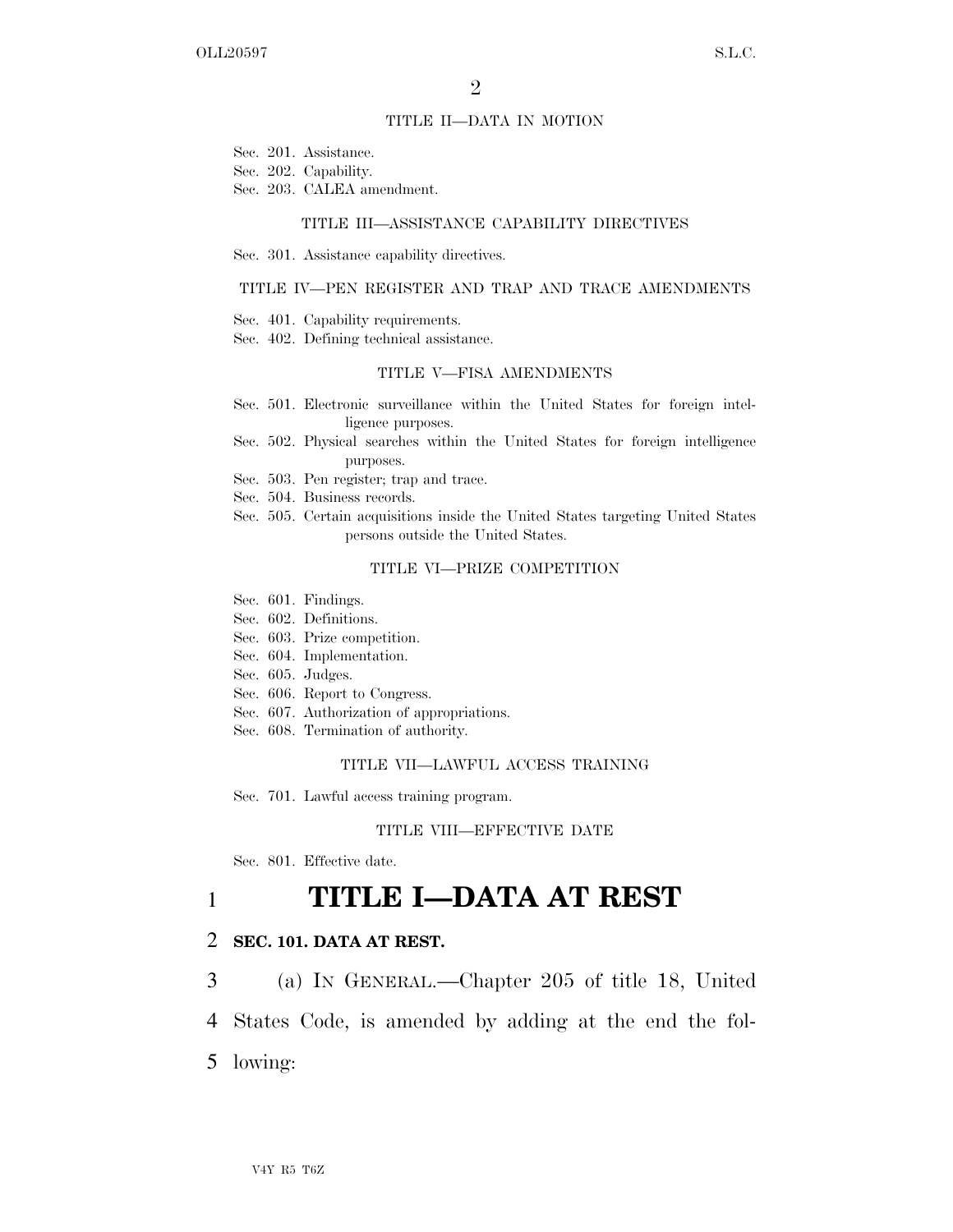| $\mathbf{1}$   | "§3119. Assistance orders to third parties and capa- |
|----------------|------------------------------------------------------|
| $\overline{2}$ | bility requirements                                  |
| 3              | "(a) DEFINITIONS.—In this section—                   |
| $\overline{4}$ | $\lq(1)$ the term 'consumer electronic device'       |
| 5              | means a device that—                                 |
| 6              | "(A) may be purchased by a member of                 |
| 7              | the general public; and                              |
| 8              | "(B) can be configured to store 1 gigabyte           |
| 9              | of data or more;                                     |
| 10             | $\lq(2)$ the term 'court of competent jurisdiction'  |
| 11             | $means$ —                                            |
| 12             | "(A) a district court of the United States           |
| 13             | (including a magistrate judge of such a court)       |
| 14             | or a United States court of appeals; and             |
| 15             | "(B) a court of general criminal jurisdic-           |
| 16             | tion of a State authorized by the law of that        |
| 17             | State to issue search warrants;                      |
| 18             | $(3)$ the term 'device manufacturer' means a         |
| 19             | person who designs, manufactures, fabricates, or as- |
| <b>20</b>      | sembles a finished consumer electronic device;       |
| 21             | $\lq(4)$ the term 'governmental entity' has the      |
| 22             | meaning given the term in section 2711;              |
| 23             | $\lq(5)$ the term 'operating system provider'        |
| 24             | means a person who designs, markets, or sells soft-  |
| 25             | ware that—                                           |
|                |                                                      |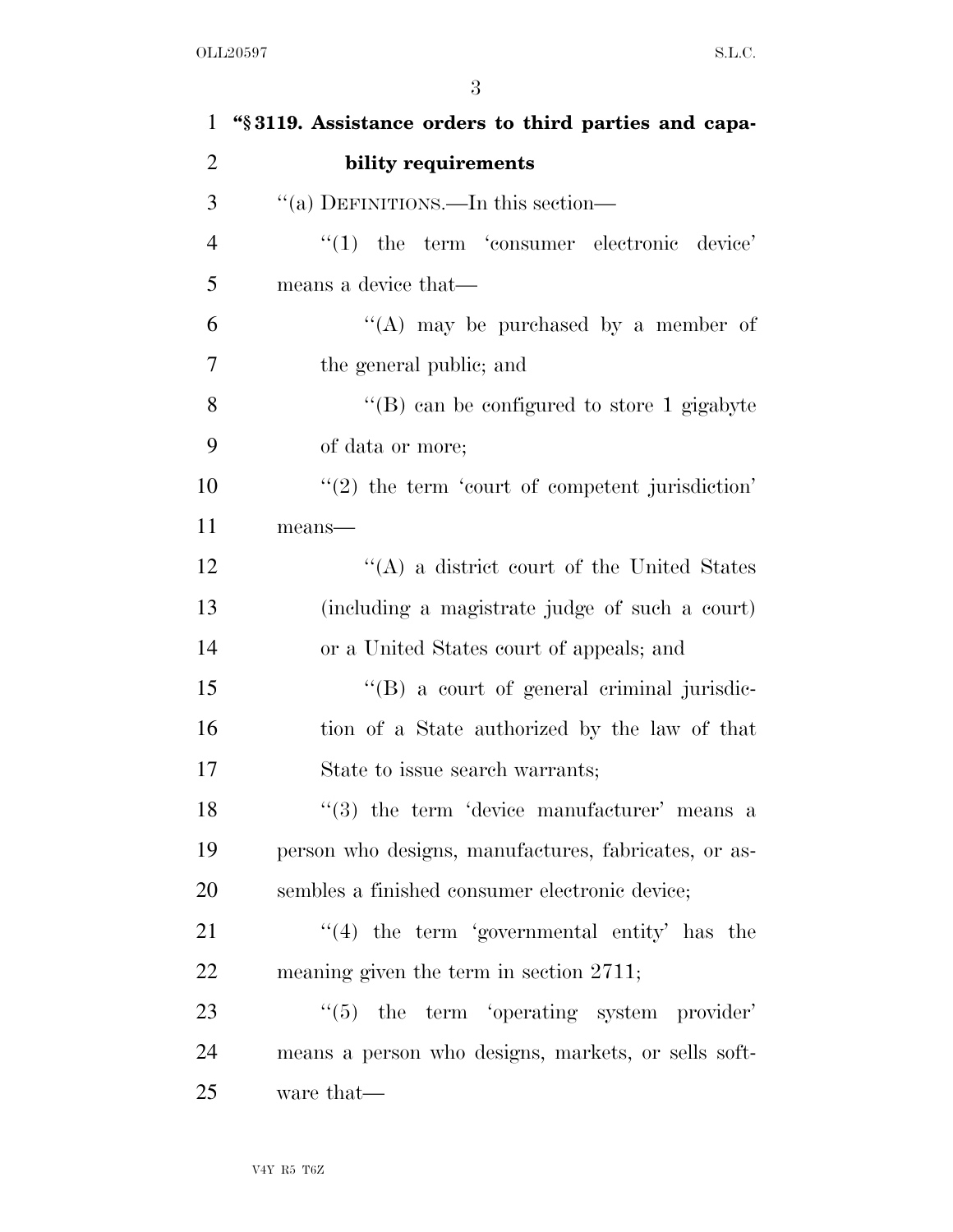| $\mathbf{1}$   | "(A) controls the operation of a consumer                    |
|----------------|--------------------------------------------------------------|
| $\overline{2}$ | electronic device; and                                       |
| 3              | $\lq\lq (B)$ directs the processing of programs on           |
| $\overline{4}$ | the consumer electronic device (such as by as-               |
| 5              | signing storage space in memory and control-                 |
| 6              | ling input and output functions);                            |
| 7              | $\cdot\cdot\cdot(6)$ the term 'remote computing service' has |
| 8              | the meaning given the term in section $2711$ ; and           |
| 9              | "(7) the term 'State' means any State of the                 |
| 10             | United States, the District of Columbia, the Com-            |
| 11             | monwealth of Puerto Rico, and any territory or pos-          |
| 12             | session of the United States.                                |
| 13             | "(b) COURT ORDER FOR ASSISTANCE.-                            |
| 14             | "(1) IN GENERAL.— $A$ court of competent juris-              |
| 15             | diction, in support of a search warrant based upon           |
| 16             | probable cause issued by the court that authorizes           |
| 17             | the search of an electronic device or remotely stored        |
| 18             | electronic information, shall, upon receiving a mo-          |
| 19             | tion described in paragraph (3) that states reason-          |
| 20             | able grounds to believe that the assistance required         |
| 21             | by the order will aid in the execution of the warrant,       |
| 22             | order a device manufacturer, an operating system             |
| 23             | provider, a provider of remote computing service, or         |
| 24             | another person to furnish all information, facilities,       |
| 25             | assistance<br>necessary to access information<br>and         |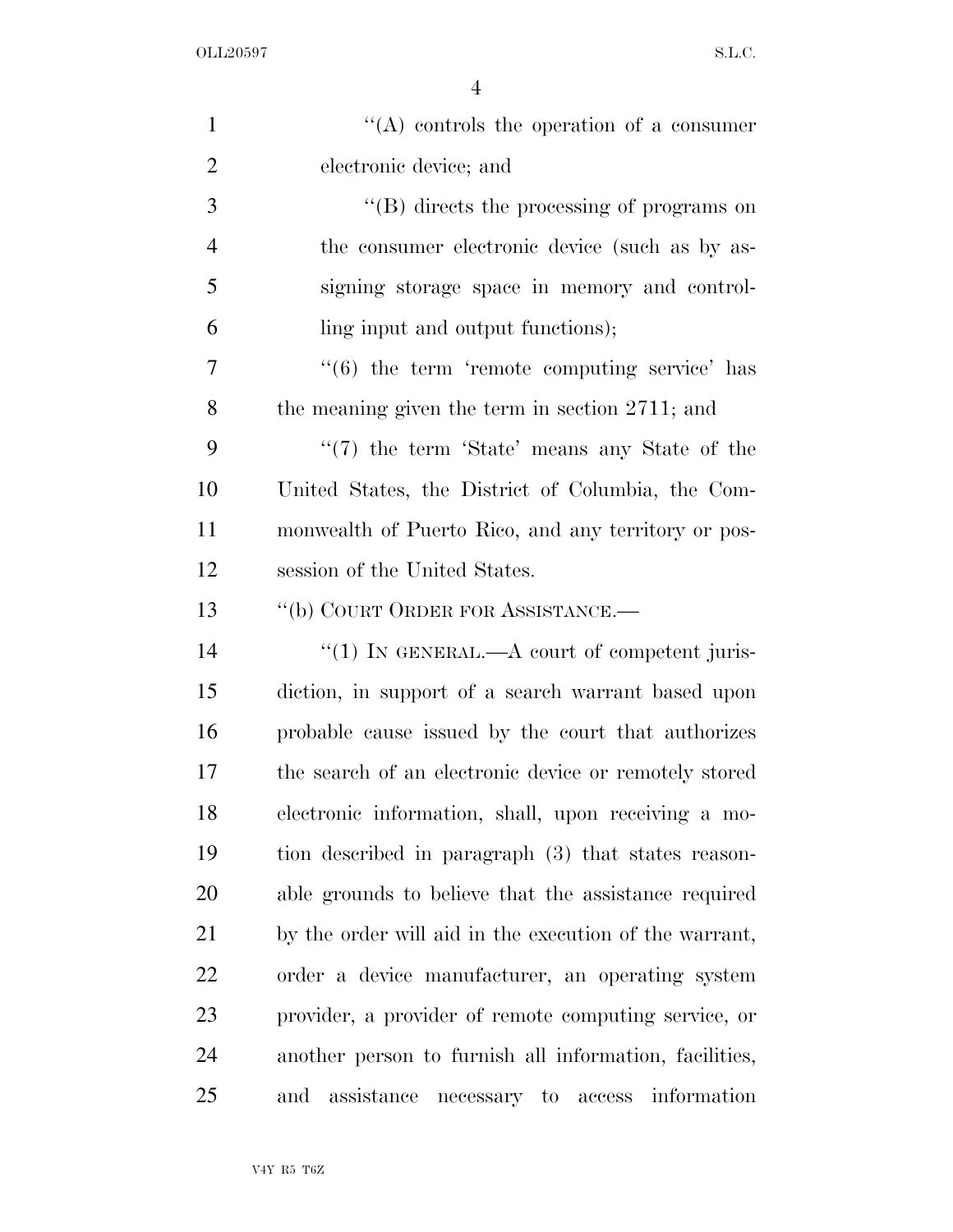| $\mathbf{1}$   | stored on an electronic device or to access remotely |
|----------------|------------------------------------------------------|
| $\overline{2}$ | stored electronic information, as authorized by the  |
| 3              | search warrant.                                      |
| $\overline{4}$ | " $(2)$ ASSISTANCE.—The information, facilities,     |
| 5              | and assistance ordered to be furnished under para-   |
| 6              | graph(1) shall include—                              |
| 7              | $\lq\lq$ isolating the information authorized        |
| 8              | to be searched;                                      |
| 9              | $\lq\lq (B)$ decrypting or decoding information      |
| 10             | on the electronic device or remotely stored elec-    |
| 11             | tronic information that is authorized to be          |
| 12             | searched, or otherwise providing such informa-       |
| 13             | tion in an intelligible format, unless the inde-     |
| 14             | pendent actions of an unaffiliated entity make       |
| 15             | it technically impossible to do so; and              |
| 16             | "(C) providing technical support as nec-             |
| 17             | essary to ensure effective execution of the war-     |
| 18             | rant for the electronic devices particularly de-     |
| 19             | scribed by the warrant.                              |
| 20             | "(3) MOTION.—An attorney for a governmental          |
| 21             | entity may move that the court issue an order under  |
| $22\,$         | this subsection—                                     |
| 23             | $\lq\lq$ after a search warrant that author-         |
| 24             | izes the search of an electronic device or re-       |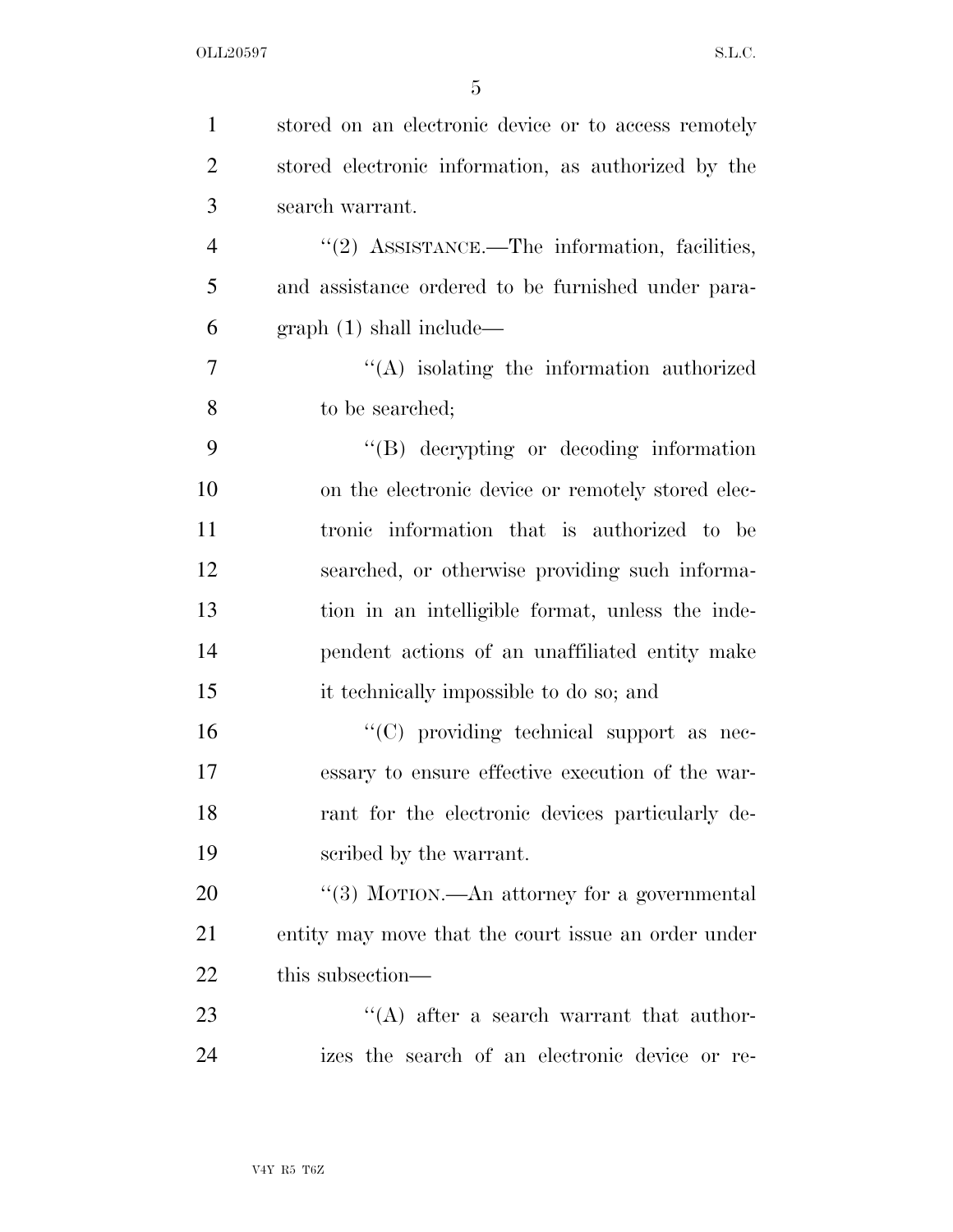| $\mathbf{1}$   | motely stored electronic information has been       |
|----------------|-----------------------------------------------------|
| $\overline{2}$ | issued; or                                          |
| 3              | $\lq\lq (B)$ concurrently with an application for a |
| $\overline{4}$ | search warrant described in subparagraph (A).       |
| 5              | "(4) COMPENSATION AND EXEMPTION FROM LI-            |
| 6              | ABILITY.-                                           |
| 7              | "(A) IN GENERAL.—Subject to subpara-                |
| 8              | graph (B), a device manufacturer, operating         |
| 9              | system provider, provider of remote computing       |
| 10             | service, or other person furnishing information,    |
| 11             | facilities, or assistance pursuant to an order      |
| 12             | issued under this subsection—                       |
| 13             | "(i) shall be compensated for reason-               |
| 14             | able expenses directly incurred in com-             |
| 15             | plying with the order; and                          |
| 16             | "(ii) may not be held civilly liable to             |
| 17             | any party for any action taken that is rea-         |
| 18             | sonably necessary to comply with the                |
| 19             | order.                                              |
| 20             | "(B) LIMITATION.—Reasonable expenses                |
| 21             | under subparagraph $(A)$ may not exceed \$300.      |
| 22             | "(c) CAPABILITY TO ASSIST.—                         |
| 23             | "(1) DEVICE MANUFACTURERS.—A device man-            |
| 24             | ufacturer that sold more than $1,000,000$ consumer  |
| 25             | electronic devices in the United States in 2016 or  |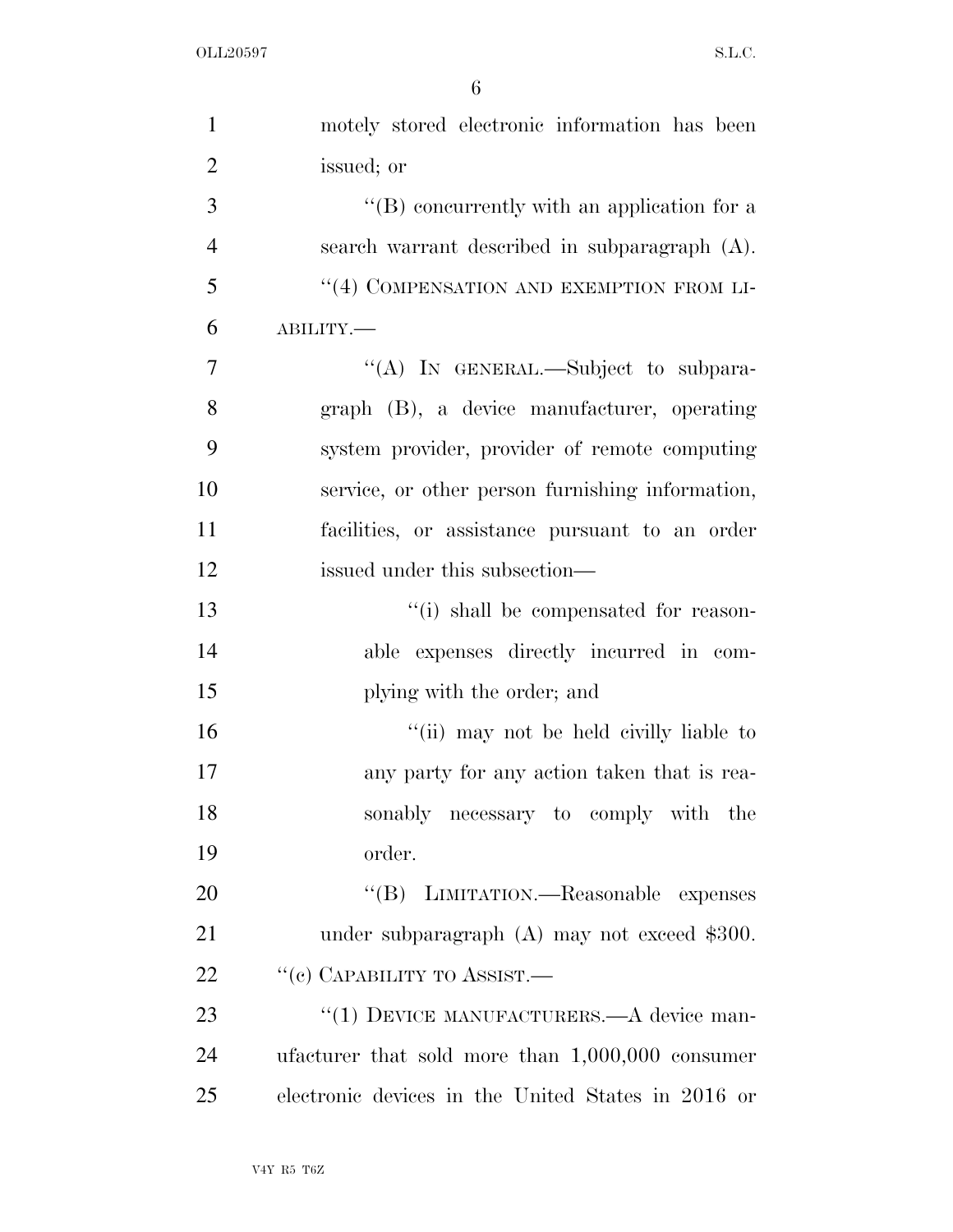| $\mathbf{1}$   | any calendar year thereafter, or that has received an    |
|----------------|----------------------------------------------------------|
| $\overline{2}$ | assistance capability directive under section 3513,      |
| 3              | shall ensure that the manufacturer has the ability to    |
| $\overline{4}$ | provide the assistance described in subsection $(b)(2)$  |
| 5              | for any consumer electronic device that the manufac-     |
| 6              | turer-                                                   |
| 7              | "(A) designs, manufactures, fabricates, or               |
| 8              | assembles; and                                           |
| 9              | $\lq\lq$ ) intends for sale or distribution in the       |
| 10             | United States.                                           |
| 11             | "(2) PROVIDERS OF REMOTE COMPUTING SERV-                 |
| 12             | ICE; OPERATING SYSTEM PROVIDERS.—A provider of           |
| 13             | remote computing service or operating system pro-        |
| 14             | vider that provided service to more than $1,000,000$     |
| 15             | subscribers or users in the United States in 2016 or     |
| 16             | any calendar year thereafter, or that has received an    |
| 17             | assistance capability directive under section 3513,      |
| 18             | shall ensure that the provider has the ability to pro-   |
| 19             | vide the assistance described in subparagraphs $(A)$     |
| 20             | and $(B)$ of subsection $(b)(2)$ for any remotely stored |
| 21             | data that the provider processes or stores.              |
| 22             | CONTRACTING AUTHORIZED.-A device<br>(3)                  |
| 23             | manufacturer, provider of remote computing service,      |
| 24             | or operating system provider may satisfy the obliga-     |
| 25             | tions under this subsection by contracting with any      |
|                |                                                          |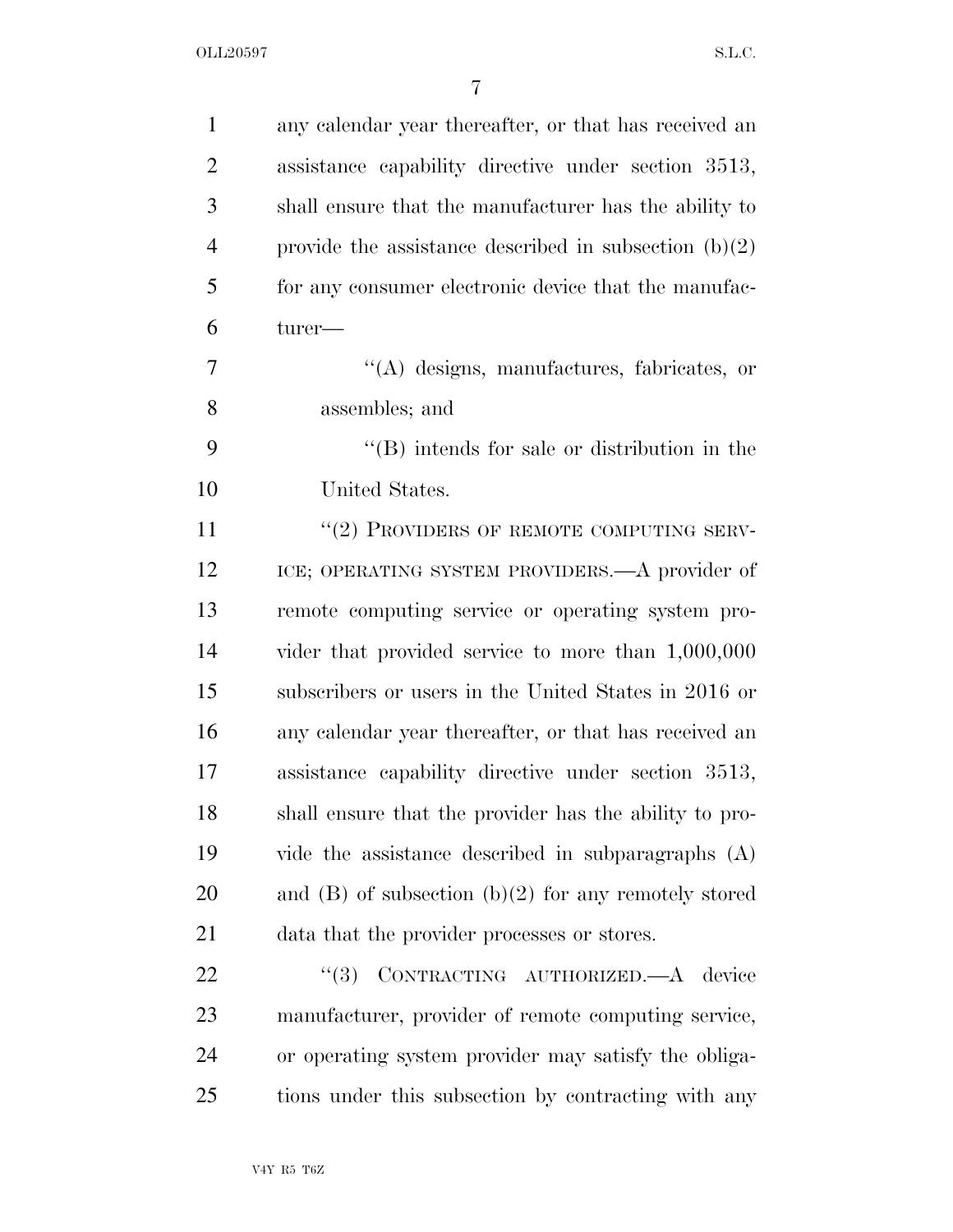other United States person or entity to provide the required assistance.

 ''(4) COSTS.—A device manufacturer, provider of remote computing service, or operating system provider to which this subsection applies shall bear the costs associated with the development of the ca- pability required under this subsection, including any contracting costs incurred by the device manu- facturer, provider of remote computing service, or operating system provider under paragraph (3), un- less the manufacturer or provider has received an assistance capability directive under section 3513.''. (b) TECHNICAL AND CONFORMING AMENDMENT.— The table of sections for chapter 205 of title 18, United States Code, is amended by adding at the end the fol-lowing:

''3119. Assistance orders to third parties and capability requirements.''.

 (c) APPLICABILITY.—The obligation under section  $3119(c)(1)$  of title 18, United States Code, as added by subsection (a), shall apply with respect to a consumer elec- tronic device manufactured on or after the effective date in section 801 of this Act.

# **TITLE II—DATA IN MOTION**

### **SEC. 201. ASSISTANCE.**

 Section 2518(4) of title 18, United States Code, is amended, in the undesignated matter following paragraph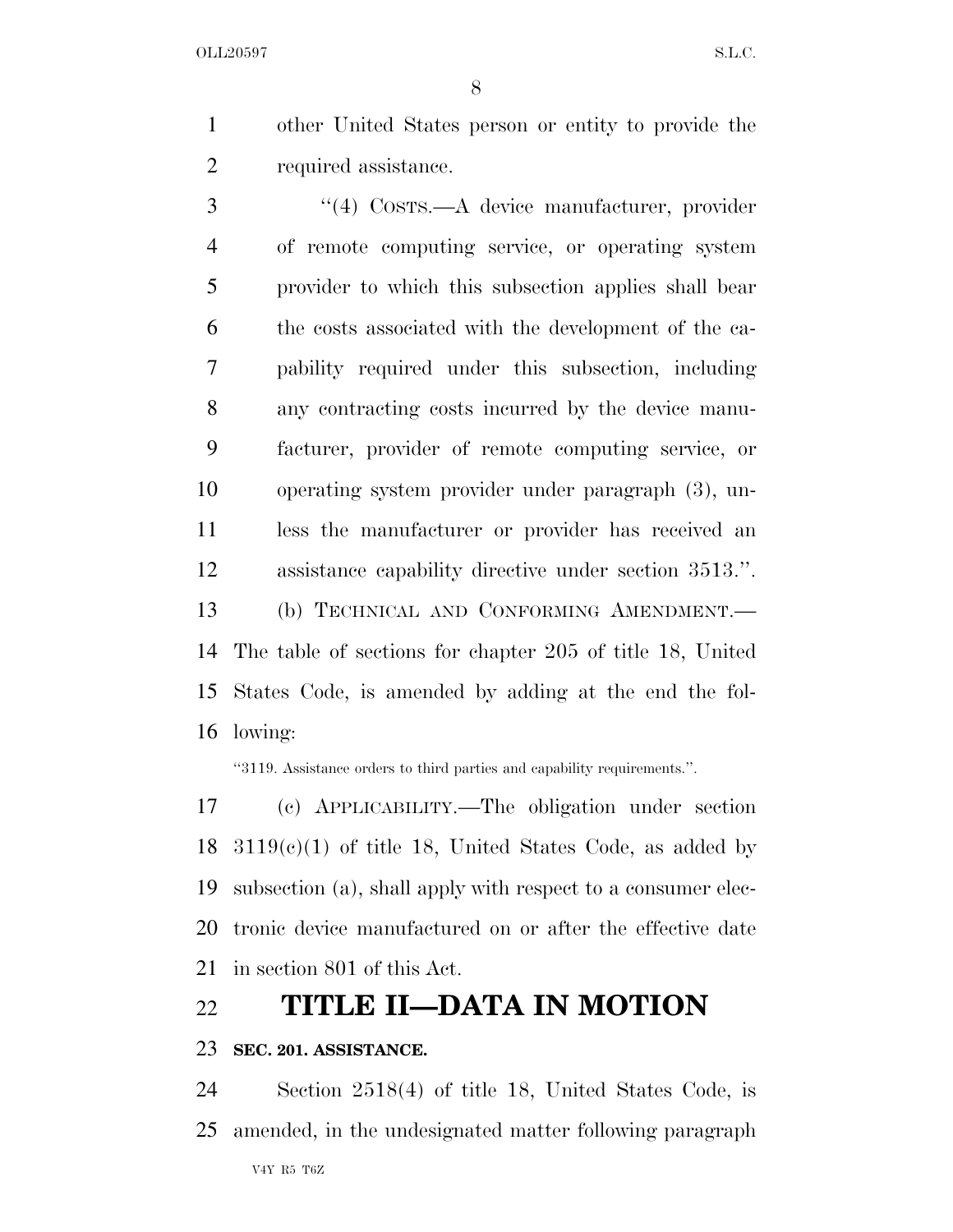(e), by striking ''with a minimum of interference with the services that such service provider, landlord, custodian, or person is according the person whose communications are to be intercepted. Any provider of wire or electronic com- munication service, landlord, custodian or other person furnishing such facilities or technical assistance shall be compensated therefor by the applicant for reasonable ex- penses incurred in providing such facilities or assistance.'' and inserting the following: ''in a manner designed to up- hold the nondisclosure obligations under section  $2511(2)(a)(ii)$ . Such furnishing of information, facilities, and technical as- sistance shall include—  $\frac{1}{10}$  isolating all communications au-15 thorized to be intercepted;  $\frac{1}{10}$  decrypting, decoding, or other- wise providing in an intelligible format the communications authorized to be inter- cepted, unless the independent actions of an unaffiliated entity make it technically 21 impossible to do so; and  $\frac{1}{1}$   $(iii)$  delivering all communications authorized to be intercepted securely, reli- ably, and concurrently with their trans-mission.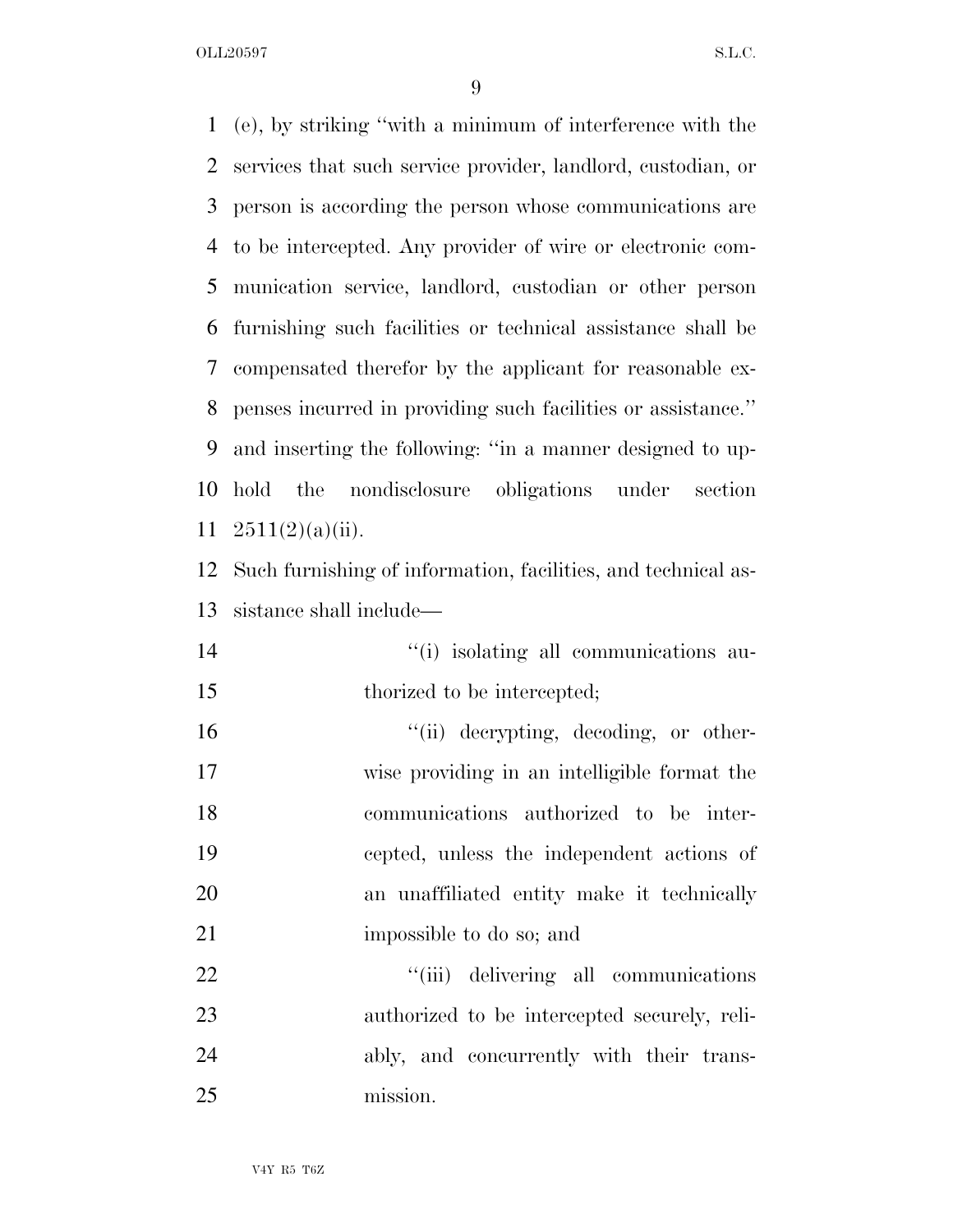Any provider of wire or electronic communication service, landlord, custodian, or other person furnishing such infor- mation, facilities, or technical assistance shall be com- pensated therefor by the applicant for reasonable expenses directly incurred in providing such information, facilities, or assistance.''.

### **SEC. 202. CAPABILITY.**

 (a) IN GENERAL.—Chapter 119 of title 18, United States Code, is amended by adding at the end the fol-lowing:

## **''§ 2524. Capability requirements**

12 "(a) IN GENERAL.—A provider of wire or electronic communication service that had more than 1,000,000 monthly active users in the United States in January 2016 or any month thereafter, or has received an assistance ca- pability directive under section 3513, shall ensure that the provider has the ability to provide the information, facili- ties, and technical assistance described in section 2518(4). 19 "(b) CALCULATION OF MONTHLY ACTIVE USERS.— For purposes of subsection (a), the number of monthly active users of a wire or electronic communication service shall be calculated by taking the average of the number of individual users or subscribers of the service that are active per month in any calendar year.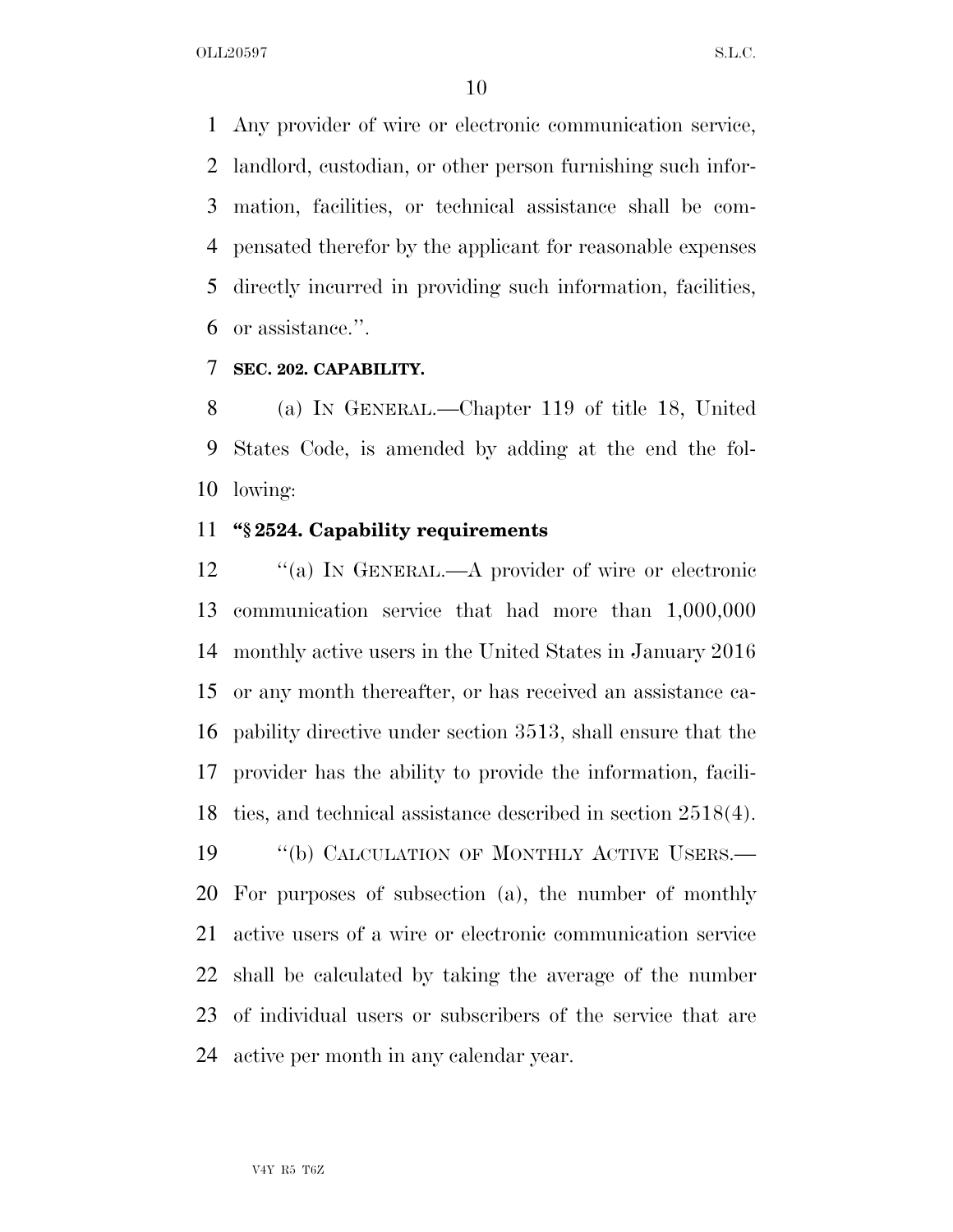1 ''(c) COSTS.—A provider of wire or electronic commu- nication service to which subsection (a) applies shall bear any costs associated with the development of the capability required under that subsection, unless the provider has re- ceived an assistance capability directive under section 3513.''.

 (b) TECHNICAL AND CONFORMING AMENDMENT.— The table of sections for chapter 119 of title 18, United States Code, is amended by adding at the end the fol-lowing:

''2524. Capability requirements.''.

### **SEC. 203. CALEA AMENDMENT.**

 (a) IN GENERAL.—Section 103(b)(3) of the Commu- nications Assistance for Law Enforcement Act (47 U.S.C. 14  $1002(b)(3)$  is amended—

 (1) by striking '', or ensuring the government's ability to decrypt,'';

 (2) by striking ''the encryption was provided'' and inserting ''the means of encryption or other en-coding was implemented by or facilitated''; and

 (3) by striking ''and the carrier possesses the information necessary to decrypt the communica-tion''.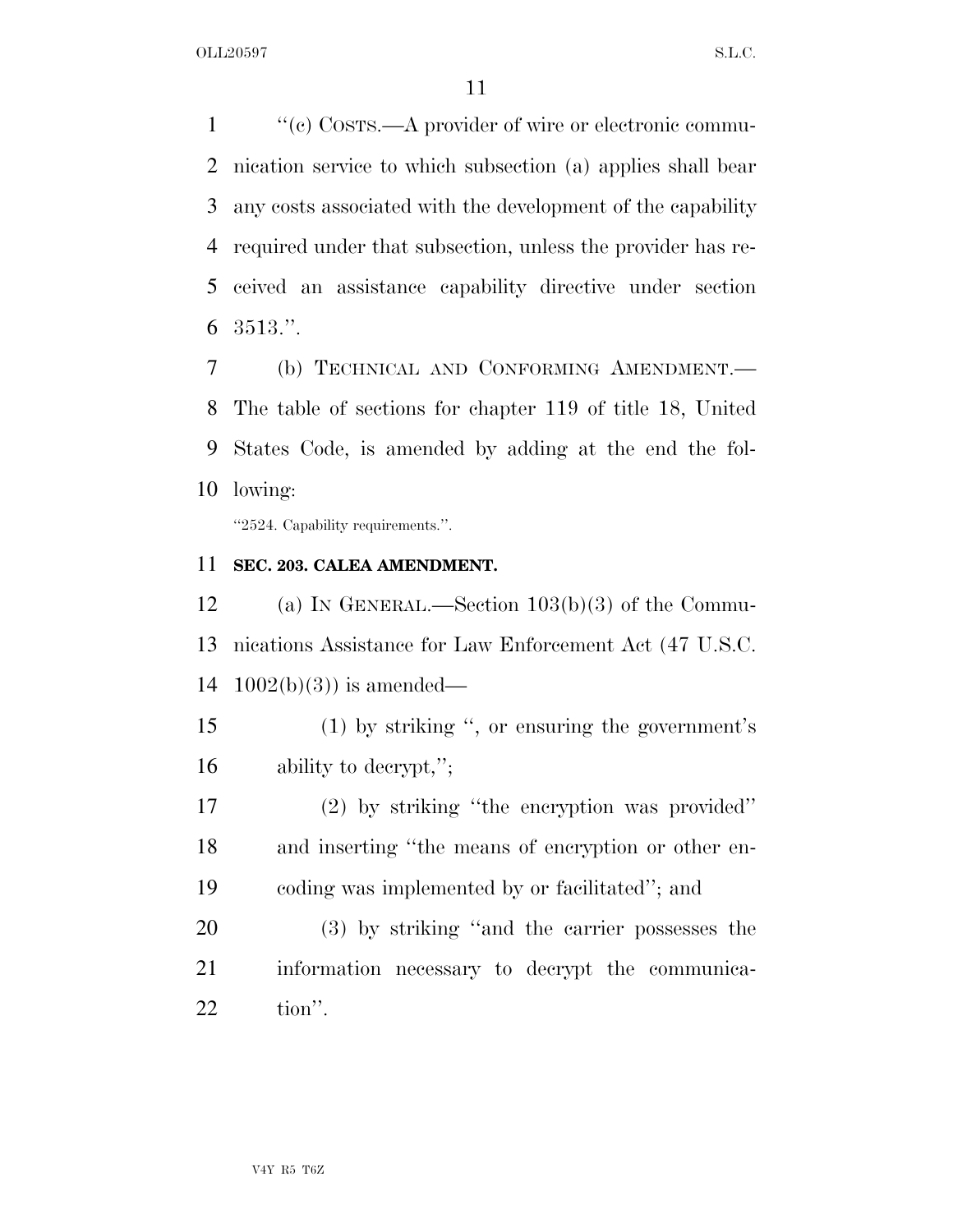# **TITLE III—ASSISTANCE CAPABILITY DIRECTIVES**

#### **SEC. 301. ASSISTANCE CAPABILITY DIRECTIVES.**

 (a) IN GENERAL.—Chapter 223 of title 18, United States Code, is amended by adding at the end the fol-lowing:

#### **''§ 3513. Assistance capability directives**

 ''(a) DEFINITIONS.—The definitions in sections 2510 and 3119 shall apply to this section.

 ''(b) CONTENTS OF DIRECTIVES AND PROCEDURE FOR ISSUING.—

 $\frac{12}{12}$  ''(1) AUTHORITY.—

13 "(A) IN GENERAL.—If the Attorney Gen- eral makes the applicable finding with respect to a person under paragraph (3), the Attorney General may direct the person to create or maintain any of the assistance capabilities de- scribed in section 2518, 2524, 3119, 3127, or 3128.

 ''(B) WRITTEN DIRECTIVE.—A directive issued under subparagraph (A) shall be in writ-ing.

23 "(2) REQUIRED REPORTING.—Not later than 30 days after the date on which a person receives a directive from the Attorney General under para-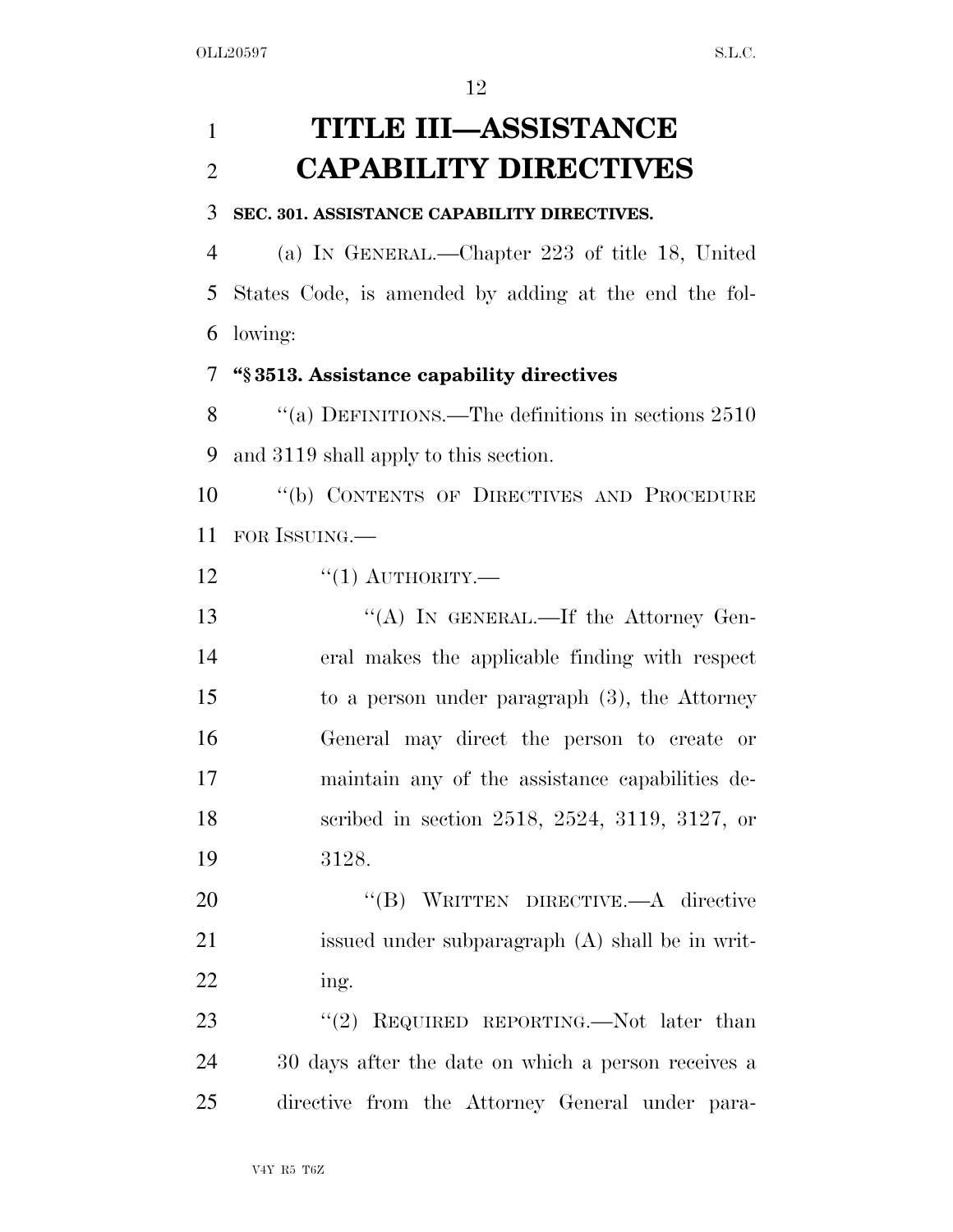| $\mathbf{1}$   | graph (1), the person shall report to the Attorney  |
|----------------|-----------------------------------------------------|
| $\overline{2}$ | General, or a designee of the Attorney General, on, |
| 3              | at a minimum-                                       |
| $\overline{4}$ | $\lq\lq$ any technical capabilities that the        |
| 5              | person knows or expects to be necessary to im-      |
| 6              | plement and comply with an anticipated court        |
| 7              | order or other lawful authorization under sec-      |
| 8              | tion 2518, 3119, or 3123; and                       |
| 9              | $\lq\lq (B)$ the timeline of the person for devel-  |
| 10             | oping and deploying the technical capabilities      |
| 11             | described in subparagraph $(A)$ .                   |
| 12             | "(3) FINDINGS.—The Attorney General may             |
| 13             | issue a directive to a person under paragraph (1)   |
| 14             | only if the Attorney General finds—                 |
| 15             | $\lq\lq$ in the case of assistance capabilities     |
| 16             | described in section 2518, 2524, or 3128 that       |
| 17             | during the preceding calendar year, communica-      |
| 18             | tions occurring over services the person offers,    |
| 19             | provides, or has access to were subject to not      |
| 20             | fewer than 5 court orders issued under—             |
| 21             | $f'(i)$ chapter 119 of this title; or               |
| 22             | "(ii) the Foreign Intelligence Surveil-             |
| 23             | lance Act of 1978 (50 U.S.C. 1801 et                |
| 24             | $seq.$ ; or                                         |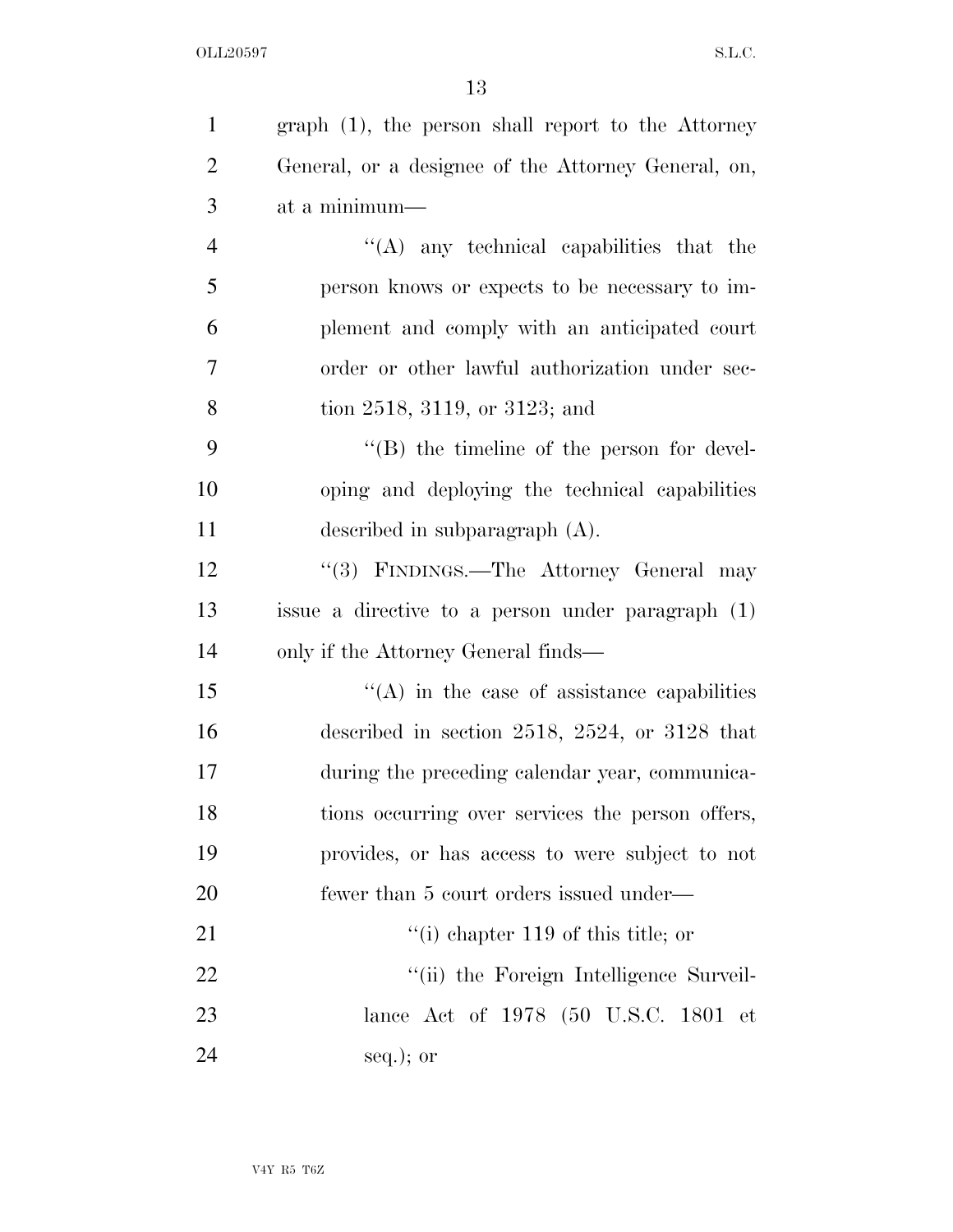| $\mathbf{1}$   | $\lq\lq$ (B) in the case of assistance capabilities   |
|----------------|-------------------------------------------------------|
| $\overline{2}$ | described in section 3119, that, during the pre-      |
| 3              | eeding calendar year, data stored in any device,      |
| $\overline{4}$ | service, or operating system sold or licensed by      |
| 5              | the person was subject to not fewer than 5 Fed-       |
| 6              | eral or State search warrants.                        |
| 7              | "(4) RELEASE FROM LIABILITY.— $No$<br>civil           |
| 8              | cause of action shall lie in any court against a per- |
| 9              | son who receives a directive under paragraph (1) for  |
| 10             | any action or omission reasonably necessary to com-   |
| 11             | ply with the directive.                               |
| 12             | "(5) EFFECTIVE DATE AND EXPIRATION DATE               |
| 13             | OF DIRECTIVES.-                                       |
| 14             | "(A) IN GENERAL.—Subject to subpara-                  |
| 15             | graph (B), a directive issued under paragraph         |
| 16             | $(1)$ shall contain—                                  |
| 17             | "(i) a date on which the directive                    |
| 18             | takes effect; and                                     |
| 19             | "(ii) a date when the directive expires.              |
| 20             | "(B) LIMITS.—A directive issued under                 |
| 21             | paragraph $(1)$ may not—                              |
| 22             | $\degree$ (i) take effect earlier than 180 days       |
| 23             | after the date on which the directive is              |
| 24             | issued; or                                            |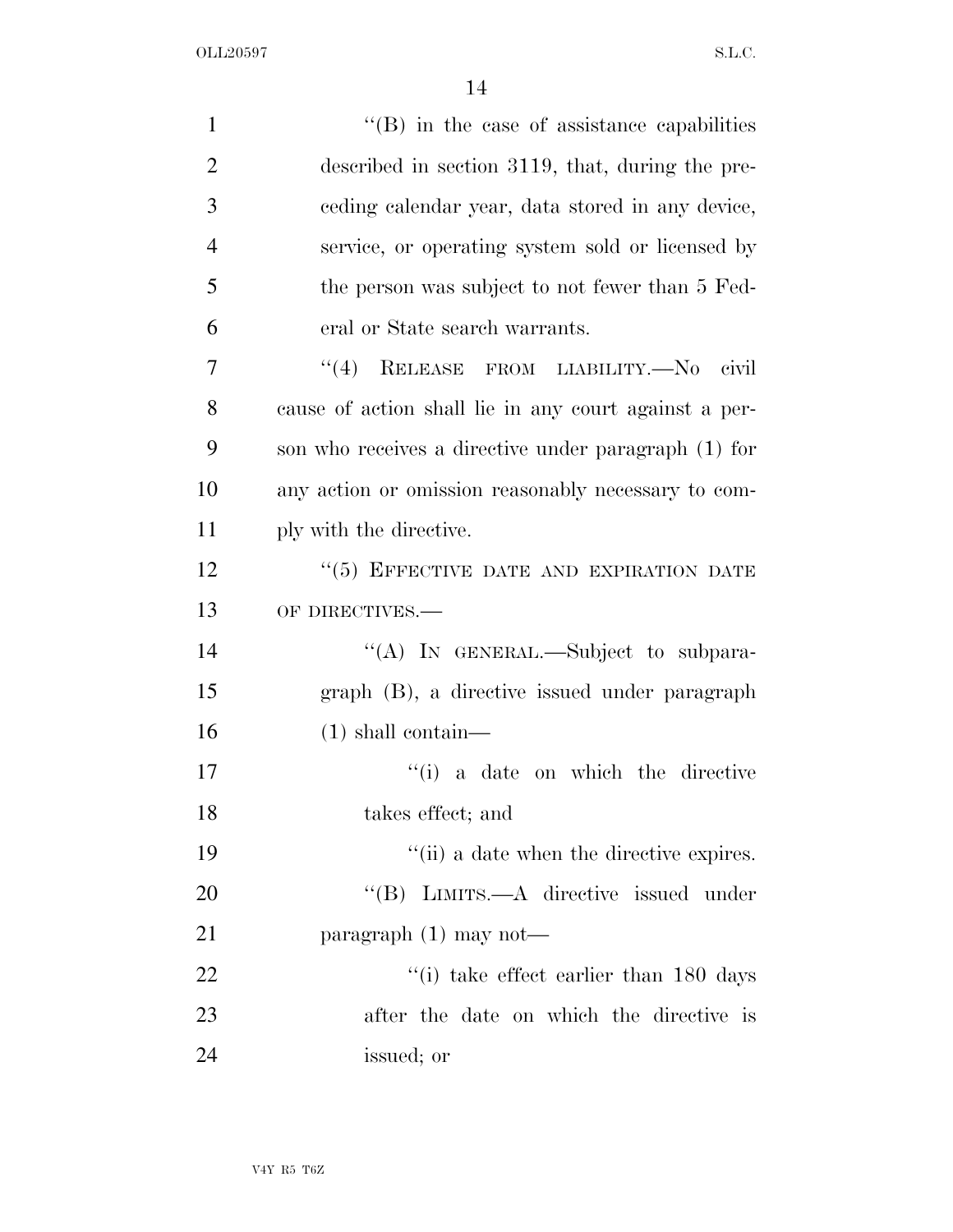| $\mathbf{1}$   | "(ii) expire later than 2 years after                 |
|----------------|-------------------------------------------------------|
| $\overline{2}$ | the date on which the directive takes ef-             |
| 3              | fect.                                                 |
| $\overline{4}$ | " $(6)$ REPORTING.—Not later than 30 days after       |
| 5              | the date on which a directive issued under para-      |
| 6              | graph (1) takes effect, the Attorney General shall    |
| 7              | submit to the Committee on the Judiciary of the       |
| 8              | Senate and the Committee on the Judiciary of the      |
| 9              | House of Representatives a copy of the directive.     |
| 10             | "(7) NO TECHNICAL DEMANDS.—A directive                |
| 11             | issued to a person under paragraph (1) may not        |
| 12             | specify technical means by which the person is re-    |
| 13             | quired to implement the required capabilities.        |
| 14             | "(c) CHALLENGES OF DIRECTIVES AND APPEAL.-            |
| 15             | "(1) PETITION.—Not later than 30 days after           |
| 16             | the date on which the Attorney General issues a di-   |
| 17             | rective to a person under subsection (b), the person  |
| 18             | may file a petition to modify or set aside the direc- |
| 19             | tive in the United States District Court for the Dis- |
| 20             | trict of Columbia.                                    |
| 21             | $``(2)$ CONSIDERATION OF PETITION.—                   |
| 22             | "(A) GRANT.—The court may grant a pe-                 |
| 23             | tition filed under paragraph (1) only if—             |
| 24             | "(i) the directive does not meet the                  |
| 25             | requirements of this section;                         |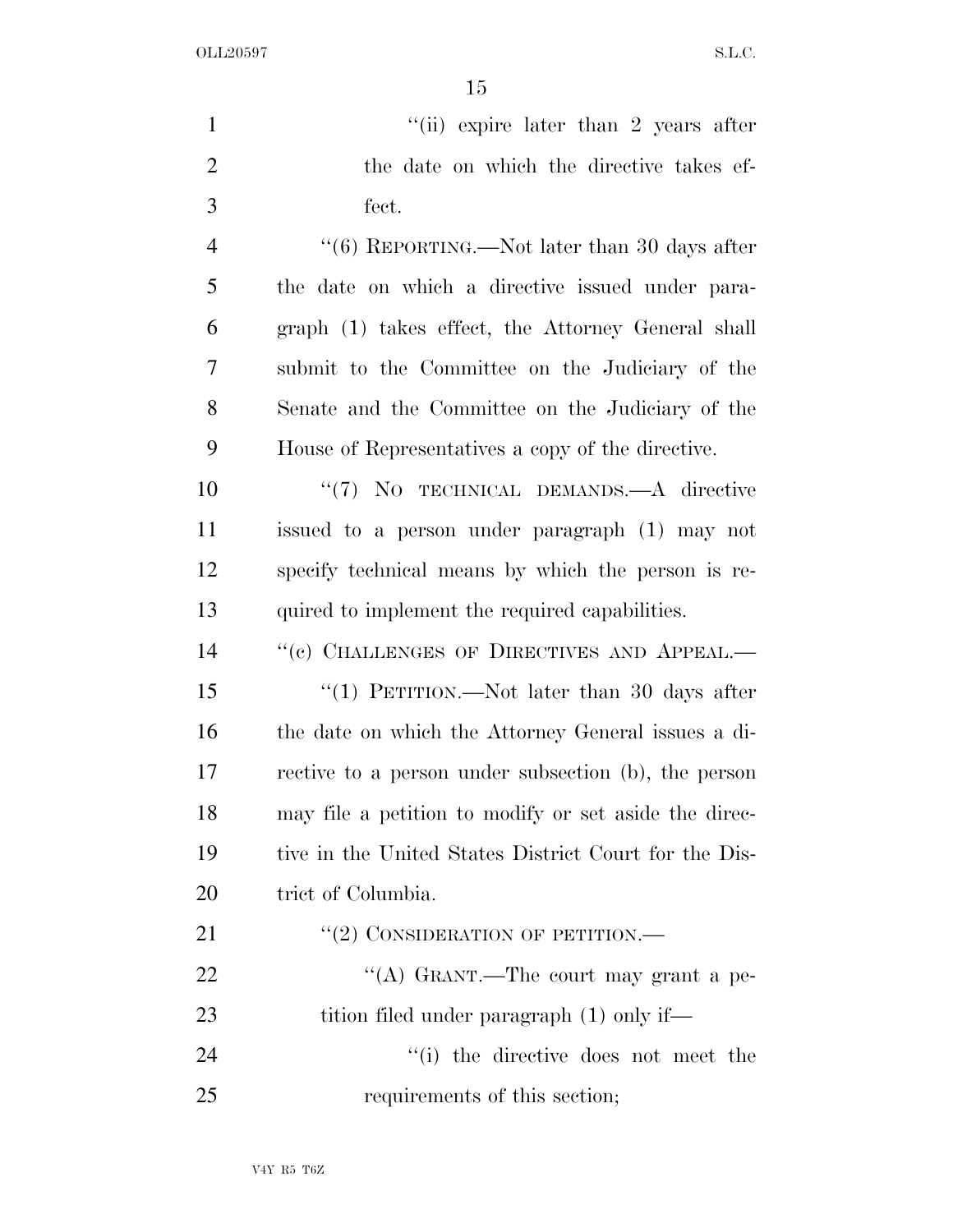| $\mathbf{1}$   | "(ii) the person filing the petition           |
|----------------|------------------------------------------------|
| $\overline{2}$ | demonstrates, by clear and convincing evi-     |
| 3              | dence, that it is technically impossible for   |
| $\overline{4}$ | the person to make any change to the way       |
| 5              | the hardware, software, or other property      |
| 6              | of the person behaves in order to comply       |
| $\overline{7}$ | with the directive; or                         |
| 8              | "(iii) the directive is otherwise unlaw-       |
| 9              | ful.                                           |
| 10             | "(B) DENIAL.—If none of the bases for          |
| 11             | granting a petition under subparagraph (A) are |
| 12             | met, the court shall deny the petition.        |
| 13             | $``(C)$ EX PARTE REVIEW.—                      |
| 14             | "(i) IN GENERAL.—In considering a              |
| 15             | petition filed under paragraph (1), the        |
| 16             | court may review any information that the      |
| 17             | Attorney General, upon filing an affidavit     |
| 18             | under oath that disclosure of the informa-     |
| 19             | tion would harm the national security of       |
| 20             | the United States or harm the enforcement      |
| 21             | of criminal law, chooses to provide to the     |
| 22             | court solely for ex parte review.              |
| 23             | "(ii) NO WAIVER OF PRIVILEGE.—The              |
| 24             | exercise of the authority under clause (i)     |
| 25             | does not waive any applicable privilege.       |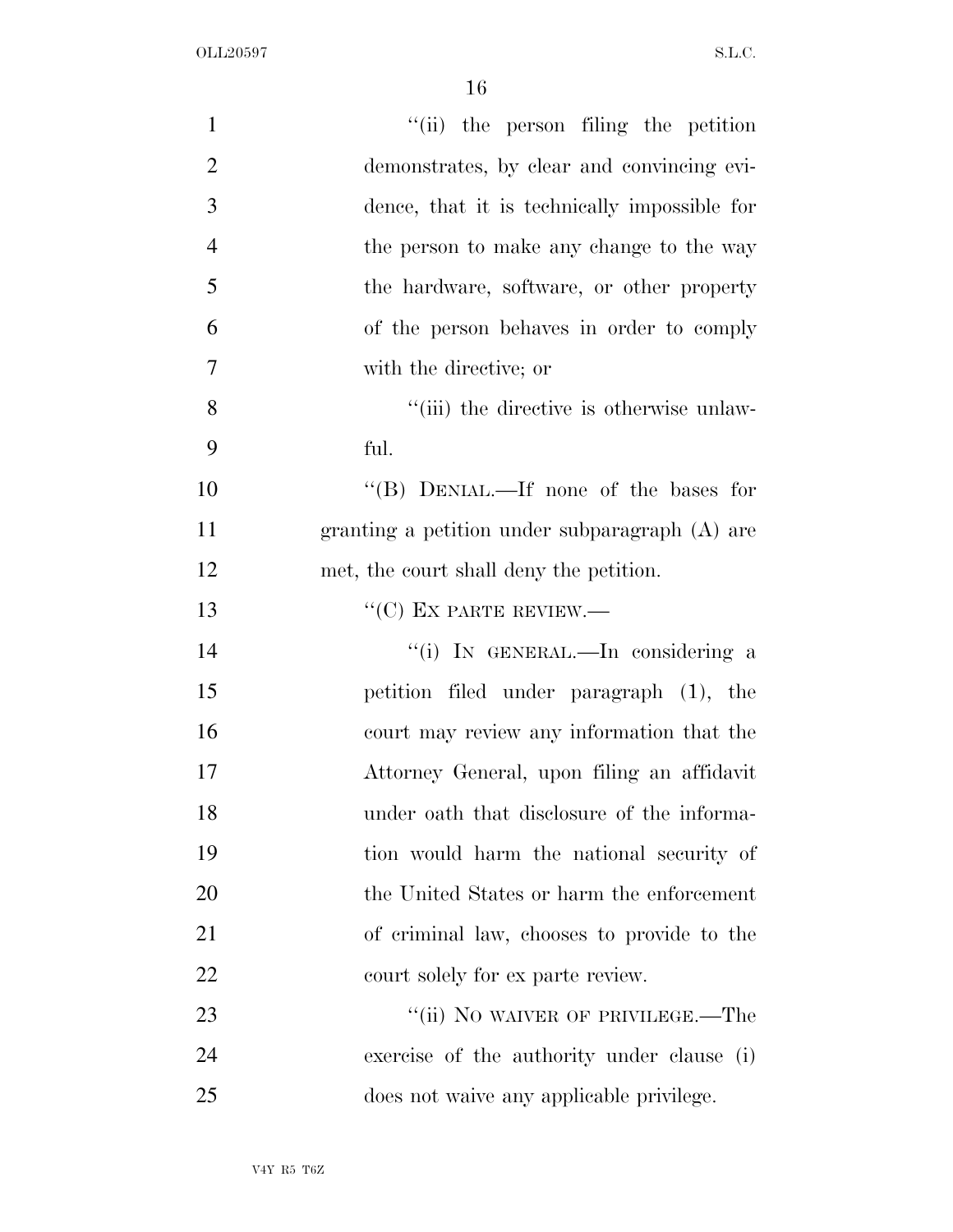| $\mathbf{1}$   | $``(3)$ INITIAL REVIEW.—                          |
|----------------|---------------------------------------------------|
| $\overline{2}$ | "(A) DEADLINE.—Not later than 30 days             |
| 3              | after the date on which a petition is filed under |
| $\overline{4}$ | paragraph (1), the court shall conduct an initial |
| 5              | review of the petition.                           |
| 6              | $\lq\lq(B)$ REVIEW.—If the court determines       |
| 7              | that the petition does not consist of claims, de- |
| 8              | fenses, or other legal contentions that are war-  |
| 9              | ranted by existing law or by a non-frivolous ar-  |
| 10             | gument for extending, modifying, or reversing     |
| 11             | existing law or for establishing new law, the     |
| 12             | court shall immediately—                          |
| 13             | $\lq\lq$ (i) deny the petition;                   |
| 14             | "(ii) affirm the directive or any part            |
| 15             | of the directive that is the subject of the       |
| 16             | petition; and                                     |
| 17             | "(iii) order the recipient to comply              |
| 18             | with the directive or part thereof.               |
| 19             | "(C) WRITTEN STATEMENT.--Upon mak-                |
| 20             | ing a determination under subparagraph (B) or     |
| 21             | promptly thereafter, the court shall provide a    |
| 22             | written statement for the record of the reasons   |
| 23             | for the determination.                            |
| 24             | $``(4)$ PLENARY REVIEW.—                          |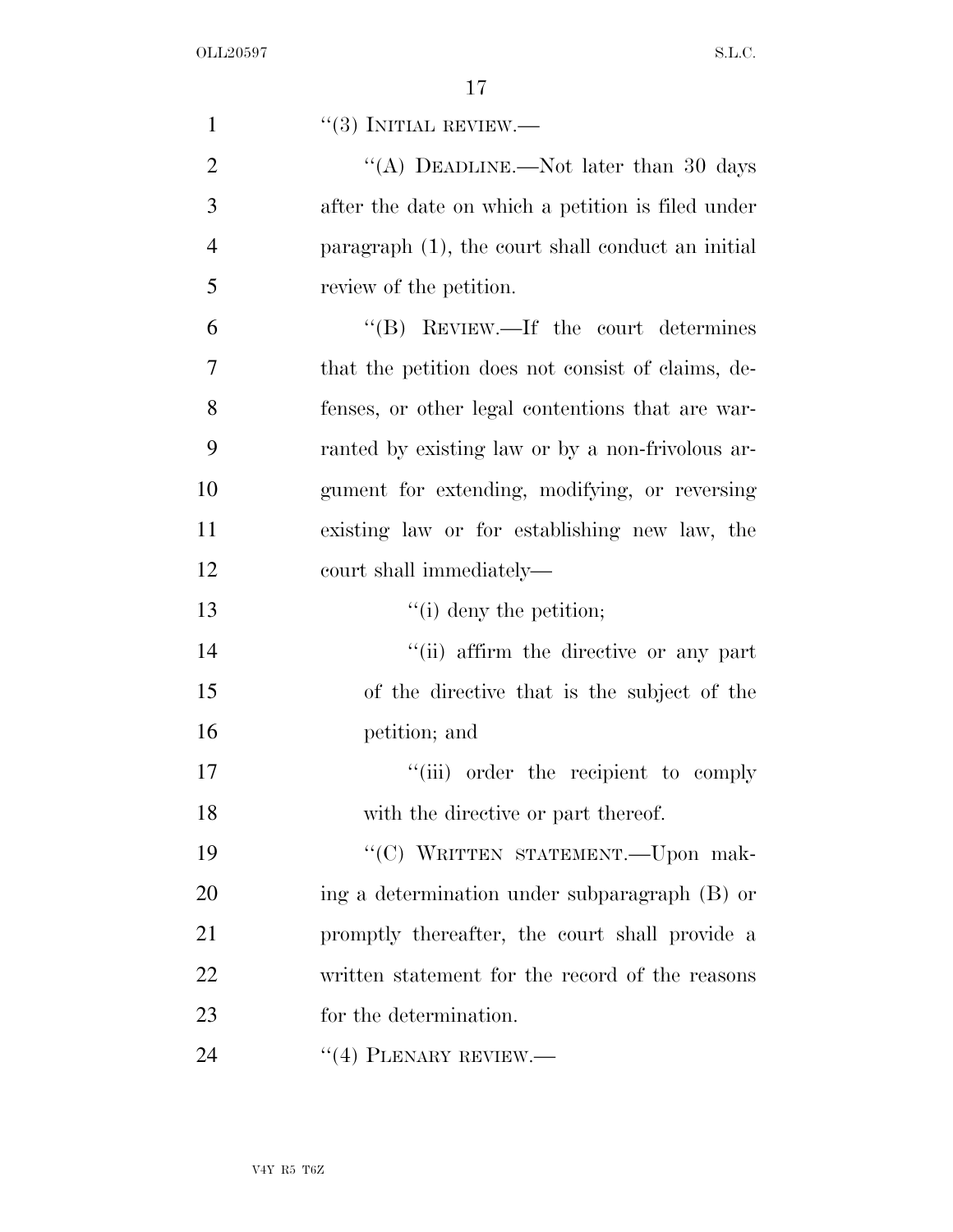| $\mathbf{1}$   | "(A) DEADLINE.—If the court determines          |
|----------------|-------------------------------------------------|
| $\overline{2}$ | that a petition filed under paragraph (1) re-   |
| 3              | quires plenary review—                          |
| $\overline{4}$ | "(i) not later than $60$ days after the         |
| 5              | petition is filed, the court shall affirm,      |
| 6              | modify, or set aside the directive that is      |
| 7              | the subject of the petition; or                 |
| 8              | "(ii) if the court does not set aside           |
| 9              | the directive by the date specified under       |
| 10             | clause (i), the court shall immediately, or     |
| 11             | in any event not later than 5 days there-       |
| 12             | after—                                          |
| 13             | "(I) affirm or affirm with modi-                |
| 14             | fications the directive; and                    |
| 15             | $\lq\lq$ (II) order the person who re-          |
| 16             | ceived the directive to comply with the         |
| 17             | directive in its entirety or as modified.       |
| 18             | "(B) WRITTEN STATEMENT. - Upon mak-             |
| 19             | ing a determination under subparagraph (A) or   |
| 20             | promptly thereafter, the court shall provide a  |
| 21             | written statement for the record of the reasons |
| 22             | for the determination.                          |
| 23             | $``(5)$ APPEALS.—                               |
| 24             | "(A) RIGHT OF APPEAL.—The Attorney              |
| 25             | General or a person who receives a directive    |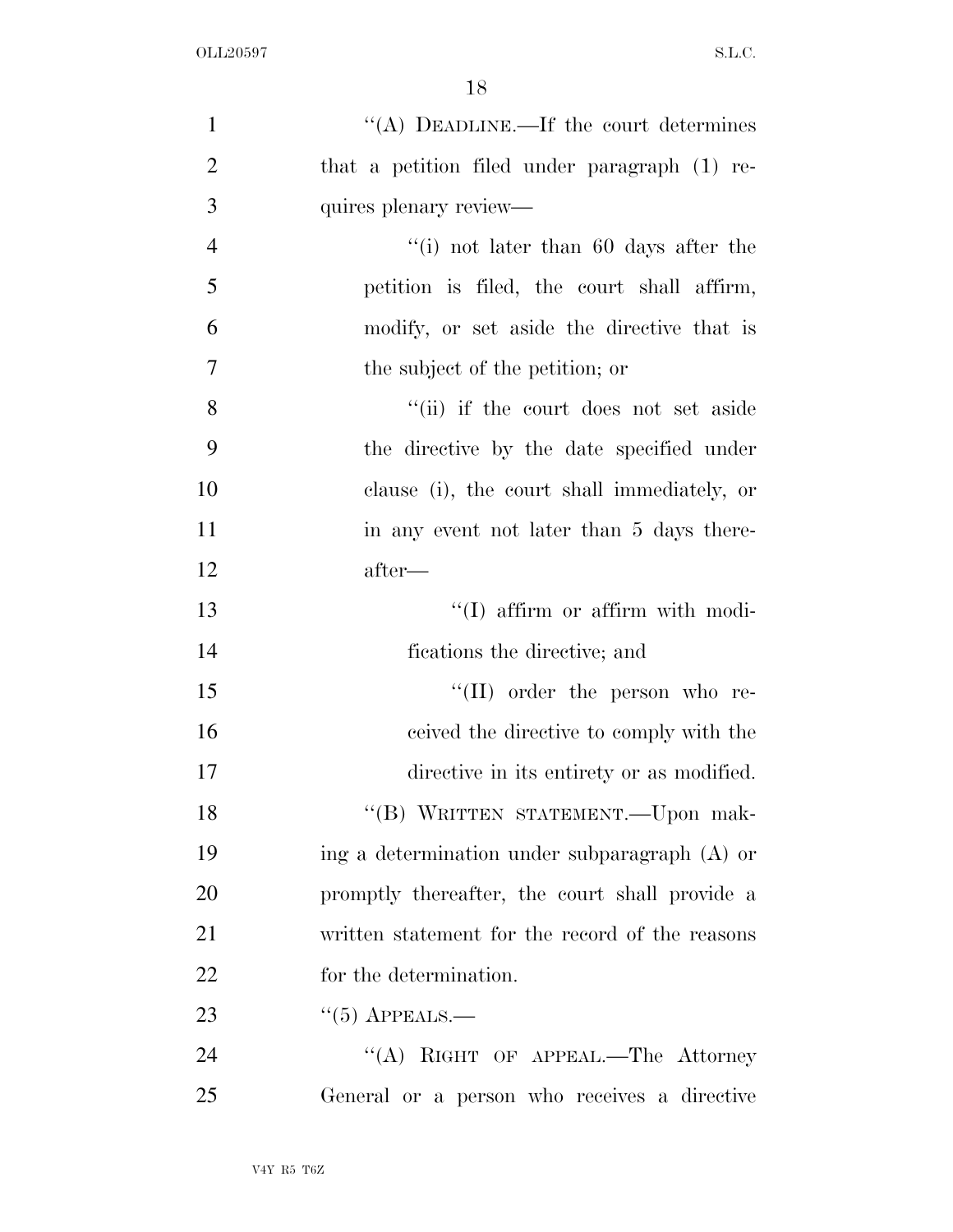| $\mathbf{1}$   | under subsection (b) may appeal a final order         |
|----------------|-------------------------------------------------------|
| $\overline{2}$ | of the district court under this subsection not       |
| 3              | later than 30 days after entry of the order.          |
| $\overline{4}$ | "(B) PROCEDURE.—The United States                     |
| 5              | Court of Appeals for the District of Columbia         |
| 6              | Circuit shall expedite the consideration of any       |
| 7              | appeal brought under this paragraph, and the          |
| 8              | expense or effort required to comply with a di-       |
| 9              | rective issued under subsection (b) shall not be      |
| 10             | a basis for staying a final order of the district     |
| 11             | court under this subsection pending appeal.           |
| 12             | "(d) ENFORCEMENT OF DIRECTIVES.—                      |
| 13             | "(1) FAILURE TO COMPLY.—If a person fails to          |
| 14             | comply with a directive issued under subsection (b),  |
| 15             | the Attorney General may file a petition for an order |
| 16             | to compel the person to comply with the directive in  |
| 17             | the United States District Court for the District of  |
| 18             | Columbia, which shall have jurisdiction to review the |
| 19             | petition.                                             |
| 20             | $"(2)$ EX PARTE REVIEW.—                              |
| 21             | "(A) IN GENERAL.—In considering a peti-               |
| 22             | tion filed under paragraph $(1)$ , the court may      |
| 23             | review any information that the Attorney Gen-         |
| 24             | eral, upon filing an affidavit under oath that        |
| 25             | disclosure of the information would harm the          |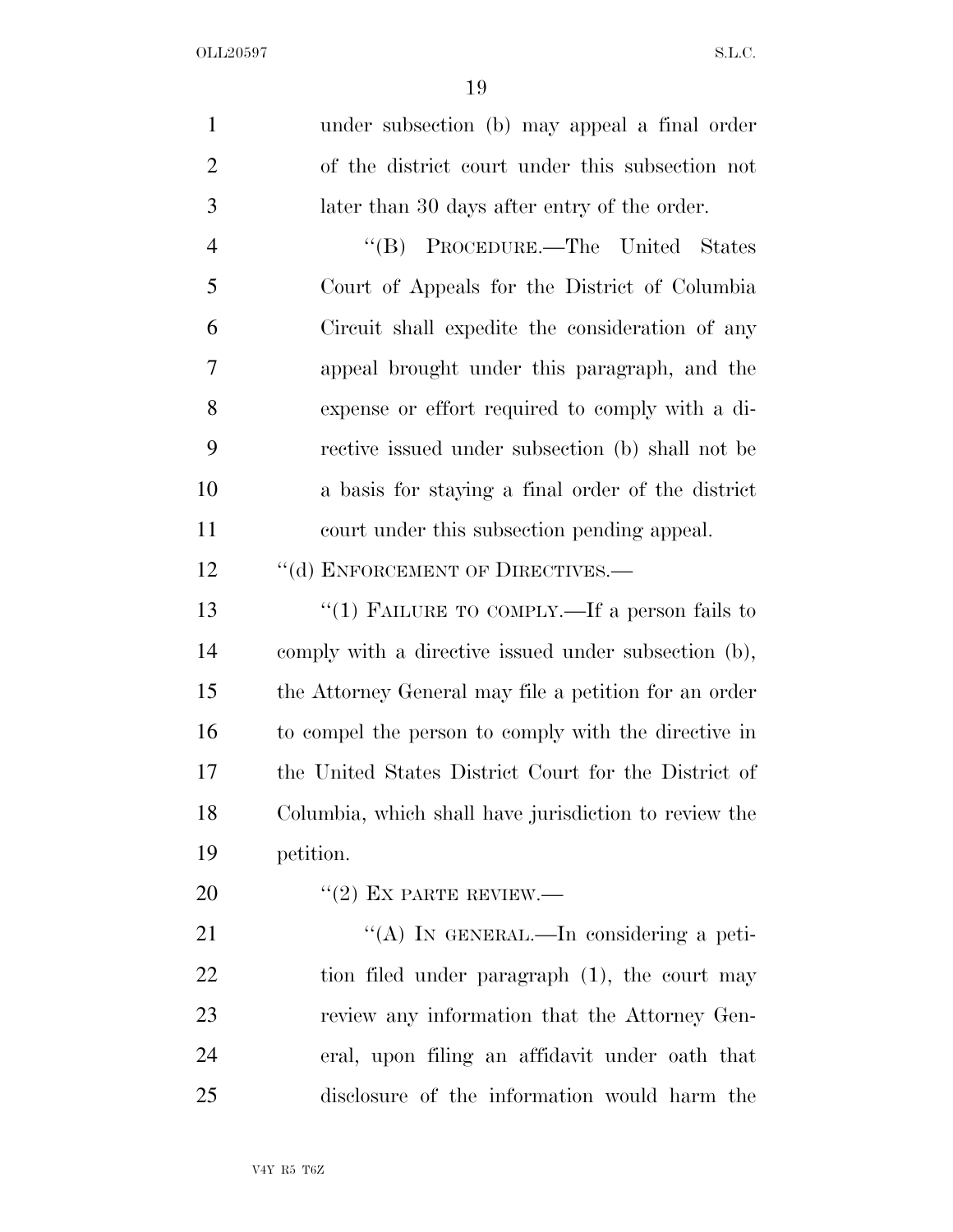| $\mathbf{1}$   | national security of the United States or harm     |
|----------------|----------------------------------------------------|
| $\overline{2}$ | the enforcement of criminal law, chooses to pro-   |
| 3              | vide to the court solely for ex parte review.      |
| $\overline{4}$ | "(B) NO WAIVER OF PRIVILEGE.—The ex-               |
| 5              | ercise of the authority under subparagraph $(A)$   |
| 6              | does not waive any applicable privilege.           |
| 7              | $``(3)$ ORDER TO COMPLY.—                          |
| 8              | "(A) IN GENERAL.—Not later than $30$               |
| 9              | days after a petition is filed under paragraph     |
| 10             | (1), the court shall issue an order requiring the  |
| 11             | person to comply with the directive or any part    |
| 12             | of the directive, as issued or as modified, if the |
| 13             | court finds that the directive meets the require-  |
| 14             | ments of this section and is otherwise lawful.     |
| 15             | "(B) WRITTEN STATEMENT.—Upon mak-                  |
| 16             | ing a determination under subparagraph (A) or      |
| 17             | promptly thereafter, the court shall provide a     |
| 18             | written statement for the record of the reasons    |
| 19             | for the determination.                             |
| 20             | "(4) PENALTY.—Failure to obey an order             |
| 21             | issued under paragraph (3) shall constitute con-   |
| 22             | tempt of court.                                    |
| 23             | "(5) PROCESS.—Any process under this sub-          |
| 24             | section may be served in any judicial district in  |
| 25             | which the recipient may be found or does business. |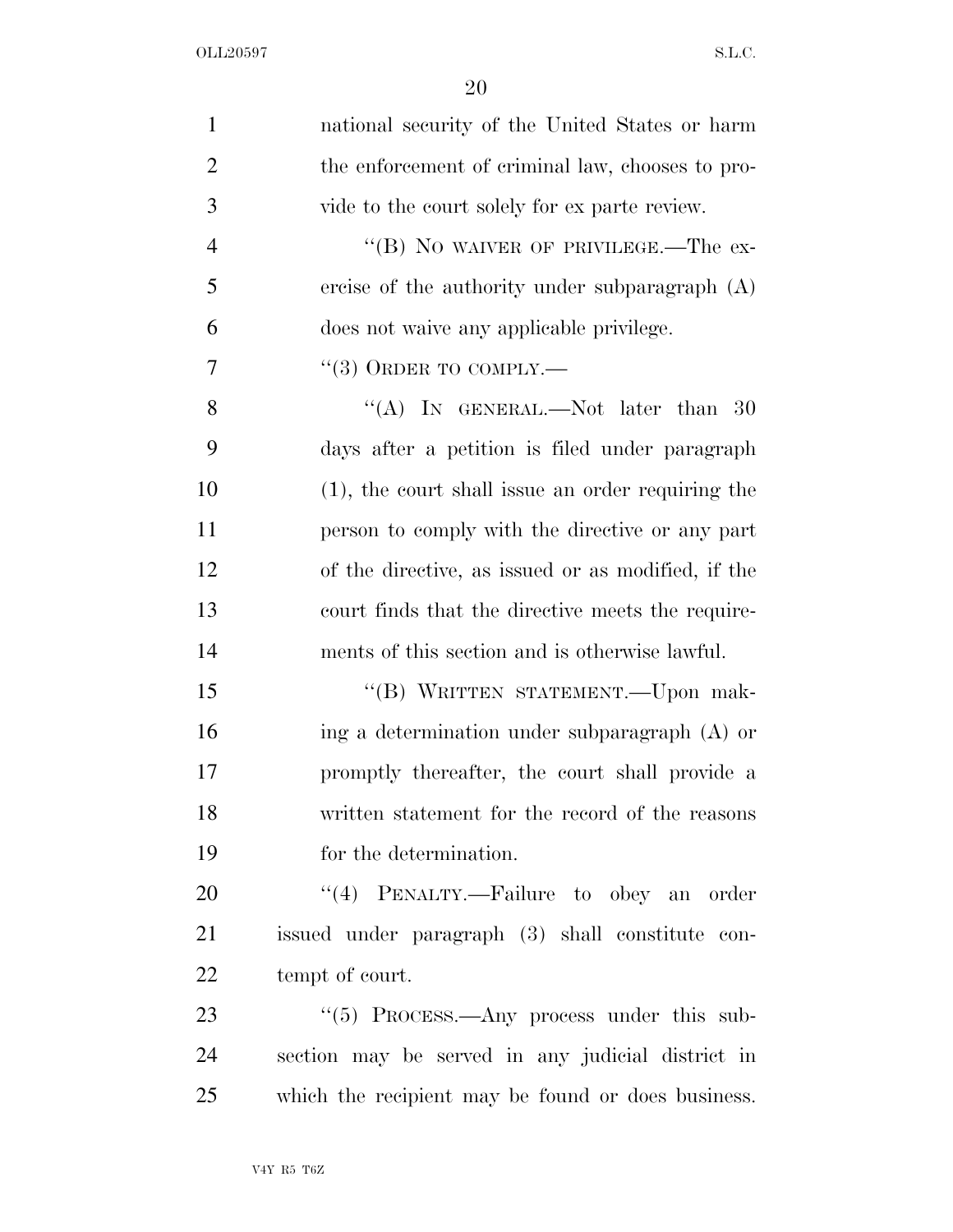1  $((6)$  APPEALS.—

2 "(A) RIGHT OF APPEAL.—The Attorney General or a person who receives a directive under subsection (b) may appeal a final order of the district court under this subsection not later than 30 days after entry of the order.

 ''(B) PROCEDURE.—The United States Court of Appeals for the District of Columbia Circuit shall expedite the consideration of any appeal brought under this paragraph, and the expense or effort required to comply with a di- rective issued under subsection (b) shall not be a basis for staying a final order of the district court order under this subsection pending ap-peal.

16 <sup>''</sup>(e) COST REIMBURSEMENT.

 $\frac{17}{2}$   $\frac{17}{2}$   $\frac{17}{2}$  IN GENERAL. Subject to paragraph (3), a person who receives a directive under subsection (b) shall be compensated therefor by the United States for reasonable expenses directly incurred in com-21 plying with the directive.

22 "'(2) AMOUNT.—The amount of compensation provided under paragraph (1)—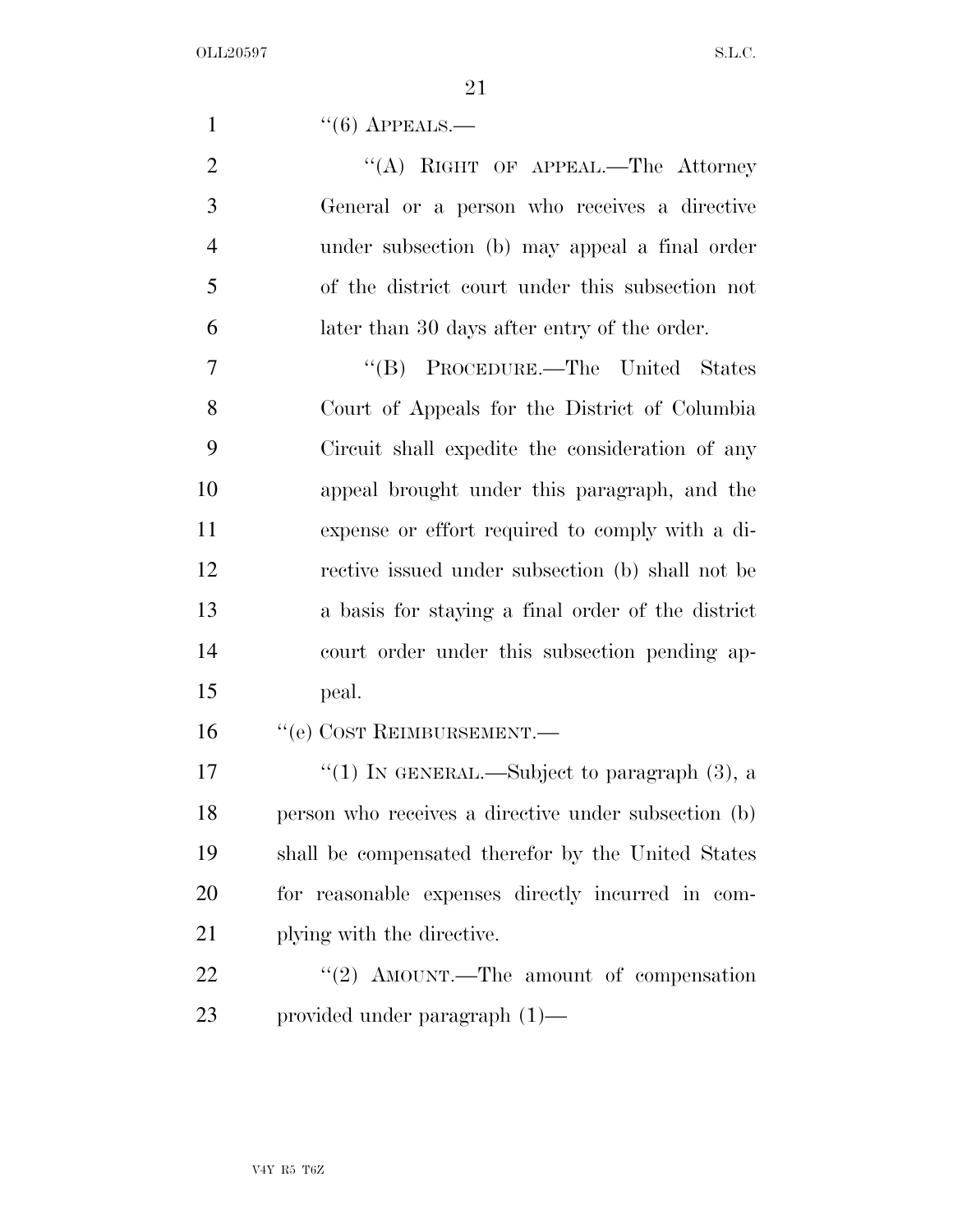| $\mathbf{1}$   | "(A) shall be mutually agreed upon by the                 |
|----------------|-----------------------------------------------------------|
| $\overline{2}$ | Attorney General and the person complying                 |
| 3              | with the directive; or                                    |
| $\overline{4}$ | $\lq\lq (B)$ in the absence of an agreement under         |
| 5              | subparagraph $(A)$ , shall be determined by the           |
| 6              | United States District Court for the District of          |
| 7              | Columbia.".                                               |
| 8              | (b) TECHNICAL AND CONFORMING AMENDMENT.                   |
| 9              | The table of sections for chapter 223 of title 18, United |
| 10             | States Code, is amended by adding at the end the fol-     |
| 11             | lowing:                                                   |
|                | "3513. Assistance capability directives.".                |
| 12             | <b>TITLE IV-PEN REGISTER AND</b>                          |
|                |                                                           |
| 13             | <b>TRAP AND TRACE AMENDMENTS</b>                          |
| 14             | SEC. 401. CAPABILITY REQUIREMENTS.                        |
| 15             | (a) IN GENERAL.—Chapter 206 of title 18, United           |
| 16             | States Code, is amended by adding at the end the fol-     |
| 17             | lowing:                                                   |
| 18             | "§3128. Capability requirements                           |
| 19             | "(a) PEN REGISTER CAPABILITY.—                            |
| 20             | $\lq(1)$ In GENERAL.—A wire or electronic com-            |
| 21             | munication service provider that had more than            |
| 22             | $1,000,000$ monthly active users in the United States     |
| 23             | in January 2016 or any month thereafter shall en-         |
| 24             | sure that the provider has the ability to provide the     |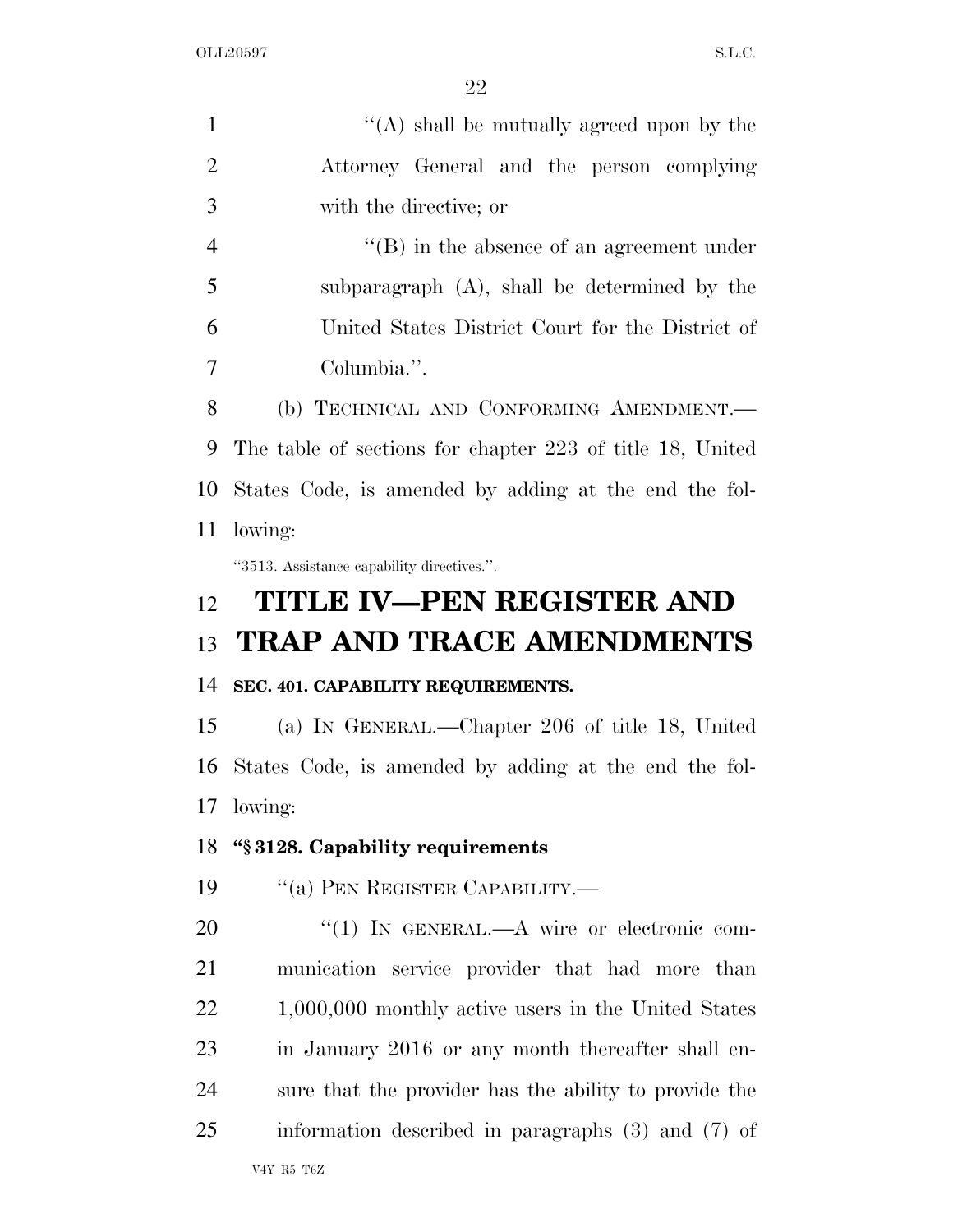section 3127 directly to law enforcement agencies in an intelligible format unobtrusively and in a manner designed to uphold the nondisclosure obligations 4 under section  $3123(d)(2)$ .

5 "(2) CALCULATION OF MONTHLY ACTIVE USERS.—For purposes of paragraph (1), the number of monthly active users of a wire or electronic com- munication service shall be calculated by taking the average of the number of individual users or sub- scribers of the service that are active per month in any calendar year.

12 "(b) TRAP AND TRACE CAPABILITY.—

13 "(1) IN GENERAL.—A provider of wire or elec- tronic communication service that had more than 1,000,000 monthly users in the United States in January 2016 or any month thereafter shall ensure that the provider has the ability to provide the infor- mation described in paragraphs (4) and (7) of sec- tion 3127 directly to law enforcement agencies in an intelligible format unobtrusively and in a manner de- signed to uphold the nondisclosure obligations under section 3123(d)(2).

23 "(2) CALCULATION OF MONTHLY ACTIVE USERS.—For purposes of paragraph (1), the number of monthly active users of a wire or electronic com-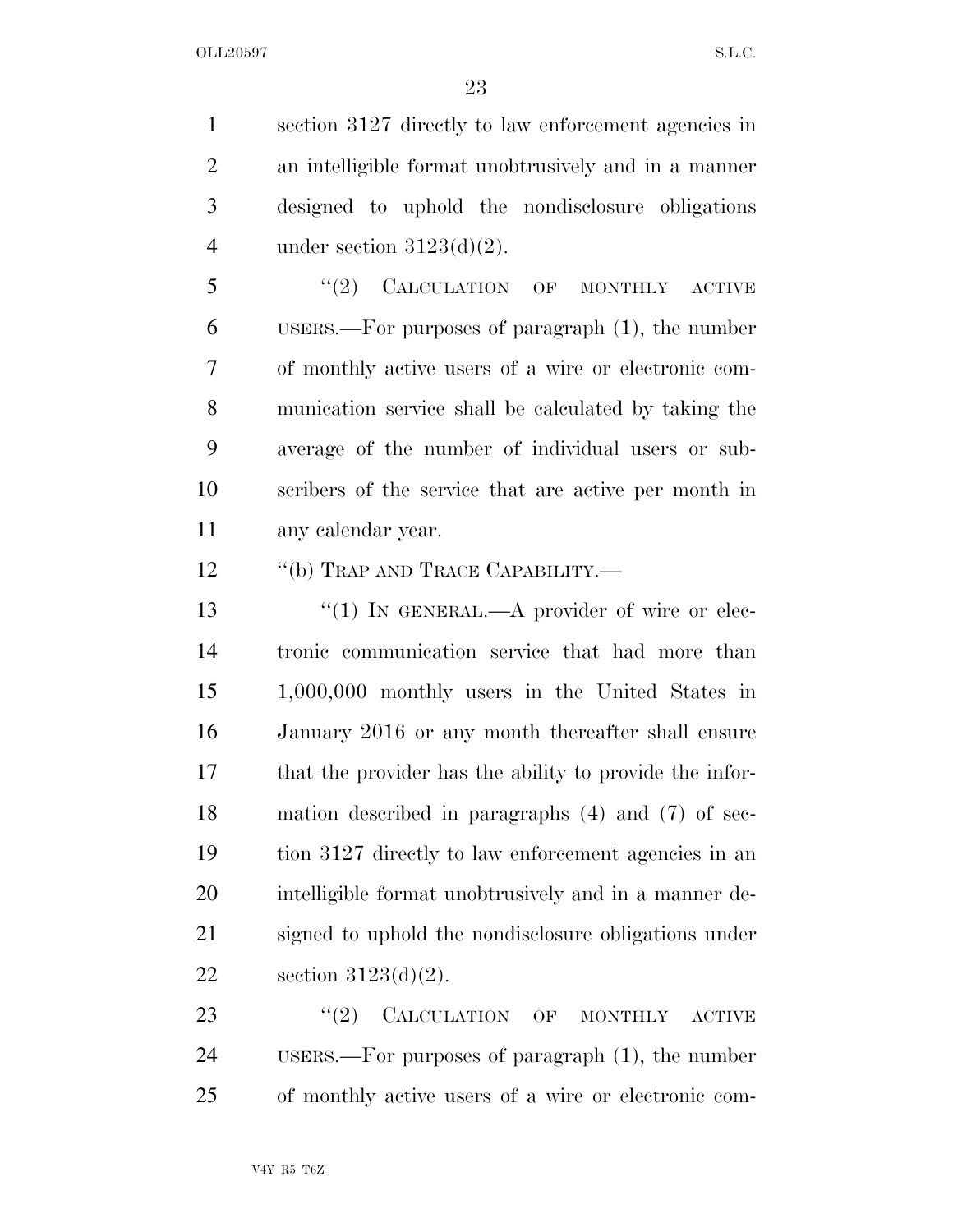munication service shall be calculated by taking the average of the number of individual users or sub- scribers of the service that are active per month in any calendar year. "(c) COMPENSATION.— 6 "(1) In GENERAL.—Subject to paragraph  $(2)$ , a provider of wire or electronic communication service that provides the information described in paragraph 9 (3), (4), or (7) of section 3127 directly to a law en- forcement agency shall be compensated for reason- able expenses directly incurred in providing the in- formation. ''(2) LIMITATION.—Reasonable expenses under paragraph (1) may not exceed \$150.''. (b) TECHNICAL AND CONFORMING AMENDMENT.— The table of sections for chapter 206 of title 18, United States Code, is amended by adding at the end the fol- lowing: ''3128. Capability requirements.''. **SEC. 402. DEFINING TECHNICAL ASSISTANCE.**  Section 3127 of title 18, United States Code, is amended— (1) in paragraph (5), by striking ''and'' at the end; (2) in paragraph (6), by striking the period at 25 the end and inserting "; and"; and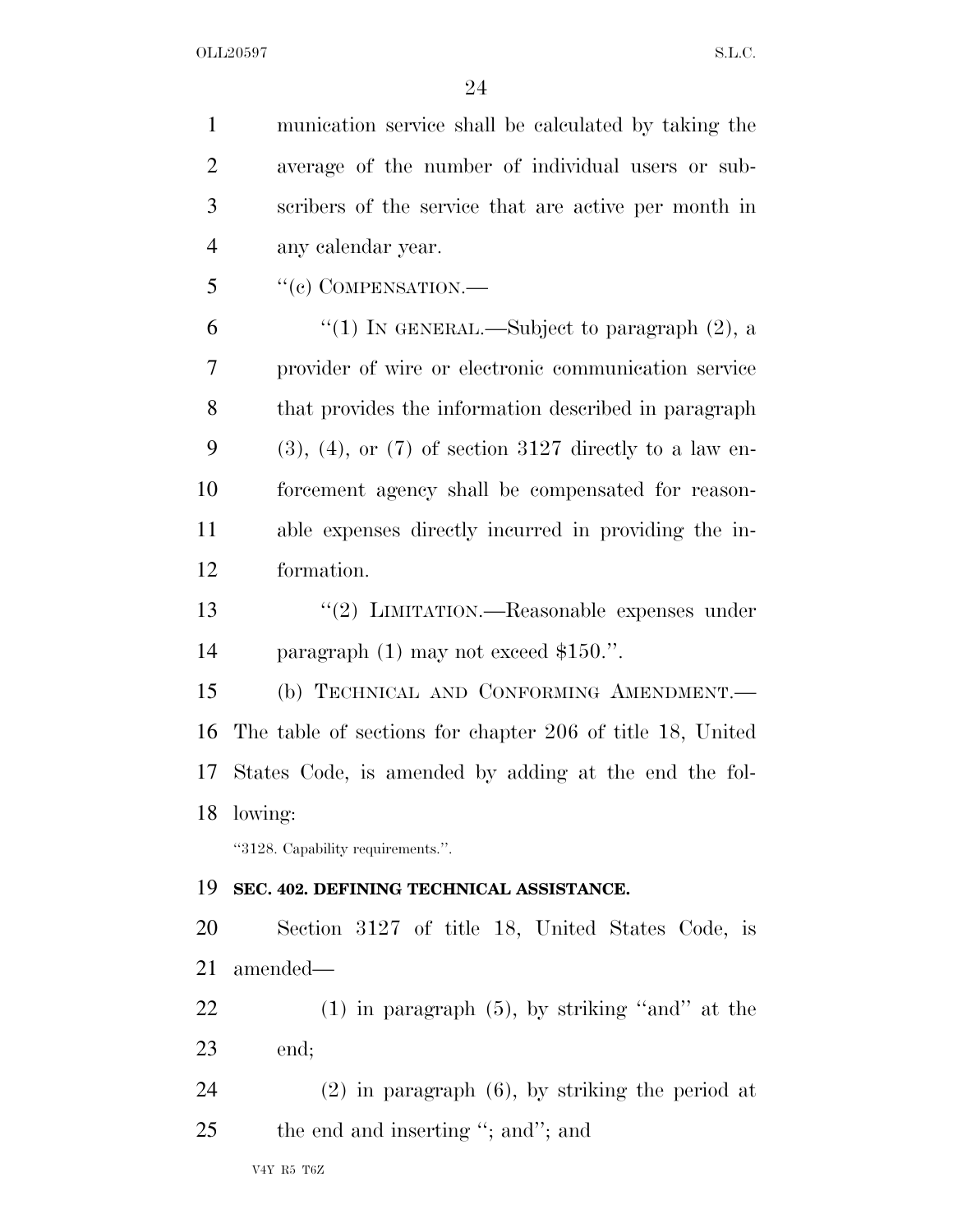| $\mathbf{1}$   | (3) by adding at the end the following:                                         |
|----------------|---------------------------------------------------------------------------------|
| $\overline{2}$ | $\lq(7)$ the term 'technical assistance' includes—                              |
| 3              | "(A) isolating all dialing, routing, address-                                   |
| 4              | ing, and signaling information authorized to be                                 |
| 5              | acquired;                                                                       |
| 6              | "(B) decrypting, decoding, or otherwise                                         |
| 7              | providing in an intelligible format the dialing,                                |
| 8              | routing, addressing, and signaling information                                  |
| 9              | authorized to be acquired, unless the inde-                                     |
| 10             | pendent actions of an unaffiliated entity make                                  |
| 11             | it technically impossible to do so; and                                         |
| 12             | "(C) delivering all dialing, routing, ad-                                       |
| 13             | dressing, and signaling information authorized                                  |
| 14             | to be acquired securely, reliably, and concur-                                  |
| 15             | rently with its transmission.".                                                 |
| 16             | <b>TITLE V-FISA AMENDMENTS</b>                                                  |
| 17             | ELECTRONIC SURVEILLANCE<br>SEC.<br>501.<br><b>WITHIN</b><br>THE                 |
| 18             | <b>UNITED</b><br><b>FOR</b><br><b>STATES</b><br><b>FOREIGN</b><br><b>INTEL-</b> |
| 19             | <b>LIGENCE PURPOSES.</b>                                                        |
| 20             | Title I of the Foreign Intelligence Surveillance Act                            |
| 21             | of 1978 (50 U.S.C. 1801 et seq.) is amended—                                    |
| 22             | $(1)$ in section 101 (50 U.S.C. 1801), by adding                                |
| 23             | at the end the following:                                                       |
| 24             | "(q) 'Technical assistance' includes—                                           |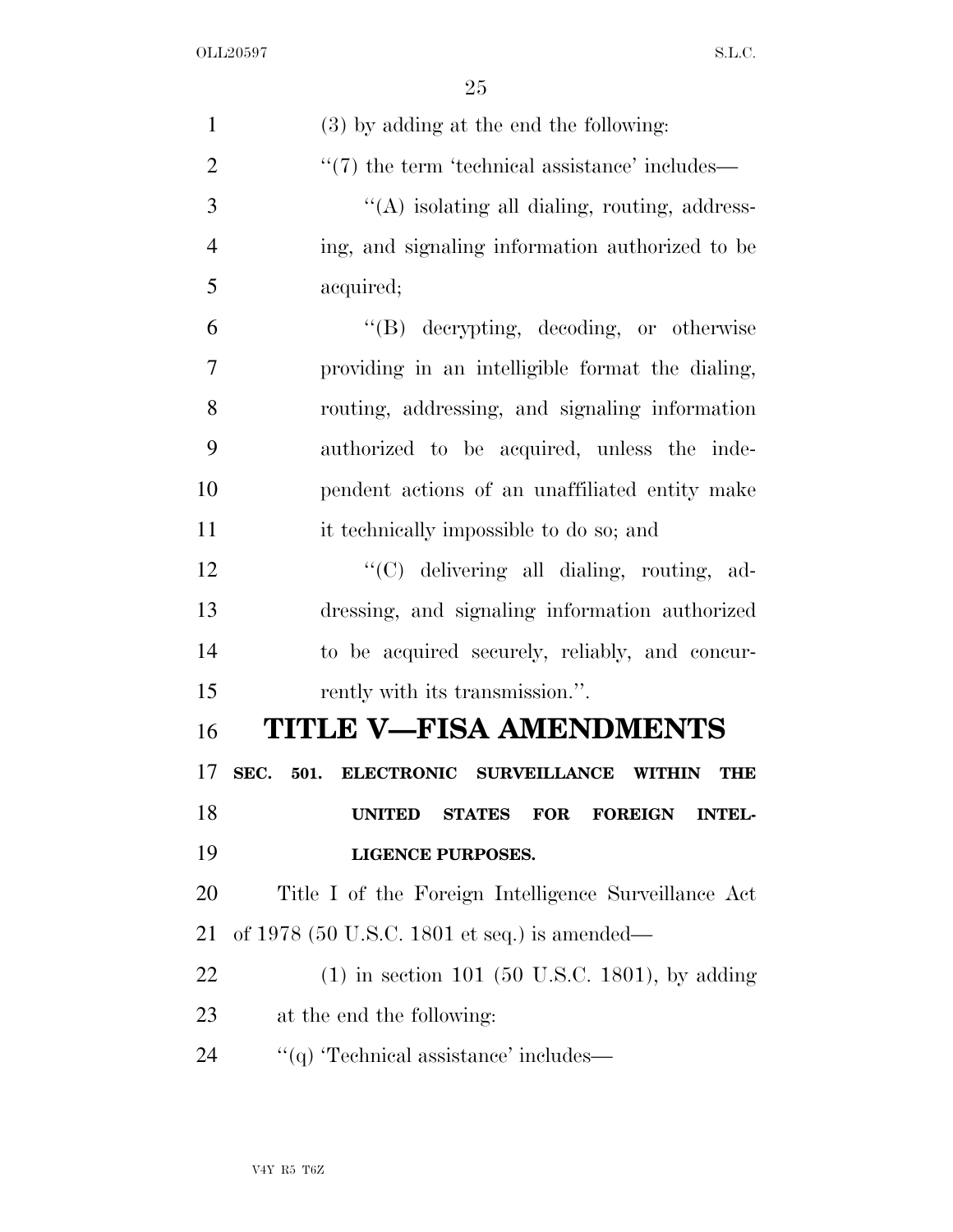| $\mathbf{1}$   | $\lq(1)$ isolating all communications or informa-                 |
|----------------|-------------------------------------------------------------------|
| $\overline{2}$ | tion authorized to be acquired;                                   |
| 3              | "(2) decrypting, decoding, or otherwise pro-                      |
| $\overline{4}$ | viding in an intelligible format the communications               |
| 5              | or information authorized to be acquired, unless the              |
| 6              | independent actions of an unaffiliated entity make it             |
| 7              | technically impossible to do so; and                              |
| 8              | "(3) delivering all communications or informa-                    |
| 9              | tion authorized to be acquired securely, reliably, and            |
| 10             | concurrently with their transmission."; and                       |
| 11             | (2) in section $105(e)(2)(B)$ , by striking                       |
| 12             | "produce a minimum of interference with the serv-                 |
| 13             | ices that such carrier, landlord, custodian, or other             |
| 14             | person is providing that target of electronic surveil-            |
| 15             | lance" and inserting "in a manner designed to mini-               |
| 16             | mize the possibility of alerting the target whose com-            |
| 17             | munications are to be intercepted".                               |
| 18             | SEC. 502. PHYSICAL SEARCHES WITHIN<br><b>THE</b><br><b>UNITED</b> |
| 19             | STATES FOR FOREIGN INTELLIGENCE PUR-                              |
| 20             | POSES.                                                            |
| 21             | Title III of the Foreign Intelligence Surveillance Act            |
| 22             | of 1978 (50 U.S.C. 1821 et seq.) is amended—                      |
| 23             | $(1)$ in section 301 (50 U.S.C. 1821), by adding                  |
| 24             | at the end the following:                                         |
| 25             | $\cdot\cdot$ (6) 'Assistance' includes—                           |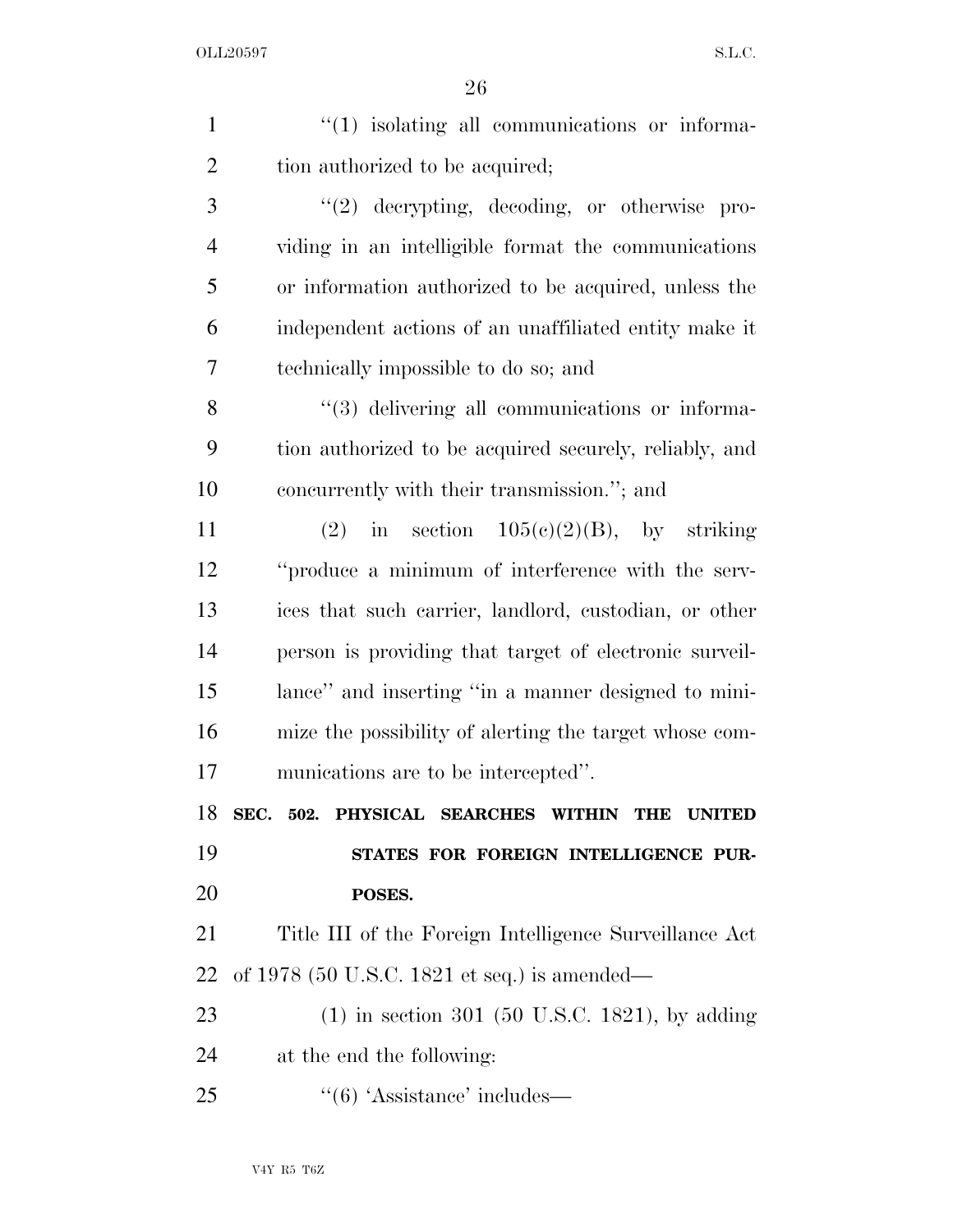| $\mathbf{1}$   | $\lq\lq$ isolating all information, material, or        |
|----------------|---------------------------------------------------------|
| $\overline{2}$ | property to be seized, reproduced, or altered;          |
| 3              | "(B) decrypting, decoding, or otherwise                 |
| $\overline{4}$ | providing in an intelligible format the informa-        |
| 5              | tion, material, or property to be seized, repro-        |
| 6              | duced, or altered, unless the independent ac-           |
| 7              | tions of an unaffiliated entity make it tech-           |
| 8              | nically impossible to do so; and                        |
| 9              | "(C) providing technical support as nec-                |
| 10             | essary to ensure effective execution of an order        |
| 11             | under this title."; and                                 |
| 12             | in section $304(c)(2)(B)$ (50 U.S.C.<br>(2)             |
| 13             | $1824(c)(2)(B)$ , by striking "produce a minimum of     |
| 14             | interference with the services that such landlord,      |
| 15             | custodian, or other person is providing the target of   |
| 16             | the physical search" and inserting "in a manner de-     |
| 17             | signed to minimize the possibility of alerting the tar- |
| 18             | get of the physical search".                            |
| 19             | SEC. 503. PEN REGISTER; TRAP AND TRACE.                 |
| 20             | Section 401 of the Foreign Intelligence Surveillance    |
| 21             | Act of 1978 (50 U.S.C. 1841) is amended by adding at    |
| 22             | the end the following:                                  |
| 23             | $\lq(5)$ The term 'technical assistance' includes—      |
|                |                                                         |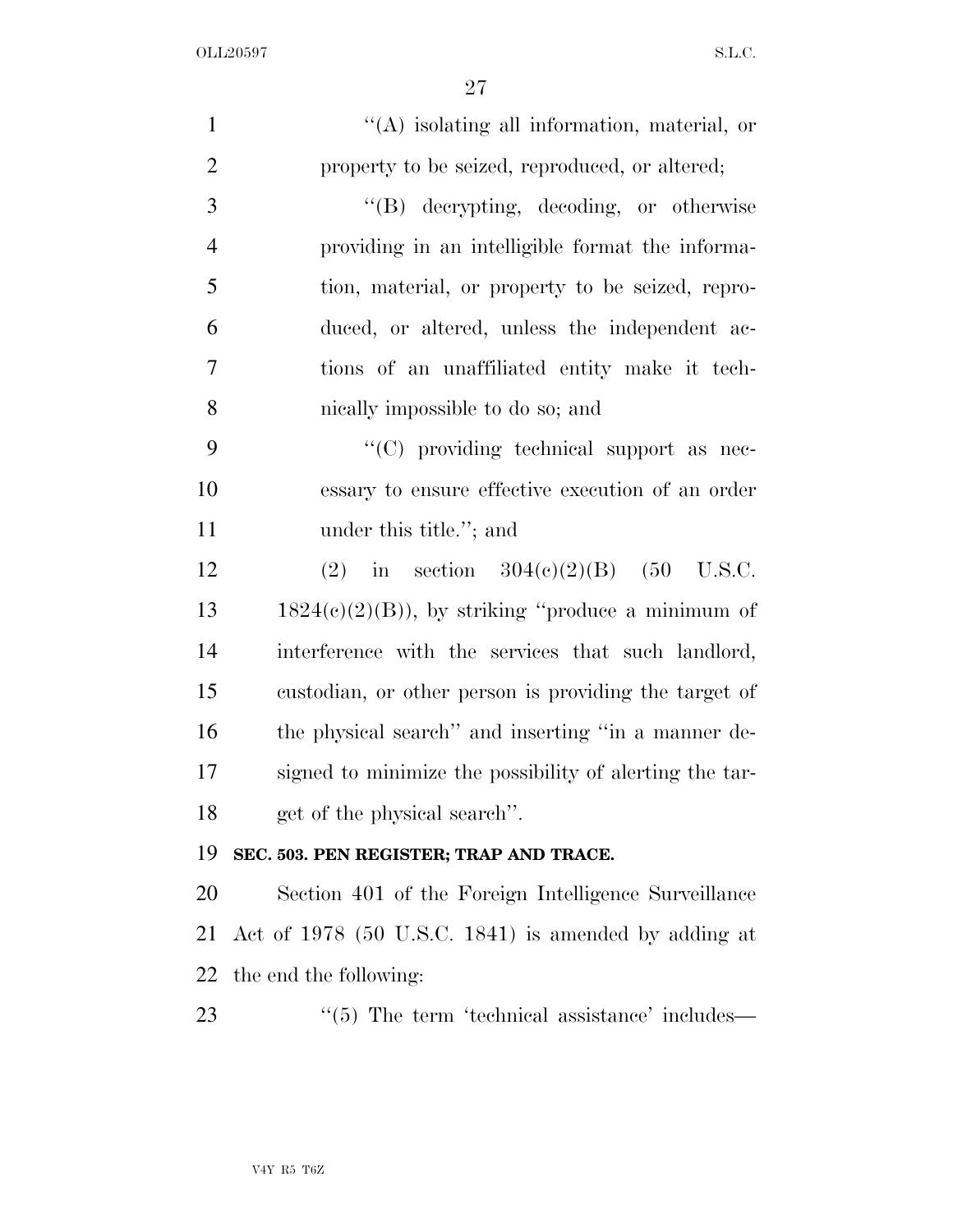| $\mathbf{1}$   | "(A) isolating all dialing, routing, address-                |
|----------------|--------------------------------------------------------------|
| $\overline{2}$ | ing, and signaling information authorized to be              |
| 3              | acquired;                                                    |
| $\overline{4}$ | "(B) decrypting, decoding, or otherwise                      |
| 5              | providing in an intelligible format the dialing,             |
| 6              | routing, addressing, and signaling information               |
| $\tau$         | authorized to be acquired, unless the inde-                  |
| 8              | pendent actions of an unaffiliated entity make               |
| 9              | it technically impossible to do so; and                      |
| 10             | "(C) delivering all dialing, routing, ad-                    |
| 11             | dressing, and signaling information authorized               |
| 12             | to be acquired securely, reliably, and concur-               |
|                |                                                              |
| 13             | rently with its transmission.".                              |
| 14             | SEC. 504. BUSINESS RECORDS.                                  |
| 15             | Section $501(k)$ of the Foreign Intelligence Surveil-        |
| 16             | lance Act of 1978 (50 U.S.C. 1861 $(k)$ ) is amended by add- |
|                | 17 ing at the end the following:                             |
| 18             | $``(5)$ TECHNICAL ASSISTANCE.—The term 'tech-                |
| 19             | nical assistance' includes—                                  |
| 20             | $\lq\lq$ isolating the tangible things (includ-              |
| 21             | ing call detail records) required to be produced;            |
| 22             | "(B) decrypting, decoding, or otherwise                      |
| 23             | providing in an intelligible format the tangible             |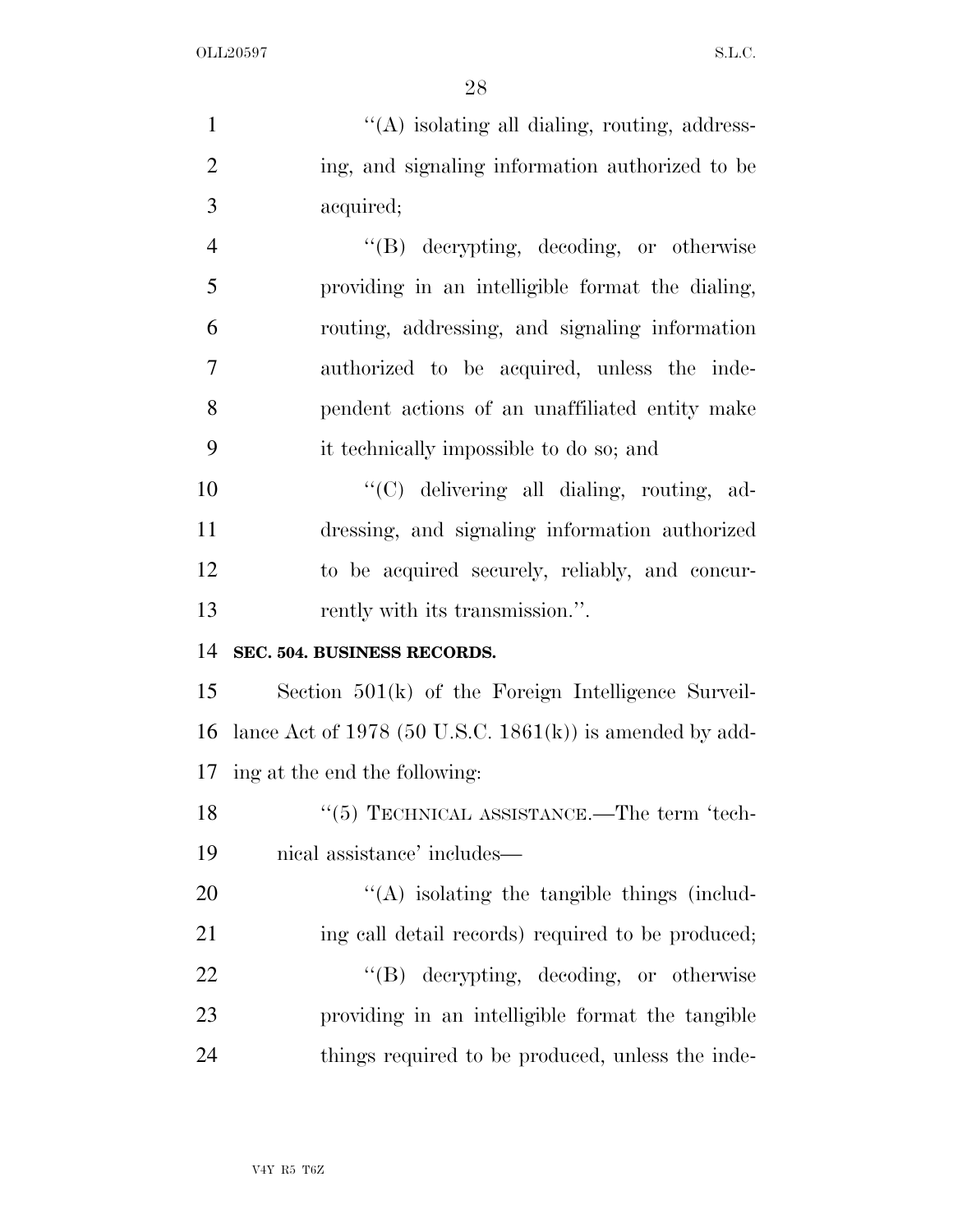| $\mathbf{1}$   | pendent actions of an unaffiliated entity make         |
|----------------|--------------------------------------------------------|
| $\overline{2}$ | it technically impossible to do so; and                |
| 3              | "(C) delivering all tangible things required           |
| $\overline{4}$ | to be produced securely, reliably, and no later        |
| 5              | than the date on which an order under this title       |
| 6              | requires their production.".                           |
| 7              | SEC. 505. CERTAIN ACQUISITIONS INSIDE THE UNITED       |
| 8              | STATES TARGETING UNITED STATES PER-                    |
| 9              | SONS OUTSIDE THE UNITED STATES.                        |
| 10             | Section 703 of the Foreign Intelligence Surveillance   |
| 11             | Act of 1978 (50 U.S.C. 1881b) is amended by adding at  |
| 12             | the end the following:                                 |
| 13             | "(h) ASSISTANCE DEFINED.— For purposes of this         |
| 14             | section, the term 'assistance' includes—               |
| 15             | $\lq(1)$ isolating all communications or informa-      |
| 16             | tion authorized to be acquired;                        |
| 17             | $(2)$ decrypting, decoding, or otherwise pro-          |
| 18             | viding in an intelligible format the communications    |
| 19             | or information authorized to be acquired, unless the   |
| 20             | independent actions of an unaffiliated entity make it  |
| 21             | technically impossible to do so;                       |
| 22             | "(3) delivering the communications or informa-         |
| 23             | tion authorized to be acquired securely, reliably, and |
| 24             | concurrently with their transmission; and              |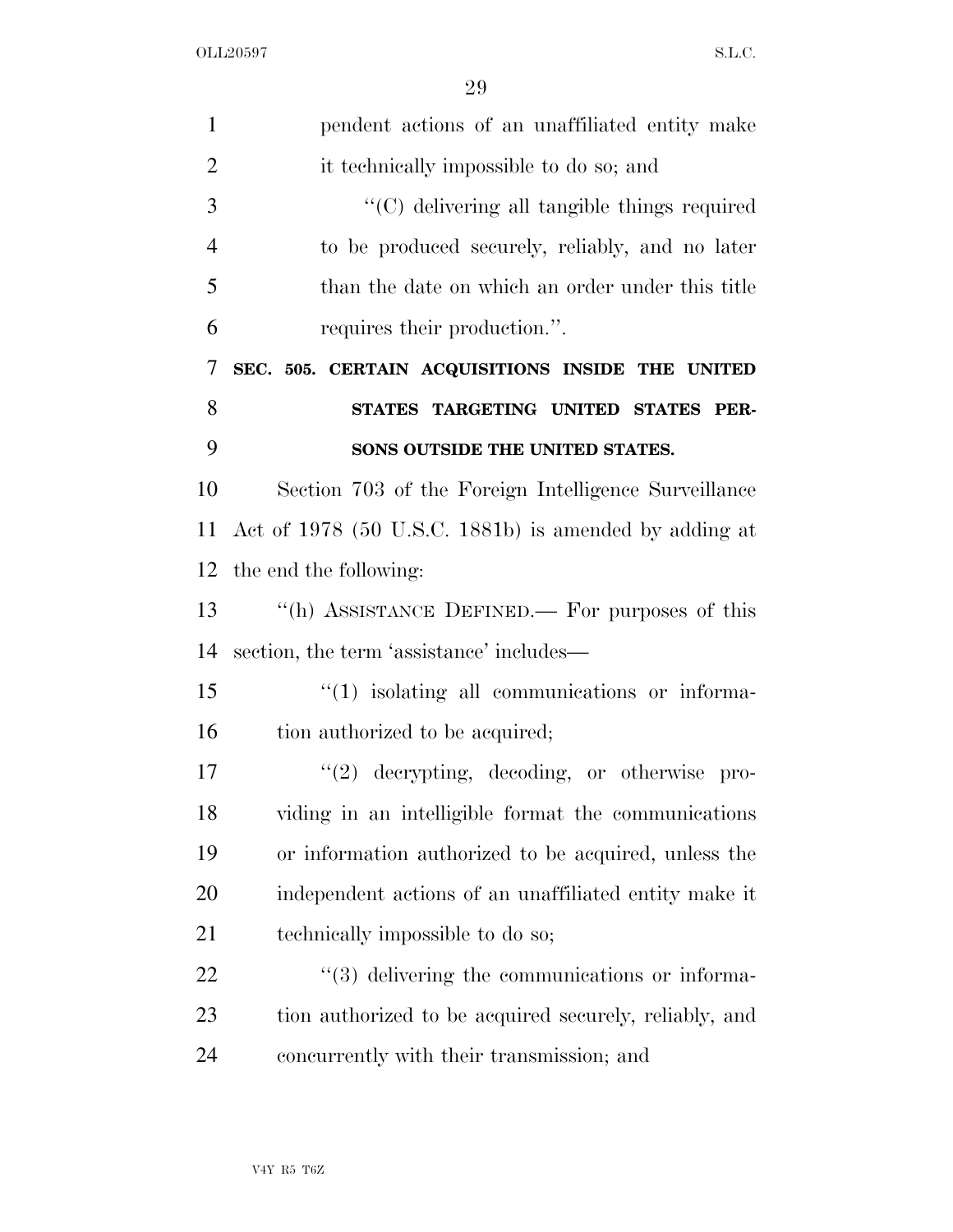1 ''(4) providing technical support as necessary to ensure effective execution of an order under this sec-tion.''.

# **TITLE VI—PRIZE COMPETITION**

## **SEC. 601. FINDINGS.**

Congress finds the following:

 (1) The rapidly growing use of warrant-proof encryption in everyday devices, platforms, and sys- tems allows illegal actors engaged in dangerous criminal activity—including child sexual abuse, ter- rorism, and international narcotics trafficking—to use encryption to shield their illicit activities from authorities.

 (2) Because of warrant-proof encryption, the government often cannot obtain the electronic evi- dence and intelligence necessary to investigate and prosecute threats to public safety and national secu- rity, even with a warrant or court order. This pro- vides a ''lawless space'' that criminals, terrorists, and other bad actors can exploit for their nefarious ends.

 (3) Many service providers, device manufactur- ers, and application developers who use encryption fail to implement technology that would allow the government to obtain electronic evidence necessary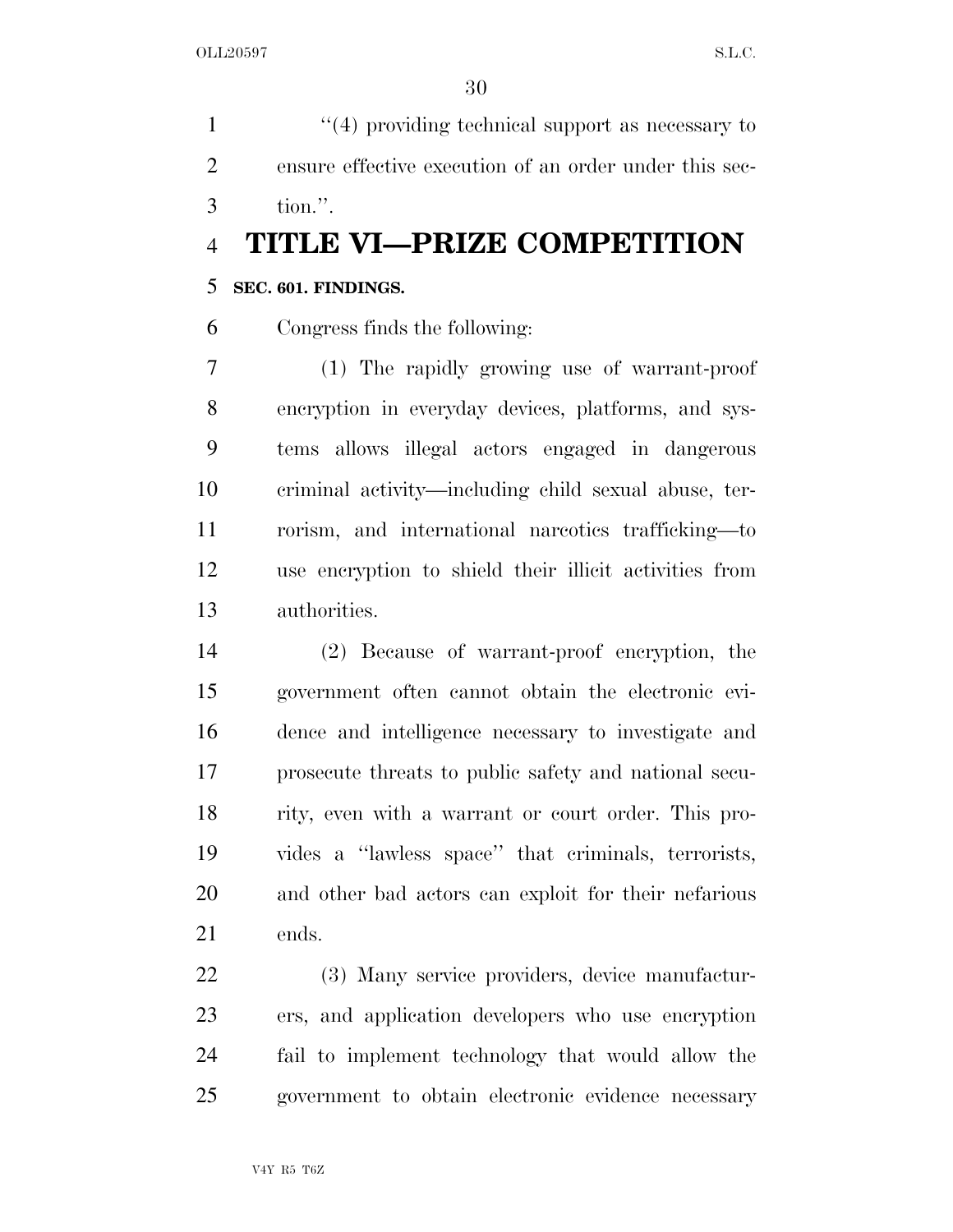| to investigate and prosecute threats to public safety |
|-------------------------------------------------------|
| and national security.                                |

 (4) The Fourth Amendment to the Constitution of the United States strikes a balance between the individual citizen's reasonable expectation of privacy on one hand, and on the other, the legitimate need for the government to gain access to the most inti- mate spaces in citizens' lives in order to protect the public from criminal actors.

 (5) The Framers of the Constitution provided specific barriers to government intrusion into the in- dividual's private, intimate space—namely, that the government must show by probable cause that evi- dence of a crime exists in that intimate space, and must have a neutral magistrate, detached from the law enforcement interest, approve law enforcement's request and issue a warrant.

 (6) Once the government satisfies the burden of showing probable cause to a neutral magistrate, the government is entitled to search and seize evidence of a crime in an individual's private space.

 (7) That careful balancing of interests estab- lished by the Framers has continued to be calibrated throughout the history of the United States as dif-ferent challenges have arisen, including, most nota-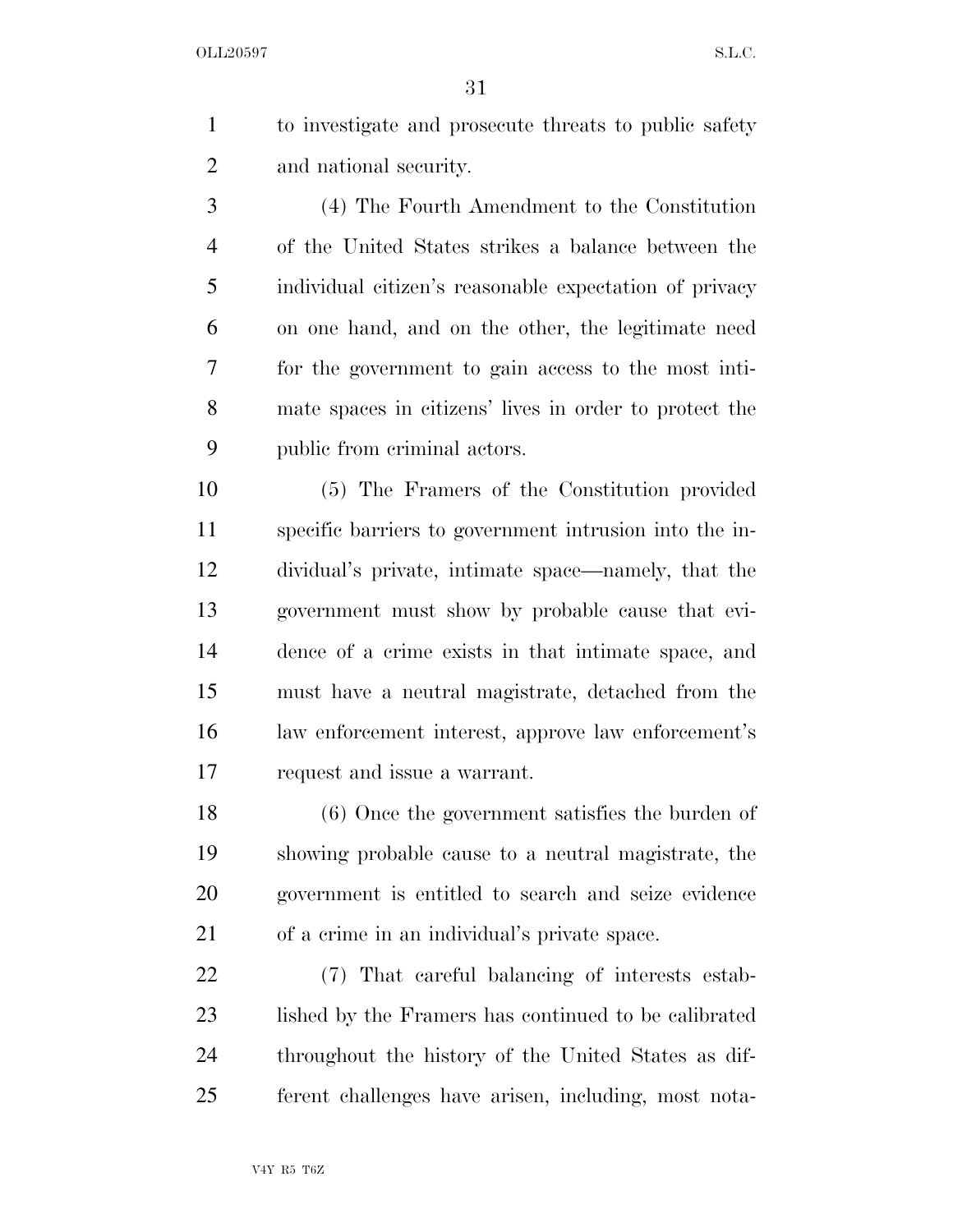| $\mathbf{1}$   | bly, technological advances in daily life. For exam-  |
|----------------|-------------------------------------------------------|
| $\overline{c}$ | ple, Congress has imposed additional statutory re-    |
| 3              | quirements that the government must meet and that     |
| 4              | a judge must find satisfied before a court can au-    |
| 5              | thorize interception of communications. But the in-   |
| 6              | dividual's right to privacy has never been absolute.  |
| $\overline{7}$ | (8) If not addressed, criminal anonymity actu-        |
| 8              | ated by end-to-end encryption technology will con-    |
| 9              | tinue to pose a serious risk to the public.           |
| 10             | (9) Nevertheless, advances in technology con-         |
| 11             | tinue without due consideration of issues of lawful   |
| 12             | access.                                               |
| 13             | (10) Moreover, very little, if any, resources         |
| 14             | from the private sector or from educational and re-   |
| 15             | search institutions are devoted to finding techno-    |
| 16             | logical solutions to providing lawful access within   |
| 17             | different encrypted technological platforms.          |
| 18             | (11) More resources should be devoted to              |
| 19             | incentivizing the best minds in the United States to  |
| 20             | research the issues described in this section and de- |
| 21             | cide how to best provide the most secure products     |
| 22             | and services to customers while also providing law    |
| 23             | enforcement access to information the government      |
| 24             | needs to investigate criminals seeking to do the pub- |
| 25             | lic harm and to protect national security.            |
|                |                                                       |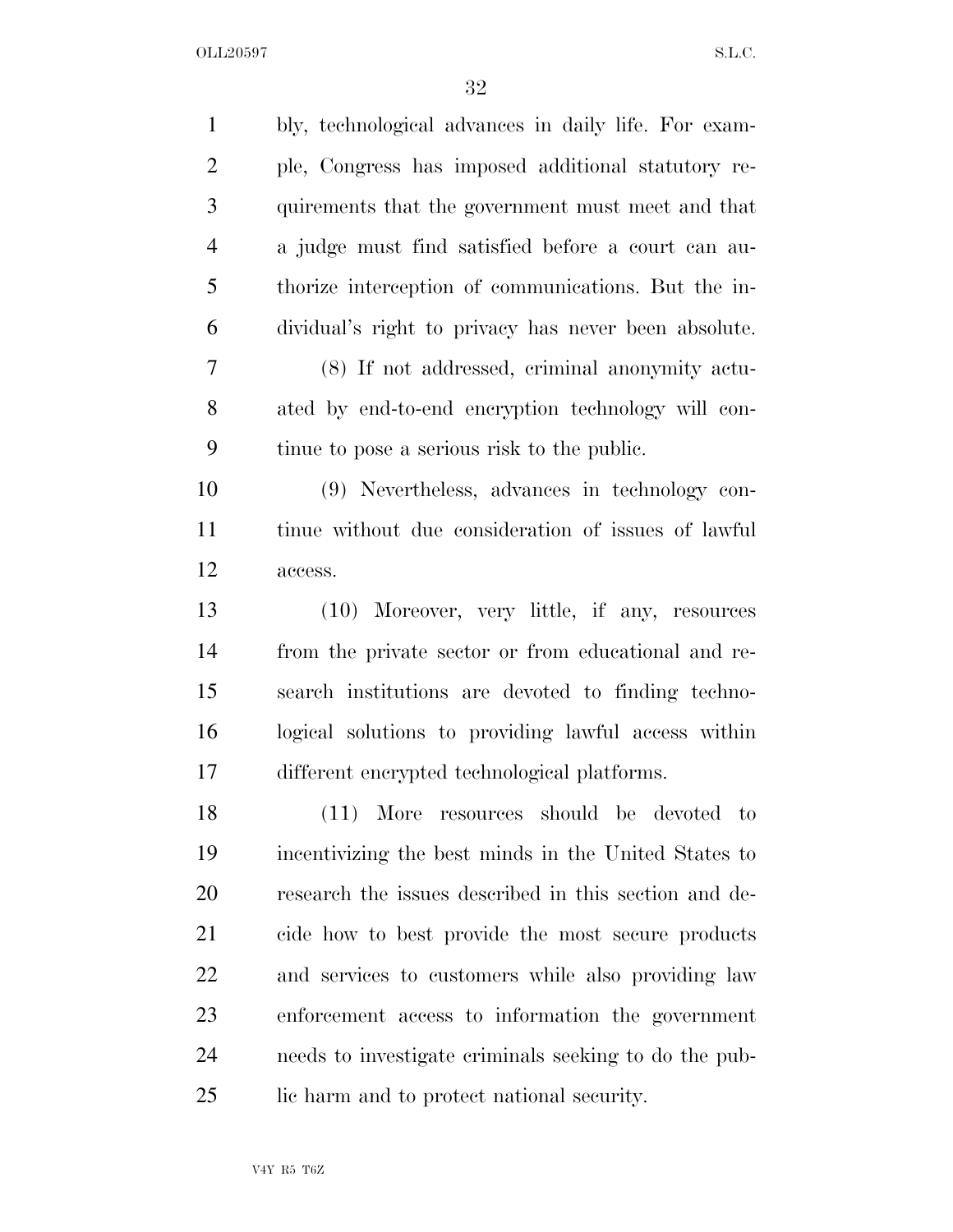### **SEC. 602. DEFINITIONS.**

In this title:

 (1) APPLICANT.—The term ''applicant'' means an individual, group of individuals, organization, nonprofit, or university that applies to participate in the prize competition under this title.

 (2) APPROPRIATE CONGRESSIONAL COMMIT- TEES.—The term ''appropriate congressional com- mittees'' means the Committee on the Judiciary of the Senate and the Committee on the Judiciary of the House of Representatives.

 (3) ATTORNEY GENERAL.—Except as otherwise provided, the term ''Attorney General'' means the Attorney General, acting through the Director of the National Institute of Justice.

 (4) PRIZE.—The term ''prize'' means a cash prize.

 (5) PRIZE COMPETITION.—The term ''prize competition'' means the prize competition estab-20 lished under section 603.

#### **SEC. 603. PRIZE COMPETITION.**

 (a) ESTABLISHMENT.—Not later than 180 days after the date of enactment of this Act, the Attorney General shall, subject to the availability of funds appropriated under this title, establish in accordance with section 24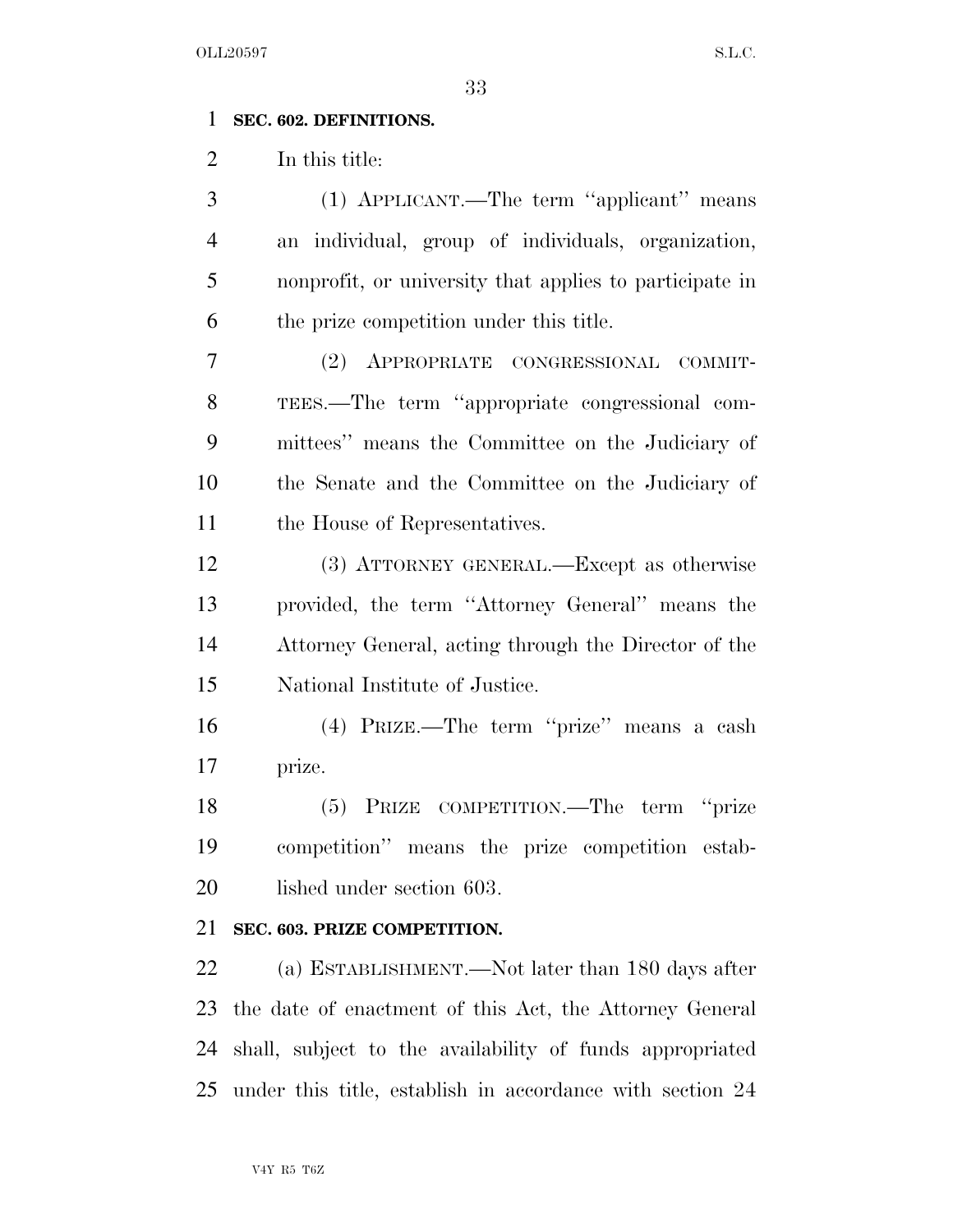of the Stevenson-Wydler Technology Innovation Act of

 1980 (15 U.S.C. 3719) a prize competition— (1) to incentivize and encourage research and innovation into solutions providing law enforcement access to encrypted data pursuant to legal process; and (2) to award 1 or more prizes, not later than 1 year after the establishment of the prize competi- tion, for technological solutions that provide law en- forcement access to encrypted data pursuant to legal process. (b) REQUIREMENTS.—Technological solutions de- scribed in subsection (a)(2) shall include— (1) providing maximum security for the device, platform, or system, consistent with the lawful ac- cess solution, to reduce the opportunity for unlawful hacking; and (2) reducing or eliminating broad surveillance capabilities not targeted at specified facilities or in- dividuals pursuant to a warrant or order within the lawful access solution. (c) ELIGIBILITY.— (1) IN GENERAL.—To be eligible to win a prize under the prize competition, an applicant— (A) shall have complied with—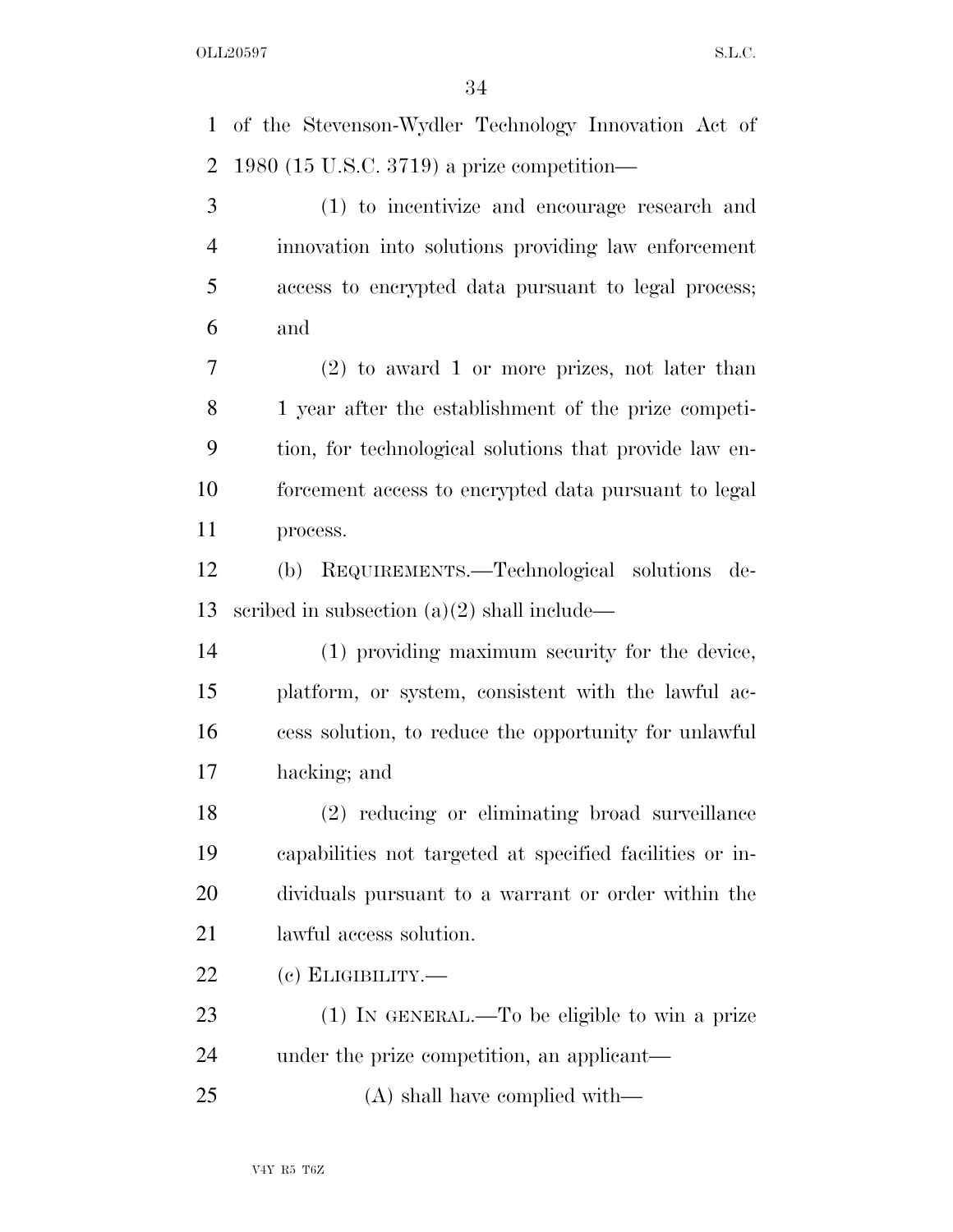| $\mathbf{1}$   | (i) the requirements of the competi-                      |
|----------------|-----------------------------------------------------------|
| $\overline{2}$ | tion as described in the announcement for                 |
| 3              | the competition; and                                      |
| $\overline{4}$ | (ii) subsections $(g)$ , $(h)$ , and $(i)$ of sec-        |
| 5              | tion 24 of the Stevenson-Wydler Tech-                     |
| 6              | nology Innovation Act of 1980 (15 U.S.C.                  |
| 7              | 3719) (relating to eligibility);                          |
| 8              | (B) in the case of a private entity, shall be             |
| 9              | incorporated in the United States and maintain            |
| 10             | a primary place of business in the United                 |
| 11             | States; and                                               |
| 12             | (C) in the case of an individual, whether                 |
| 13             | participating singly or in a group, shall be a cit-       |
| 14             | izen of, or an alien lawfully admitted for perma-         |
| 15             | nent residence in, the United States.                     |
| 16             | (2) EXCLUSIONS.—The following entities and                |
| 17             | individuals shall not be eligible to win a prize under    |
| 18             | the prize competition:                                    |
| 19             | $(A)$ A Federal entity.                                   |
| 20             | (B) A Federal employee acting within the                  |
| 21             | scope of employment.                                      |
| 22             | (d) PRIORITIZATION.—In selecting the winner or win-       |
| 23             | ners of the prize competition, the Attorney General shall |
| 24             | give priority to projects that—                           |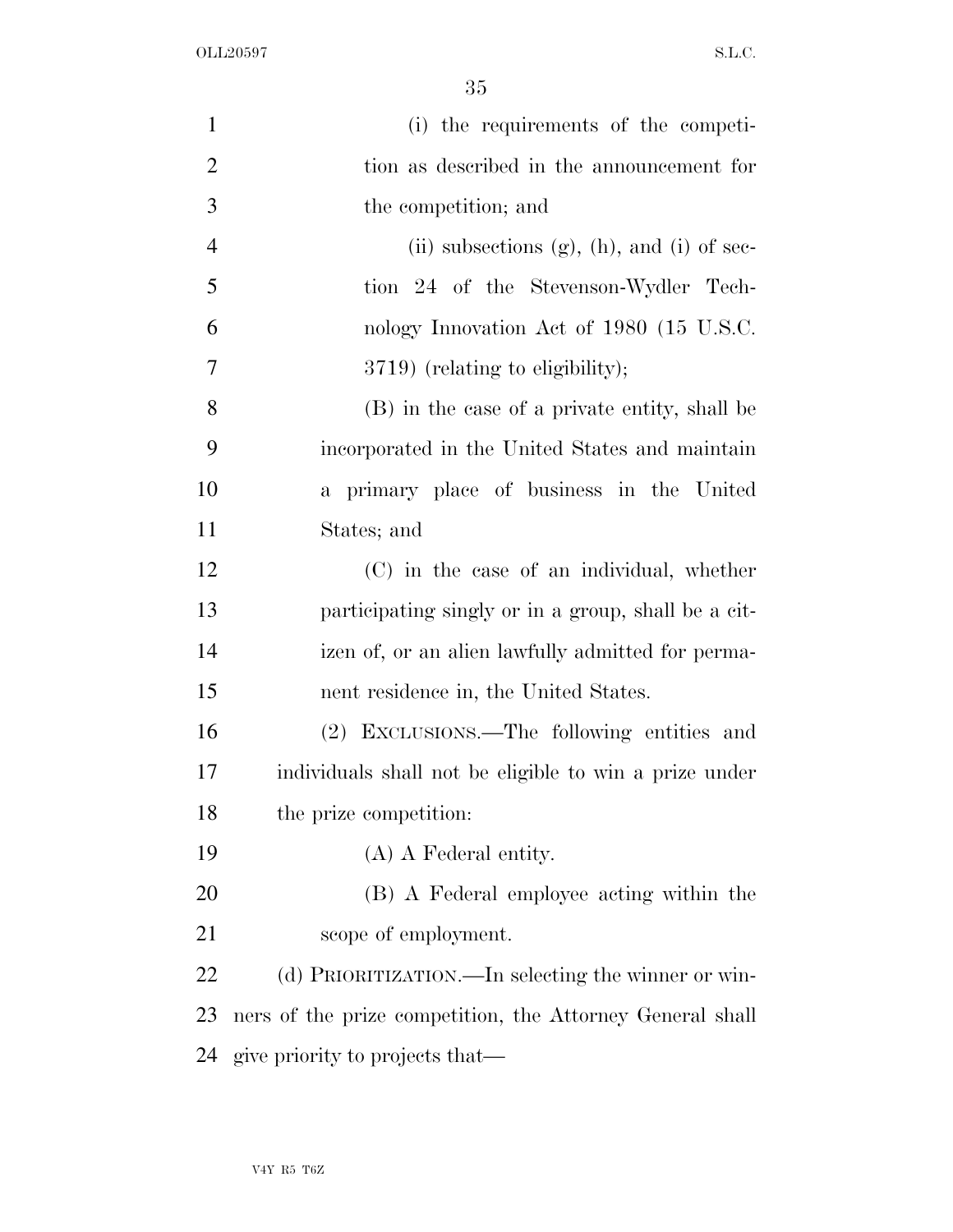| $\mathbf{1}$   | (1) incorporate a robust proof of concept model      |
|----------------|------------------------------------------------------|
| $\overline{2}$ | demonstrating the feasibility of the proposed tech-  |
| 3              | nology achieving the intended goals of the competi-  |
| $\overline{4}$ | tion as described in paragraph (a); and              |
| 5              | $(2)$ include a strategy, submitted with the appli-  |
| 6              | cation or proposal, to move the new technology,      |
| 7              | hardware, or other processes to market-scale deploy- |
| 8              | ment.                                                |
| 9              | SEC. 604. IMPLEMENTATION.                            |
| 10             | (a) DUTIES.—In implementing the prize competition,   |
| 11             | the Attorney General shall—                          |
| 12             | $(1)$ advertise the prize competition;               |
| 13             | $(2)$ solicit participants;                          |
| 14             | (3) use amounts made available under section         |
| 15             | $607(a)$ —                                           |
| 16             | $(A)$ to administer the prize competition;           |
| 17             | and                                                  |
| 18             | (B) to award 1 or more prizes;                       |
| 19             | (4) develop criteria for the selection of winners;   |
| 20             | $(5)$ select judges under section 605 based on       |
| 21             | criteria developed by the Attorney General;          |
| 22             | $(6)$ announce, and award a prize to, 1 or more      |
| 23             | winners;                                             |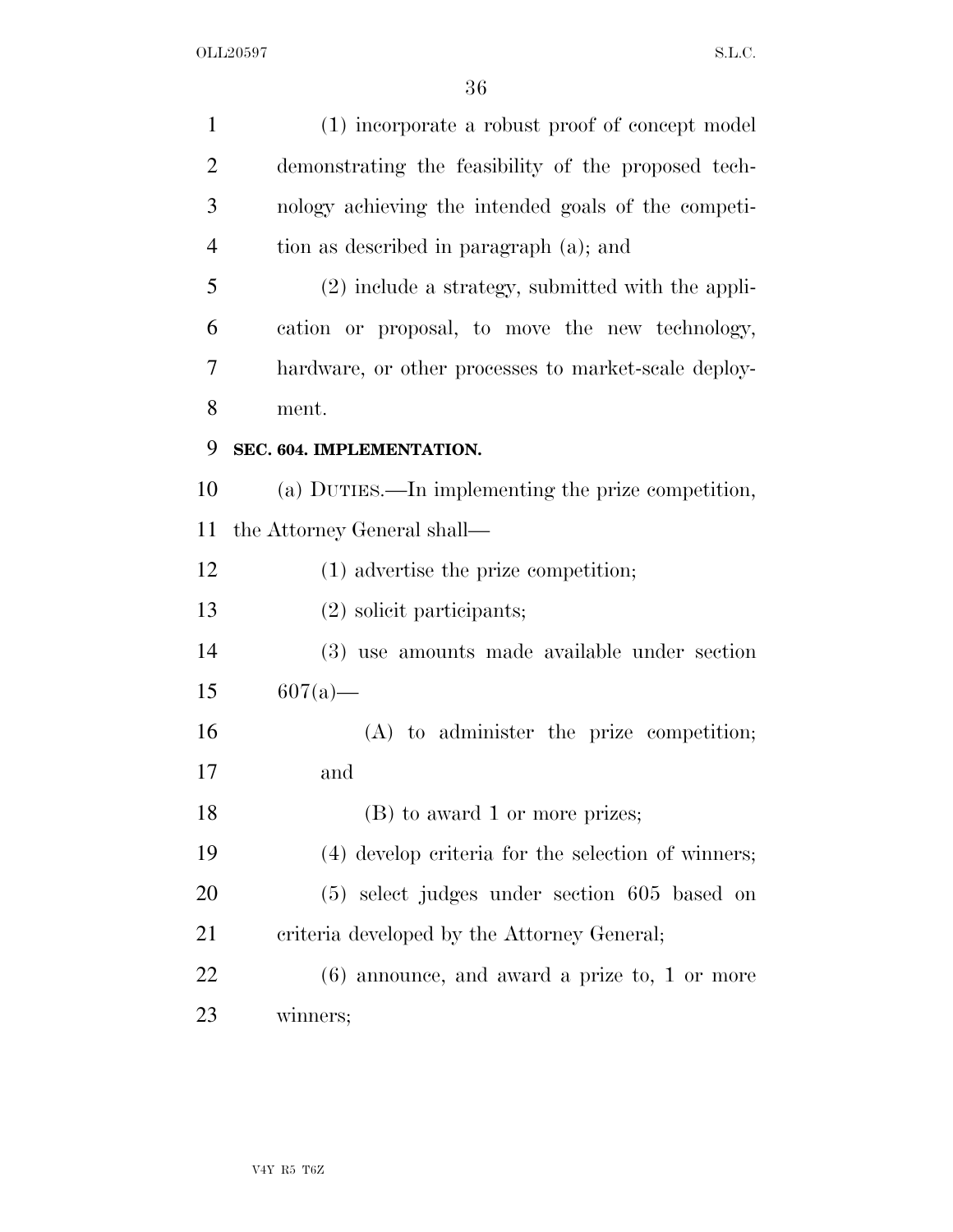| $\mathbf{1}$   | (7) protect against unauthorized use or disclo-       |
|----------------|-------------------------------------------------------|
| $\overline{2}$ | sure of any trade secret or confidential business in- |
| 3              | formation of a participant; and                       |
| $\overline{4}$ | (8) promulgate any rules and regulations nec-         |
| 5              | essary to carry out this title, including rules and   |
| 6              | regulations for submitting and reviewing applica-     |
| 7              | tions.                                                |
| 8              | $(b)$ AWARD.—                                         |
| 9              | (1) RECOMMENDATION BY JUDGES.—After con-              |
| 10             | ducting a thorough review of each of the applicant    |
| 11             | submissions for the prize competition, the judges ap- |
| 12             | pointed under section 605 shall—                      |
| 13             | (A) submit in writing to the Attorney Gen-            |
| 14             | eral a recommendation for an award to 1 or            |
| 15             | more winners of the prize competition; or             |
| 16             | (B) if the judges determine that none of              |
| 17             | the applicant submissions merit an award, sub-        |
| 18             | mit in writing to the Attorney General a rec-         |
| 19             | ommendation that no applicant be awarded a            |
| 20             | prize, including a detailed explanation stating       |
| 21             | the reasons why no applicant merits an award.         |
| 22             | (2) SELECTION BY ATTORNEY GENERAL.—                   |
| 23             | (A) IN GENERAL.—Not later than 1 year                 |
| 24             | after the date on which the Attorney General          |
| 25             | establishes the prize competition, and after re-      |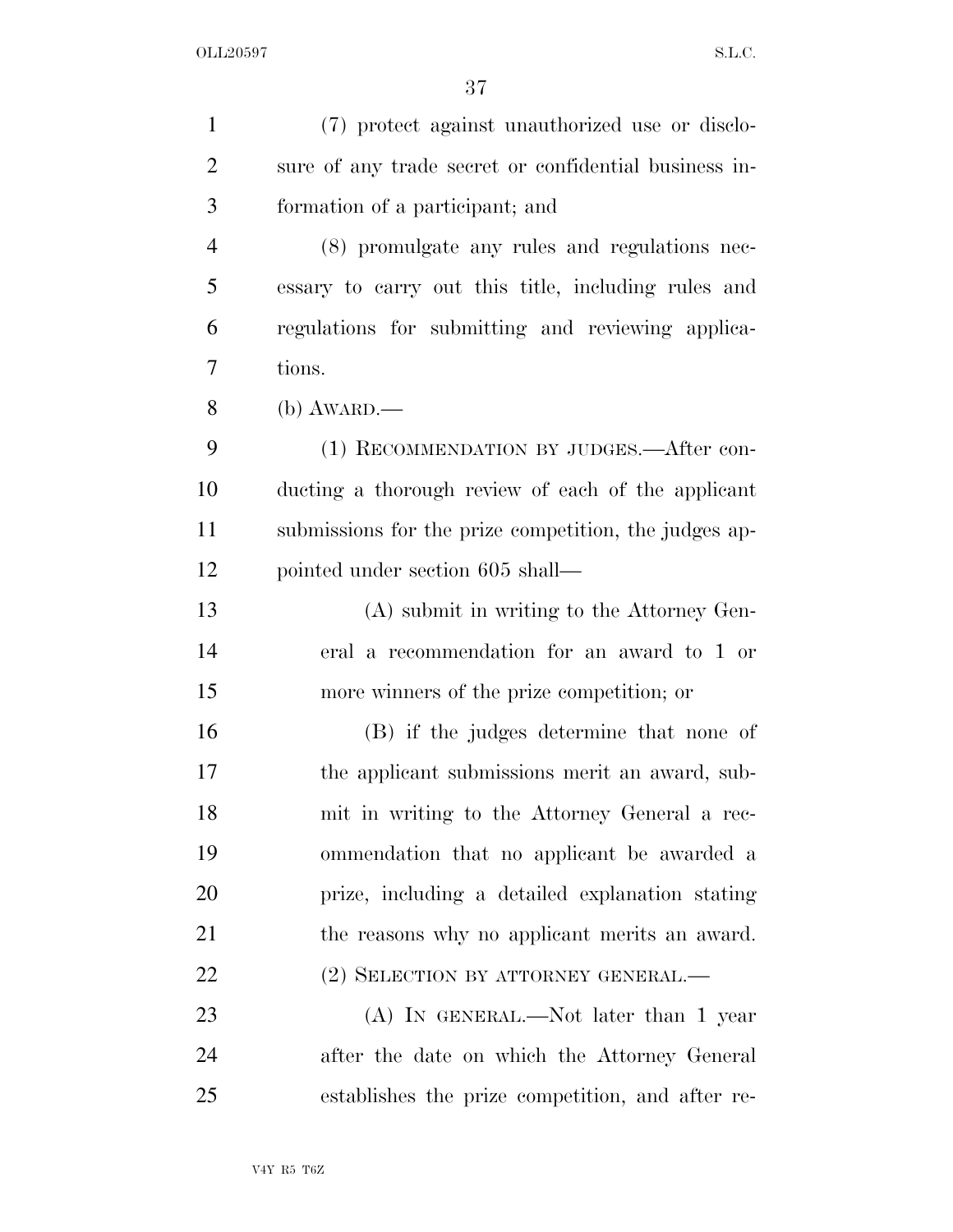| $\mathbf{1}$   | viewing the recommendation submitted under        |
|----------------|---------------------------------------------------|
| $\overline{2}$ | paragraph (1), the Attorney General shall select  |
| 3              | 1 or more winners of the prize competition and    |
| $\overline{4}$ | award a prize to each winner.                     |
| 5              | (B) RECOMMENDATION OF NO PRIZE.-If                |
| 6              | the judges recommend under paragraph $(1)(B)$     |
| 7              | that no applicant be awarded a prize, the Attor-  |
| 8              | ney General may—                                  |
| 9              | (i) select 1 or more award winners,               |
| 10             | notwithstanding the recommendation of             |
| 11             | the judges, and award a prize to each win-        |
| 12             | ner; or                                           |
| 13             | (ii) award no prize to any applicant.             |
| 14             | (C) NOTIFICATION OF NO PRIZE.—If the              |
| 15             | Attorney General determines not to award a        |
| 16             | prize to any applicant under subparagraph         |
| 17             | $(B)(ii)$ , the Attorney General shall notify the |
| 18             | appropriate congressional committees not later    |
| 19             | than 90 days after that determination.            |
| 20             | (c) ASSISTANCE FROM OTHER PARTIES.—               |
| 21             | (1) ADMINISTRATION BY THIRD PARTY ORGANI-         |
| 22             | ZATION.                                           |
| 23             | (A) IN GENERAL.—The Attorney General              |
| 24             | may enter into an agreement, including a grant,   |
| 25             | contract, or cooperative agreement, with a non-   |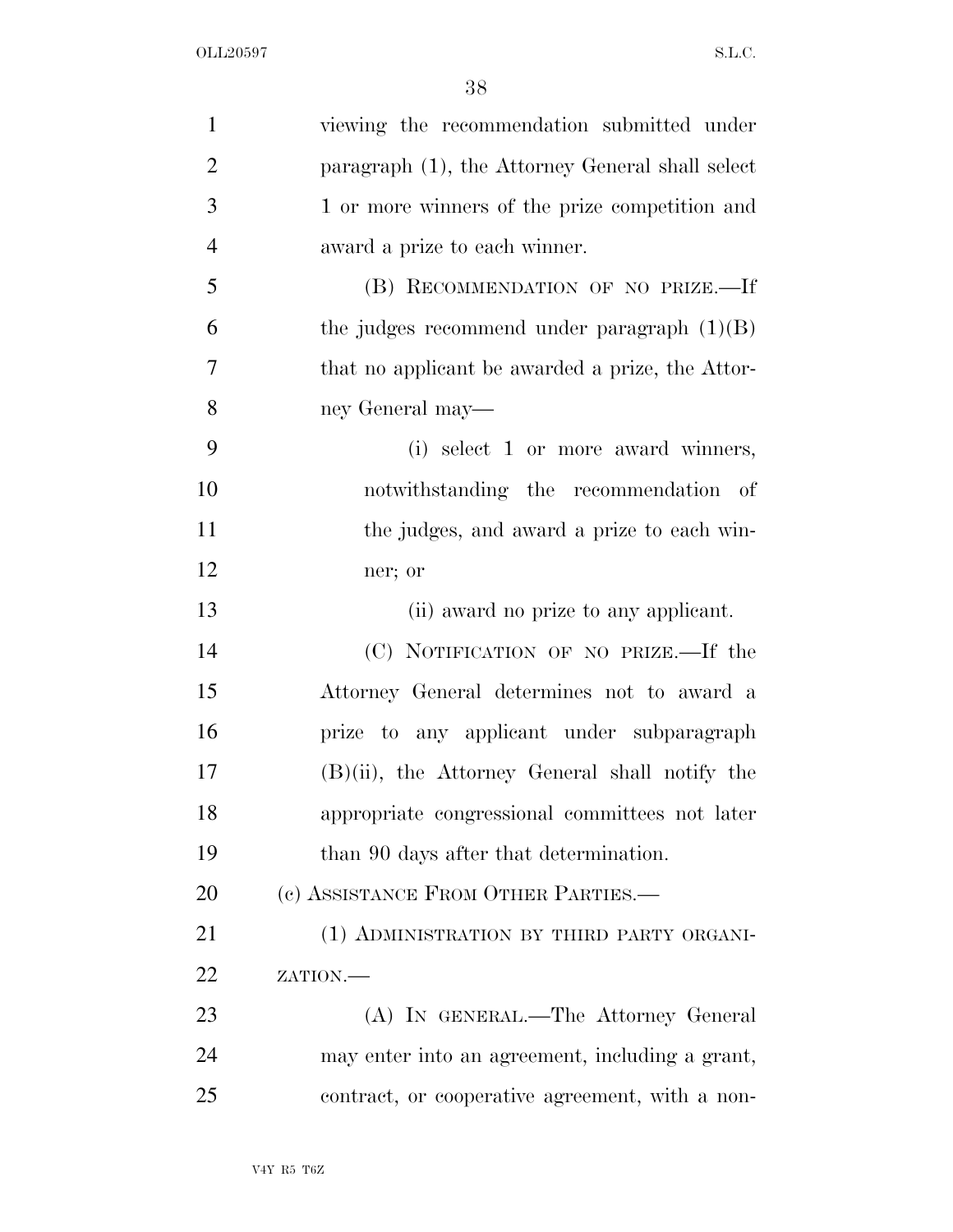| $\mathbf{1}$   | profit or for-profit third party organization,             |
|----------------|------------------------------------------------------------|
| $\overline{2}$ | under which the third-party organization ad-               |
| 3              | ministers the prize competition.                           |
| $\overline{4}$ | (B) CONSULTATION; DIVISION OF AUTHOR-                      |
| 5              | ITY.—If the Attorney General enters into a con-            |
| 6              | tract with a third party organization under sub-           |
| 7              | paragraph (A), the third party organization                |
| 8              | shall consult with the Attorney General on, and            |
| 9              | the Attorney General shall have the authority to           |
| 10             | make the final decision with respect to—                   |
| 11             | (i) the development of criteria for the                    |
| 12             | selection of prize competition winners                     |
| 13             | under subsection $(a)(4)$ ; and                            |
| 14             | (ii) the selection of judges under sec-                    |
| 15             | tion 605.                                                  |
| 16             | (2) NON-FEDERAL FUNDS.—The Attorney Gen-                   |
| 17             | eral may solicit and receive non-Federal funds to ad-      |
| 18             | minister the prize competition and award a prize.          |
| 19             | SEC. 605. JUDGES.                                          |
| 20             | (a) APPOINTMENT.— The Attorney General shall ap-           |
| 21             | point not fewer than 3 judges who shall, except as pro-    |
| 22             | vided in section $604(b)(1)(B)$ , recommend 1 or more win- |
| 23             | ners of the prize competition.                             |
| 24             | (b) QUALIFICATIONS.—Each judge appointed under             |
| 25             | subsection (a) shall—                                      |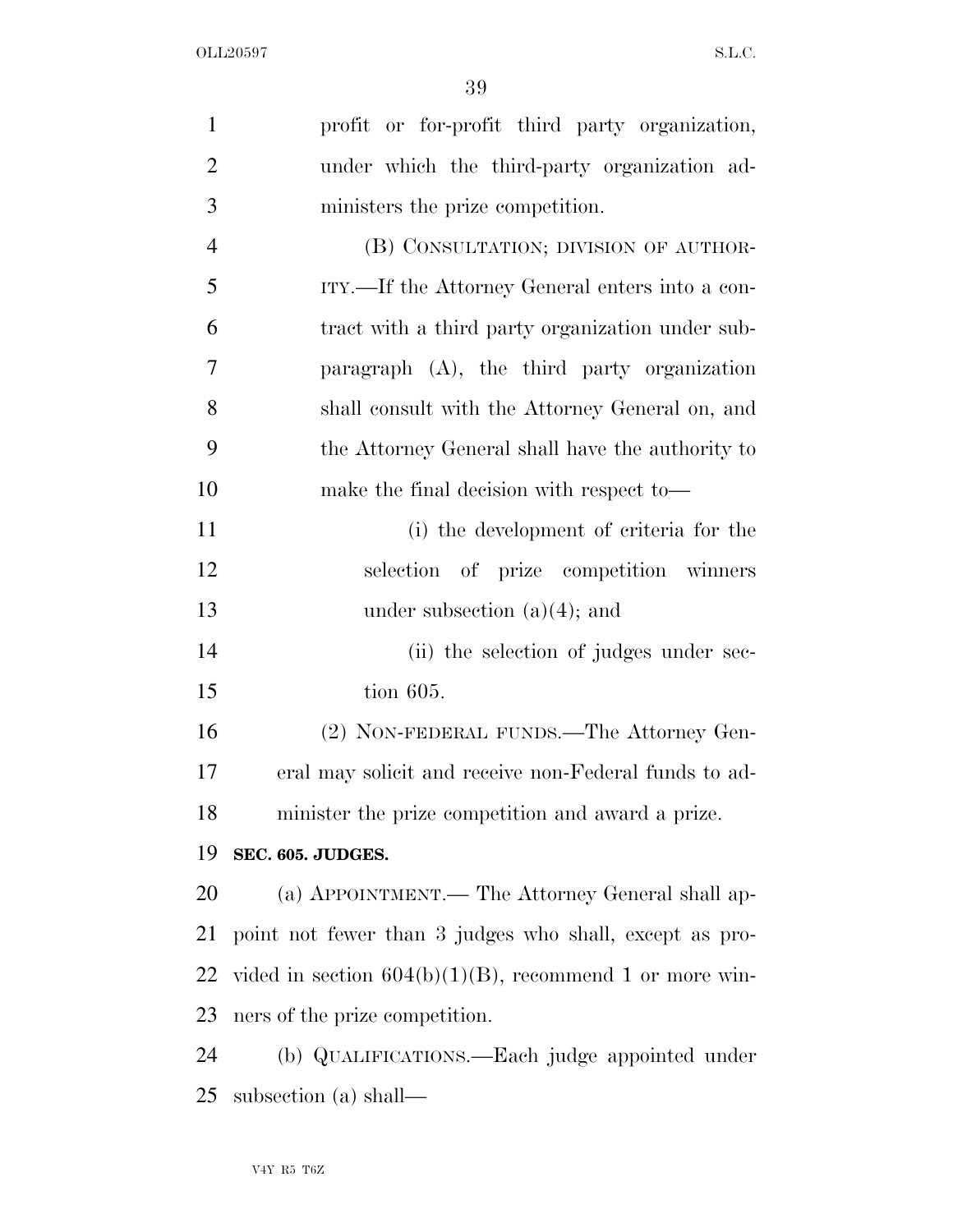| $\mathbf{1}$   | (1) have subject matter expertise in cryptology        |
|----------------|--------------------------------------------------------|
| $\overline{2}$ | and encryption-related technology, including relevant  |
| 3              | devices, platforms, and systems;                       |
| $\overline{4}$ | $(2)$ have an understanding of-                        |
| 5              | (A) protections afforded to United States              |
| 6              | citizens by the Constitution of the United             |
| 7              | States against unreasonable searches and sei-          |
| 8              | zures by the government; and                           |
| 9              | (B) the legal authorities that permit the              |
| 10             | government to search and seize the personal ef-        |
| 11             | fects of United States citizens, particularly with     |
| 12             | respect to-                                            |
| 13             | (i) the search and seizure of individ-                 |
| 14             | uals' data from technological devices, plat-           |
| 15             | forms, or systems; and                                 |
| 16             | (ii) the interception of communica-                    |
| 17             | tions over technological devices, platforms,           |
| 18             | or systems; and                                        |
| 19             | (3) have experience with law enforcement capa-         |
| 20             | bilities for lawful access to data and limitations on  |
| 21             | lawful access to data across various technological de- |
| 22             | vices, platforms, and systems that use encrypted       |
| 23             | technology.                                            |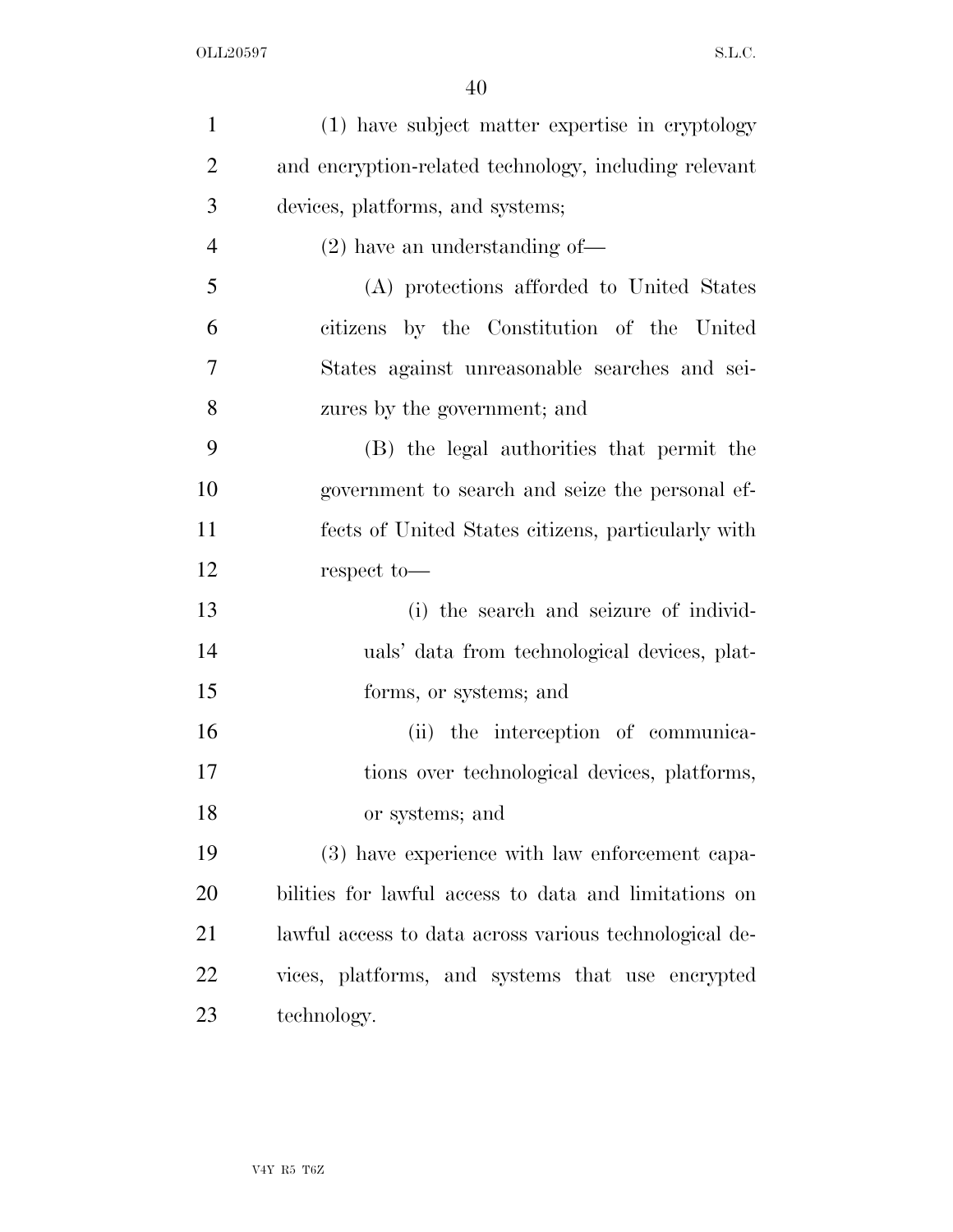#### **SEC. 606. REPORT TO CONGRESS.**

 Not later than 90 days after the date on which the Attorney General awards 1 or more prizes under section 604(b)(2), the Attorney General shall submit to the appro- priate congressional committees a report on the prize com-petition that includes—

 (1) a statement by the Attorney General that describes the activities carried out by the Attorney General with respect to the duties described in sec-10 tion  $604(a)$ ;

 (2) if the Attorney General has entered into an agreement with a third party organization under section 604(c)(1), a statement by the Attorney Gen- eral that describes the activities carried out by the third party organization with respect to the duties 16 described in section  $604(c)$ ; and

 (3) a statement by the Attorney General ex- plaining the basis on which each winner of the prize competition was selected.

#### **SEC. 607. AUTHORIZATION OF APPROPRIATIONS.**

21 (a) AUTHORIZATION.—

 (1) IN GENERAL.—There are authorized to be appropriated such sums as may be necessary, not to exceed \$50,000,000, to carry out this title.

 (2) MINIMIZATION OF ADMINISTRATIVE EX-PENSES.—The Attorney General shall make all rea-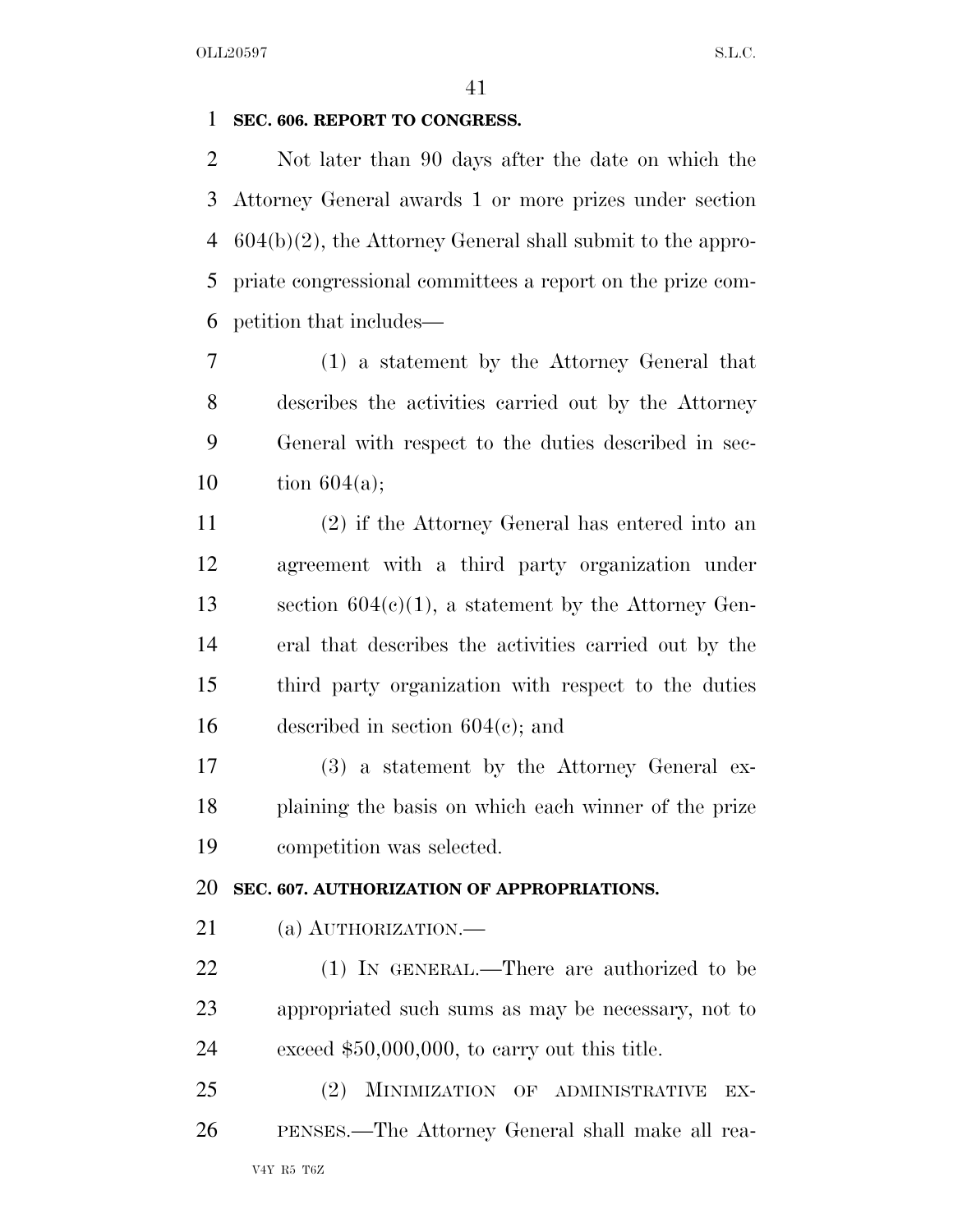sonable efforts to control the administrative ex- penses of the prize competition so that the majority of the amounts made available under paragraph (1) are used for the prize or prizes awarded to the win- ner or winners of the prize competition under section 603.

 (b) APPROVAL OF CERTAIN AWARDS.—The value of a prize awarded to a winner of the prize competition under section 603 may not exceed \$1,000,000 without the ap- proval of the Attorney General or the Director of the Na-tional Institute of Justice.

 (c) REIMBURSEMENT OF EXPENSES.—A judge ap- pointed under section 605 shall serve without pay, but may be reimbursed for actual and necessary traveling and subsistence expenses.

#### **SEC. 608. TERMINATION OF AUTHORITY.**

 The prize competition and all authority provided under this title shall terminate on December 31, 2022.

# **TITLE VII—LAWFUL ACCESS TRAINING**

### **SEC. 701. LAWFUL ACCESS TRAINING PROGRAM.**

22 (a) DEFINITIONS.—In this section:

23 (1) COOPERATIVE AGREEMENT.—The term "co- operative agreement'' means a legal instrument of fi-nancial assistance between a Federal awarding agen-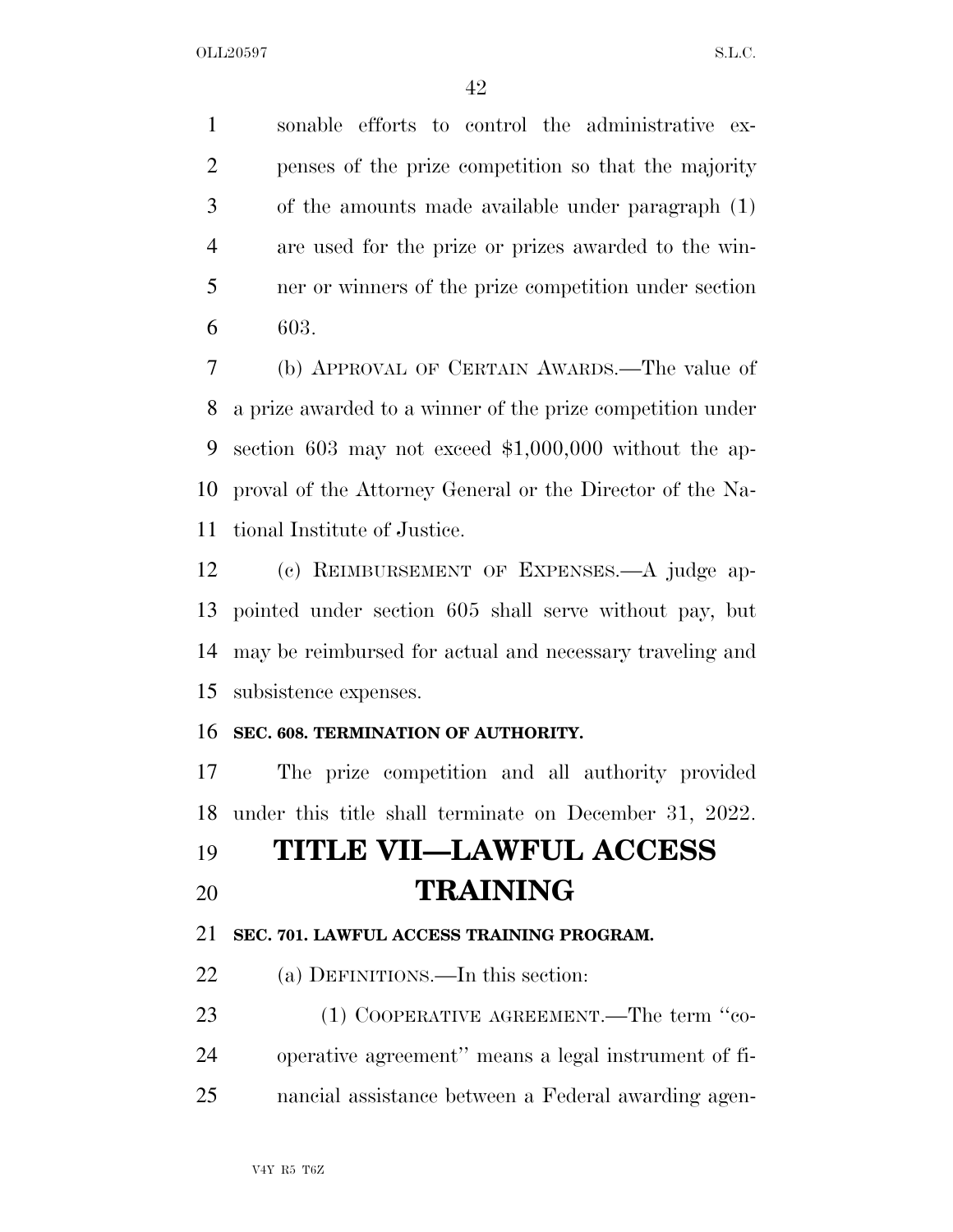| $\mathbf{1}$   | cy or pass-through entity and a non-Federal entity,         |
|----------------|-------------------------------------------------------------|
| $\overline{2}$ | consistent with sections $6302$ and $6305$ of title 31,     |
| 3              | United States Code.                                         |
| $\overline{4}$ | (2) PROVIDER.—The term "provider" means—                    |
| 5              | (A) a device manufacturer, an operating                     |
| 6              | system provider, and a provider of remote com-              |
| 7              | puting service, as those terms are defined in               |
| 8              | section 3119 of title 18, United States Code, as            |
| 9              | added by title I of this Act; and                           |
| 10             | (B) a provider of electronic communication                  |
| 11             | service, as defined in section $2510$ of title 18,          |
| 12             | United States Code.                                         |
| 13             | (3) TRAINING PROGRAM.—The term "Training"                   |
| 14             | Program" means the lawful access training and as-           |
| 15             | sistance program established under subsection (b).          |
| 16             | (b) ESTABLISHMENT.—The Attorney General shall               |
| 17             | establish a lawful access training and real-time assistance |
|                | 18 program that draws upon the resources of the National    |
| 19             | Domestic Communications Center (commonly known as           |
| 20             | the "NDCAC") and other relevant components of the De-       |
| 21             | partment of Justice as appropriate.                         |
| 22             | $(e)$ ACTIVITIES.—                                          |
| 23             | $(1)$ TRAINING.—                                            |
| 24             | (A) IN GENERAL.—The primary purpose of                      |
| 25             | the Training Program shall be to provide train-             |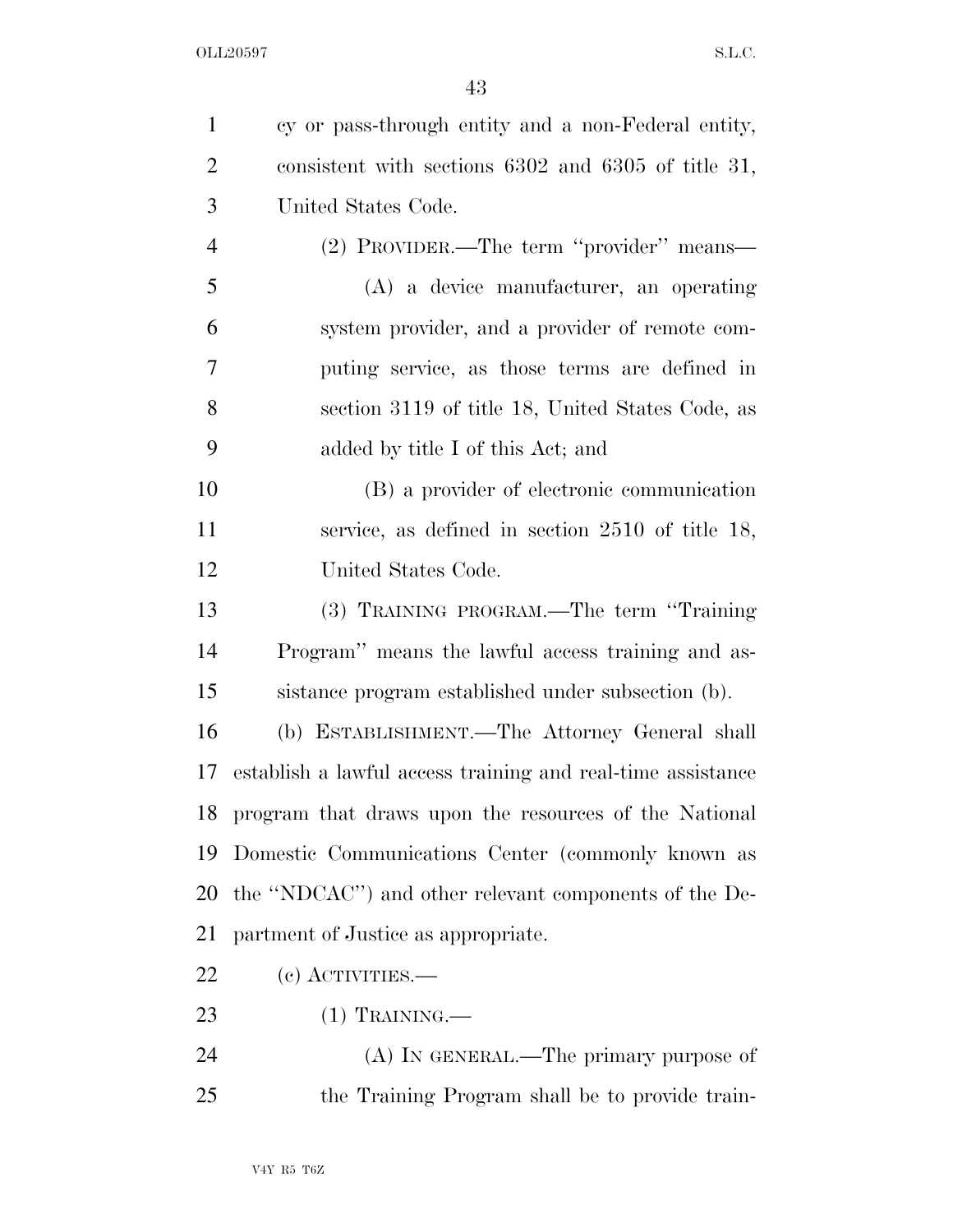| $\mathbf{1}$   | ing and assistance for law enforcement per-      |
|----------------|--------------------------------------------------|
| $\overline{2}$ | sonnel, with a particular emphasis on State and  |
| 3              | local personnel, on relevant technology and      |
| $\overline{4}$ | communications platforms, including how to       |
| 5              | submit appropriately tailored applications for   |
| 6              | digital evidence, consistent with existing legal |
| 7              | requirements and protections for privacy and     |
| 8              | civil liberties.                                 |
| 9              | (B) CONSULTATION.—The Attorney Gen-              |
| 10             | eral may consult with providers regarding the    |
| 11             | training and assistance under subparagraph       |
| 12             | (A).                                             |
| 13             | (C) CONTENTS.—Training and assistance            |
| 14             | under the Training Program shall include—        |
| 15             | (i) designing and providing training to          |
| 16             | distribute knowledge and expertise, includ-      |
| 17             | $ing$ —                                          |
| 18             | consulting with the most<br>(I)                  |
| 19             | qualified experts in law enforcement             |
| 20             | and the technology industry to assist            |
| 21             | in the development of all Training               |
| 22             | Program materials;                               |
| 23             | (II) identifying current effective               |
| 24             | law enforcement training programs                |
| 25             | and tools;                                       |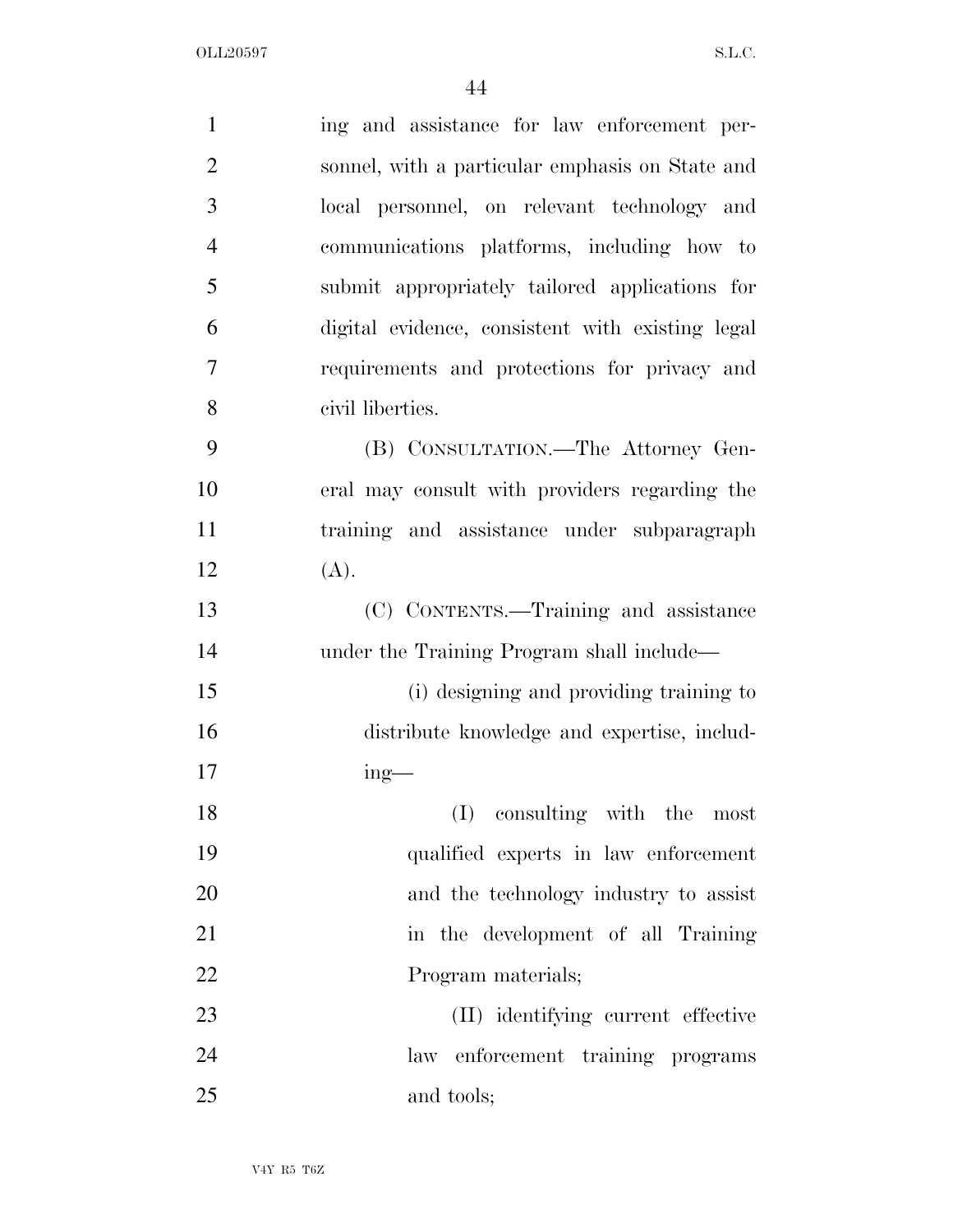| $\mathbf{1}$   | (III) identifying gaps in current                |
|----------------|--------------------------------------------------|
| $\overline{2}$ | law enforcement training programs                |
| 3              | and tools;                                       |
| $\overline{4}$ | (IV) producing and maintaining                   |
| 5              | training materials and curricula that            |
| 6              | will be used in classroom training ses-          |
| $\tau$         | sions as well as for distribution to law         |
| 8              | enforcement agencies for reference;              |
| 9              | (V) in coordination with pro-                    |
| 10             | viders, delivering information and               |
| 11             | guidance on accessing digital evidence           |
| 12             | from specific providers to improve               |
| 13             | outcomes with regard to particular               |
| 14             | technology devices, platforms, or sys-           |
| 15             | tems; and                                        |
| 16             | (VI) establishing and promoting                  |
| 17             | the use of a consistent set of clear             |
| 18             | standards for securing and minimizing            |
| 19             | data collected by law enforcement;               |
| 20             | (ii) serving as a centralized repository         |
| 21             | of knowledge and expertise about provider        |
| 22             | systems and procedures for submitting re-        |
| 23             | quests for data;                                 |
| 24             | (iii) coordinating with Federal, State,          |
| 25             | and international training programs,<br>$\rm as$ |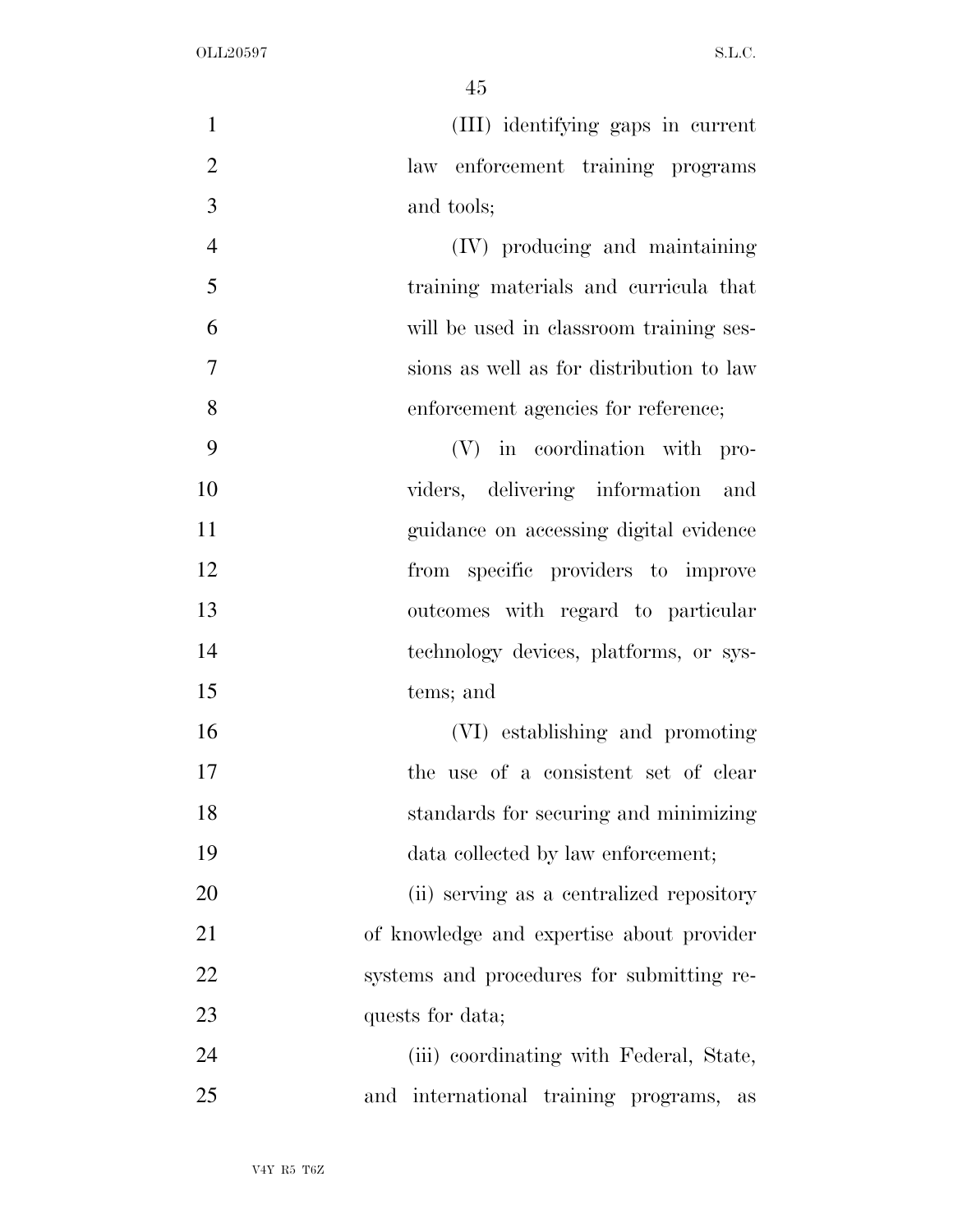| $\mathbf{1}$   | well as any private-sector and nonprofit              |
|----------------|-------------------------------------------------------|
| $\overline{2}$ | initiatives;                                          |
| 3              | (iv) building and maintaining analytic                |
| $\overline{4}$ | and forensic tools to assist law enforce-             |
| 5              | ment agencies in interpreting data that has           |
| 6              | been obtained from service providers and              |
| 7              | devices;                                              |
| 8              | (v) hiring and employing technical                    |
| 9              | specialists that can help develop and main-           |
| 10             | tain analytic and forensic tools;                     |
| 11             | (vi) conducting relevant research and                 |
| 12             | analysis to identify the greatest challenges          |
| 13             | with respect to the ability of law enforce-           |
| 14             | ment agencies to access and analyze digital           |
| 15             | evidence; and                                         |
| 16             | (vii) providing a call center for law en-             |
| 17             | forcement officials to seek advice and as-            |
| 18             | sistance regarding accessing and analyzing            |
| 19             | digital evidence.                                     |
| 20             | (2) OTHER FUNCTIONS.—In carrying out the              |
| 21             | Training Program, the Attorney General shall de-      |
| 22             | velop and coordinate additional functions to improve  |
| 23             | lawful access to digital evidence, including the fol- |
| 24             | lowing:                                               |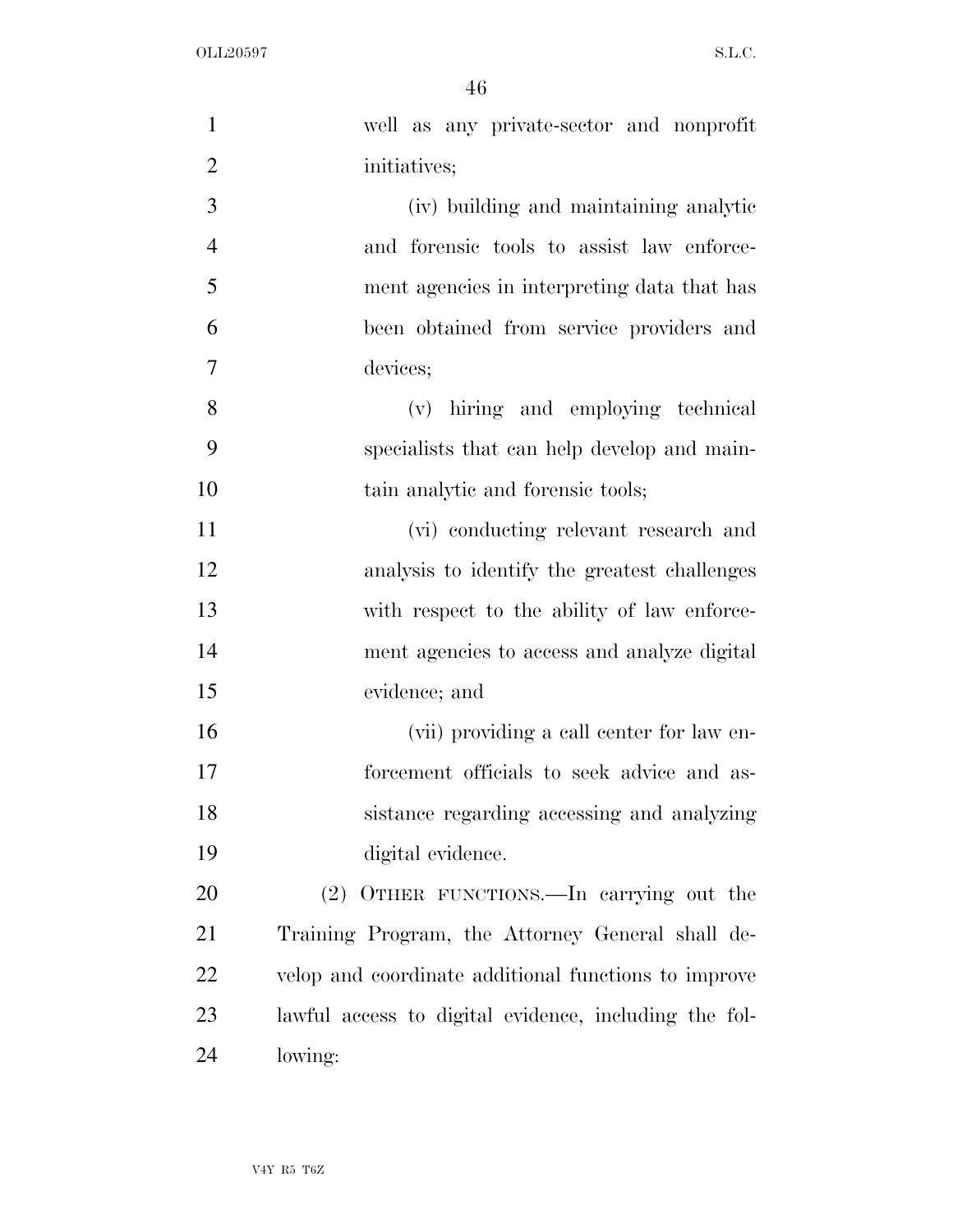| $\mathbf{1}$   | (A) IDENTIFYING AND PROVIDING RE-                 |
|----------------|---------------------------------------------------|
| $\overline{2}$ | SOURCES.—The Attorney General shall—              |
| 3              | (i) work with the Office of Justice               |
| $\overline{4}$ | Programs to identify grants and other             |
| 5              | grant-making bodies to support law en-            |
| 6              | forcement access to digital evidence; and         |
| 7              | (ii) include programs in the training             |
| 8              | activities that inform law enforcement            |
| 9              | agencies of the grants described in clause        |
| 10             | (i) and other resources that support—             |
| 11             | (I) training programs;                            |
| 12             | (II) development and distribution                 |
| 13             | of analytical tools; and                          |
| 14             | (III) maintenance of crime labs.                  |
| 15             | (B) DEVELOPMENT OF AUTHENTICATION                 |
| 16             | SYSTEM.—The Attorney General shall work           |
| 17             | with providers and law enforcement agencies       |
| 18             | from Federal, State, and local systems to iden-   |
| 19             | tify options for, and develop, a system for       |
| 20             | verifying that an individual requesting data      |
| 21             | from a provider is a law enforcement official en- |
| 22             | titled to such access pursuant to lawful author-  |
| 23             | ity.                                              |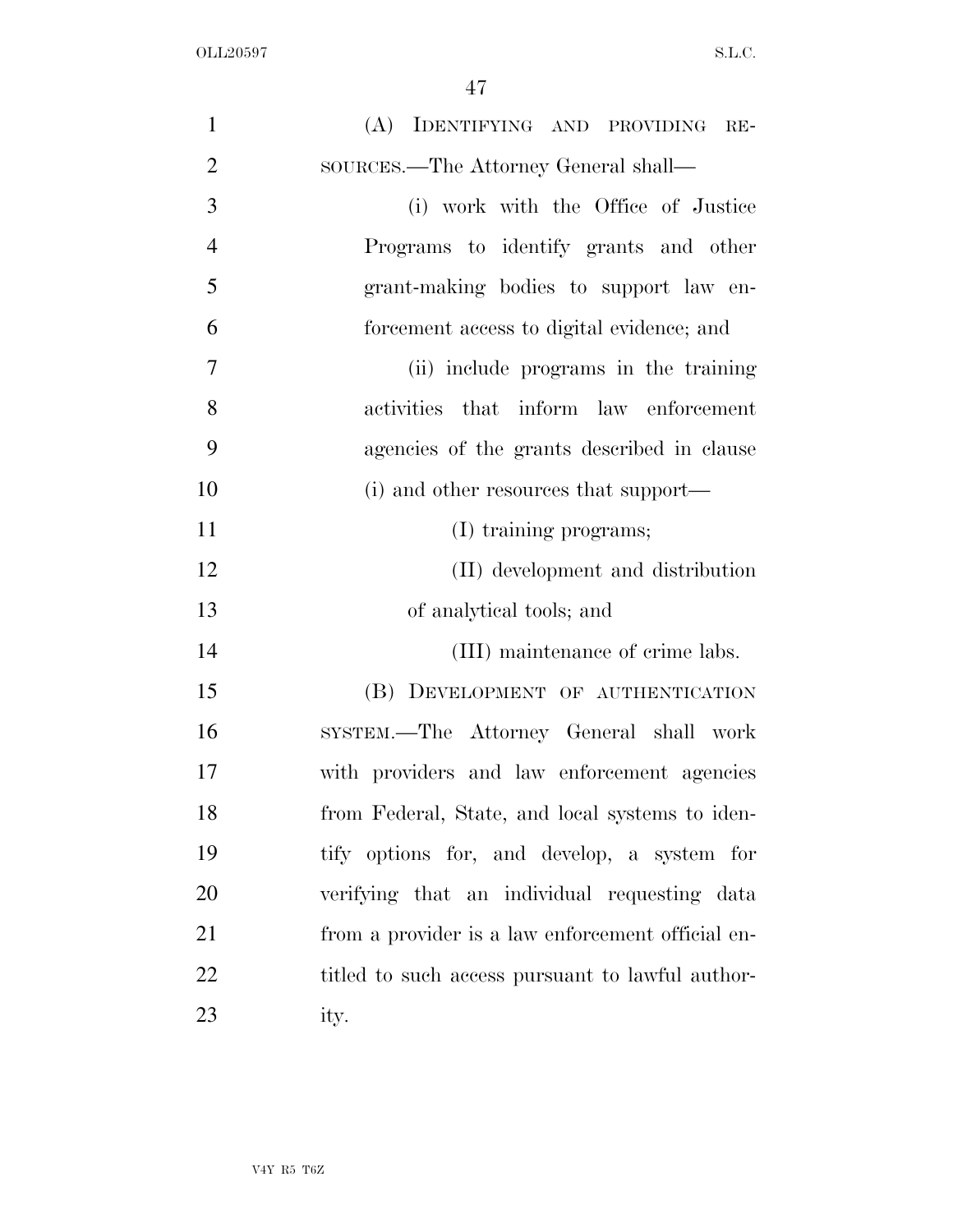| $\mathbf{1}$   | (C) COORDINATING INTERNATIONAL EF-                 |
|----------------|----------------------------------------------------|
| $\overline{2}$ | FORTS.—The Attorney General shall coordinate       |
| 3              | with international partners to—                    |
| $\overline{4}$ | (i) help set baseline standards and                |
| 5              | practices to lawfully access digital evi-          |
| 6              | dence;                                             |
| $\overline{7}$ | (ii) promote standards to ensure the               |
| 8              | protection of privacy and civil liberties, and     |
| 9              | to the extent practical and helpful, har-          |
| 10             | monize efforts across borders.                     |
| 11             | (D) DEVELOPING MASTER DATABASE.-                   |
| 12             | The Attorney General shall—                        |
| 13             | (i) develop a master database to track             |
| 14             | investigations in the United States in             |
| 15             | which a law enforcement agency secured             |
| 16             | the legal authority to access digital data         |
| 17             | but otherwise cannot gain access to that           |
| 18             | in an intelligible format due<br>data<br>$\rm{to}$ |
| 19             | encryption; and                                    |
| 20             | (ii) through the training activities de-           |
| 21             | scribed in paragraph (1), encourage the ro-        |
| 22             | bust participation from State and local au-        |
| 23             | thorities that is necessary to populate the        |
| 24             | database described in clause (i) of this sub-      |
| 25             | paragraph.                                         |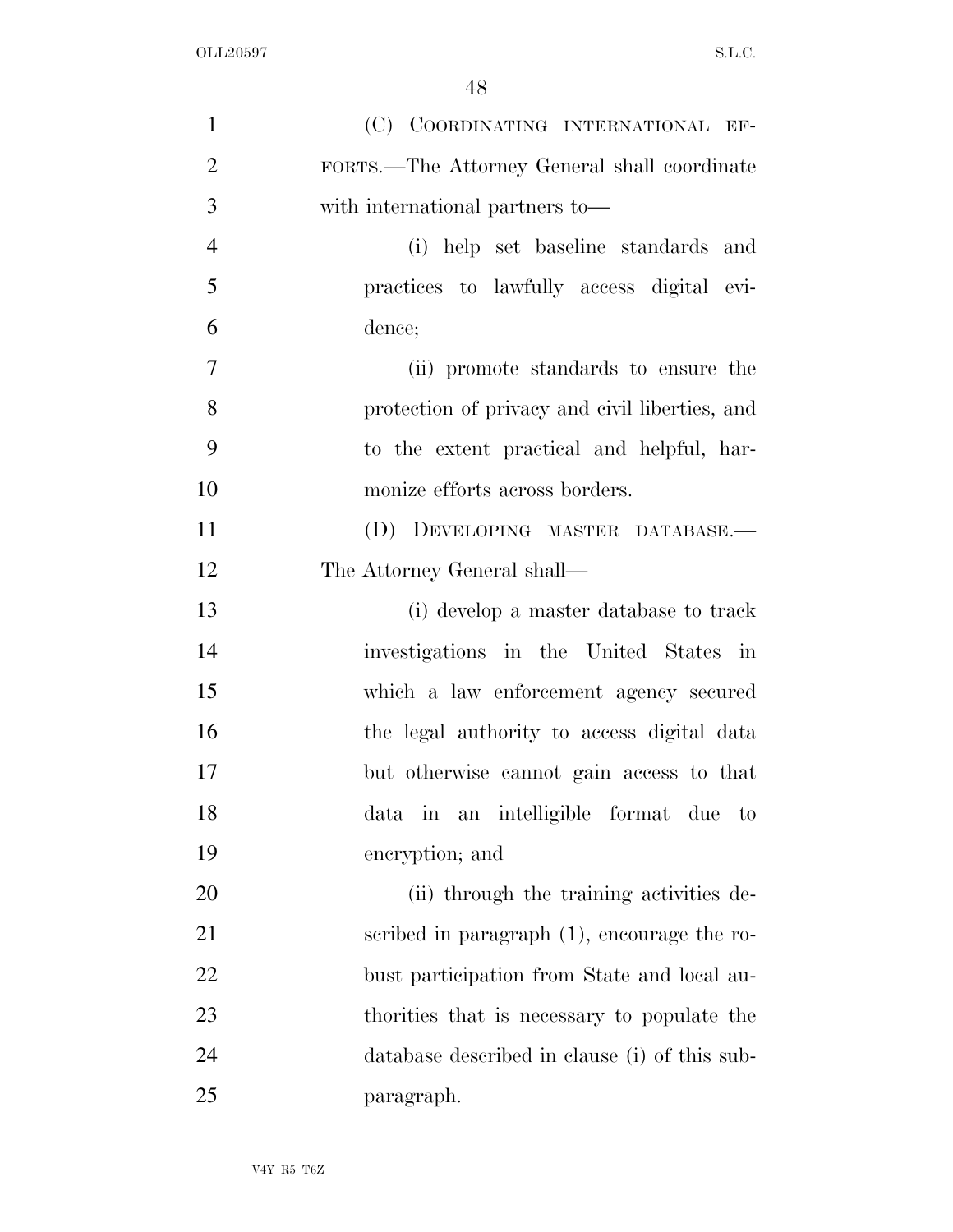(E) OTHER ACTIVITIES.—The Attorney General, in carrying out the Training Program, shall provide any additional activities and serv- ices determined appropriate by the Attorney General. (d) FUNDING.— (1) AUTHORIZATION OF APPROPRIATIONS.— There is authorized to be appropriated to the Attor-

 ney General to carry out this section \$50,000,000 for fiscal year 2020, which shall remain available until expended.

 (2) LIMITATION.—Not more than 5 percent of the amount appropriated under paragraph (1) may be used to carry out activities under subsection 15 (e)(2).

(e) COOPERATIVE AGREEMENT.—

 (1) ASSISTANCE.—The Attorney General may enter into a cooperative agreement with providers or other persons to—

 (A) provide regular training to law enforce- ment agencies through the Training Program on information that is potentially available from devices, operating systems, remote computing services, or electronic communication services, and on provider policies, in order to facilitate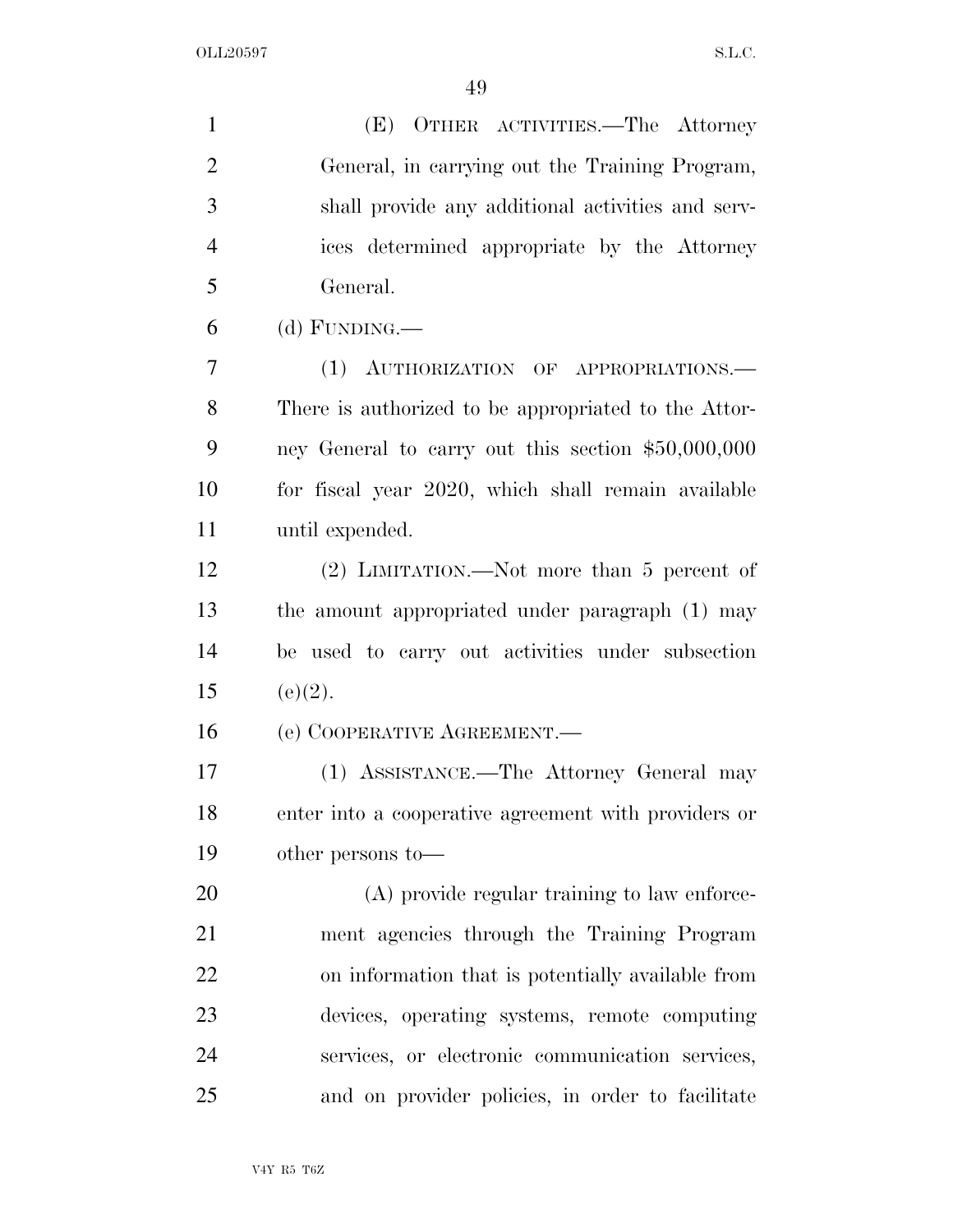| $\mathbf{1}$   | tailored and specific applications from law en-  |
|----------------|--------------------------------------------------|
| $\overline{2}$ | forcement agencies;                              |
| 3              | (B) maintain up-to-date and comprehen-           |
| $\overline{4}$ | sive guidance for law enforcement agencies re-   |
| 5              | garding accessing information from providers;    |
| 6              | (C) develop or maintain online mechanisms        |
| $\overline{7}$ | $to-$                                            |
| 8              | (i) receive law enforcement requests             |
| 9              | for data; and                                    |
| 10             | (ii) provide dated, electronic confirma-         |
| 11             | tion of receipt of a request described in        |
| 12             | clause (i); and                                  |
| 13             | (D) assist with other tasks as determined        |
| 14             | necessary by the NDCAC.                          |
| 15             | $(2)$ DONATIONS.—                                |
| 16             | (A) IN GENERAL.—The NDCAC may so-                |
| 17             | licit and accept donations for the Training Pro- |
| 18             | gram from providers or other persons to be       |
| 19             | used to carry out this section.                  |
| 20             | (B) PRIVATE FUNDING REQUIREMENT.                 |
| 21             | The NDCAC may not carry out the Training         |
| 22             | Program during a fiscal year, including fiscal   |
| 23             | year 2020, unless and until the NDCAC has re-    |
| 24             | ceived funding for that fiscal year under sub-   |
| 25             | paragraph $(A)$ in an amount equal to the        |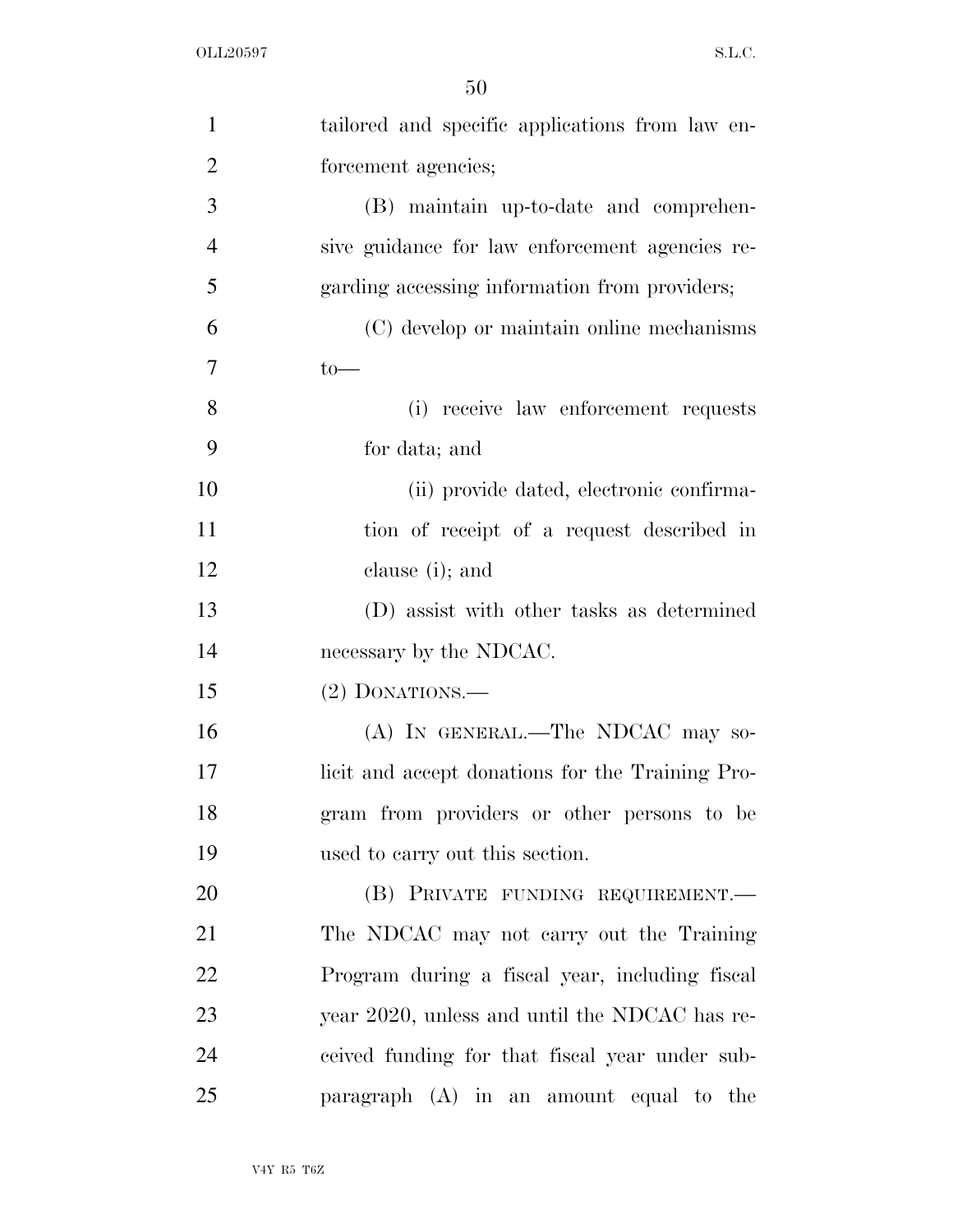| $\mathbf{1}$   | amount authorized to be appropriated for fiscal       |
|----------------|-------------------------------------------------------|
| $\overline{2}$ | year 2020 under subsection $(d)(1)$ .                 |
| 3              | $(f)$ REPORT.—                                        |
| 4              | (1) IN GENERAL.—Not later than 1 year after           |
| 5              | the effective date in section 801 of this Act, and    |
| 6              | once thereafter not later than 2 years after that ef- |
| 7              | fective date, the NDCAC shall submit to the Com-      |
| 8              | mittee on the Judiciary of the Senate and the Com-    |
| 9              | mittee on the Judiciary of the House of Representa-   |
| 10             | tives a report on the Training Program.               |
| 11             | (2) CONTENTS.— The report submitted under             |
| 12             | paragraph (1) shall include—                          |
| 13             | (A) ongoing efforts to identify and respond           |
| 14             | to gaps in training and distribution of technical     |
| 15             | tools;                                                |
| 16             | (B) the state of cooperation with providers;          |
| 17             | (C) novel uses of legal authorities;                  |
| 18             | (D) any new policies and best practices               |
| 19             | being seriously considered or adopted; and            |
| 20             | (E) funding contributed by private individ-           |
| 21             | uals, organizations, and entities.                    |